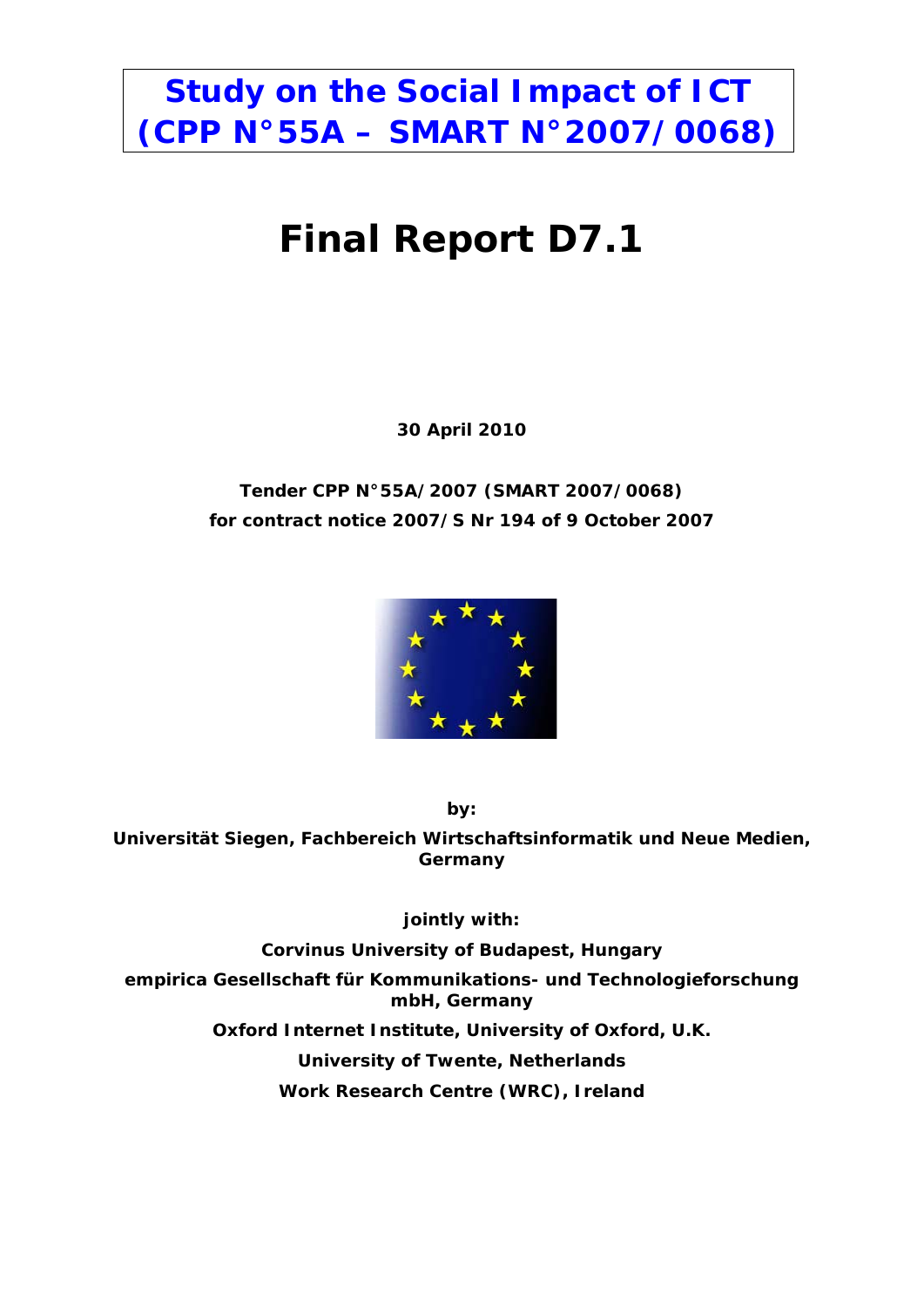This document presents a summary of the main research findings from the 'Social Impacts of ICT' project. It starts with an overall description of the study objectives and approach, followed by a presentation of key results from the seven domains selected for analysis: participation in policy-making; education and lifelong learning; work; consumption; health; community and family; and creation and distributed innovation. A separate section looks into the main differences between developments in Europe and selected non-European countries, including the US, Japan and Korea. The report concludes with some generalizations and recommendations.

#### **Table of contents:**

| $\mathbf 1$    |                                                      |                                                                                                                                                            |  |
|----------------|------------------------------------------------------|------------------------------------------------------------------------------------------------------------------------------------------------------------|--|
| 2              |                                                      |                                                                                                                                                            |  |
| 3              |                                                      |                                                                                                                                                            |  |
|                | 3.1<br>3.2<br>3.3<br>3.4<br>3.5<br>3.6<br>3.7<br>3.8 | COMPARING THE SITUATION IN THE EU WITH THE REST OF THE WORLD29                                                                                             |  |
| $\overline{4}$ |                                                      |                                                                                                                                                            |  |
|                | 4.1<br>4.2<br>4.3                                    |                                                                                                                                                            |  |
| 5              |                                                      |                                                                                                                                                            |  |
|                | 5.1<br>5.2<br>5.3<br>5.4                             | TOPIC AND PURPOSE OF THIS ANALYSIS OF THE FLASH EUROBAROMETER 241 SURVEY40<br>INTERNET ACCESS AND USE, AND OPINIONS ABOUT ITS SOCIAL EFFECTS IN EUROPE  40 |  |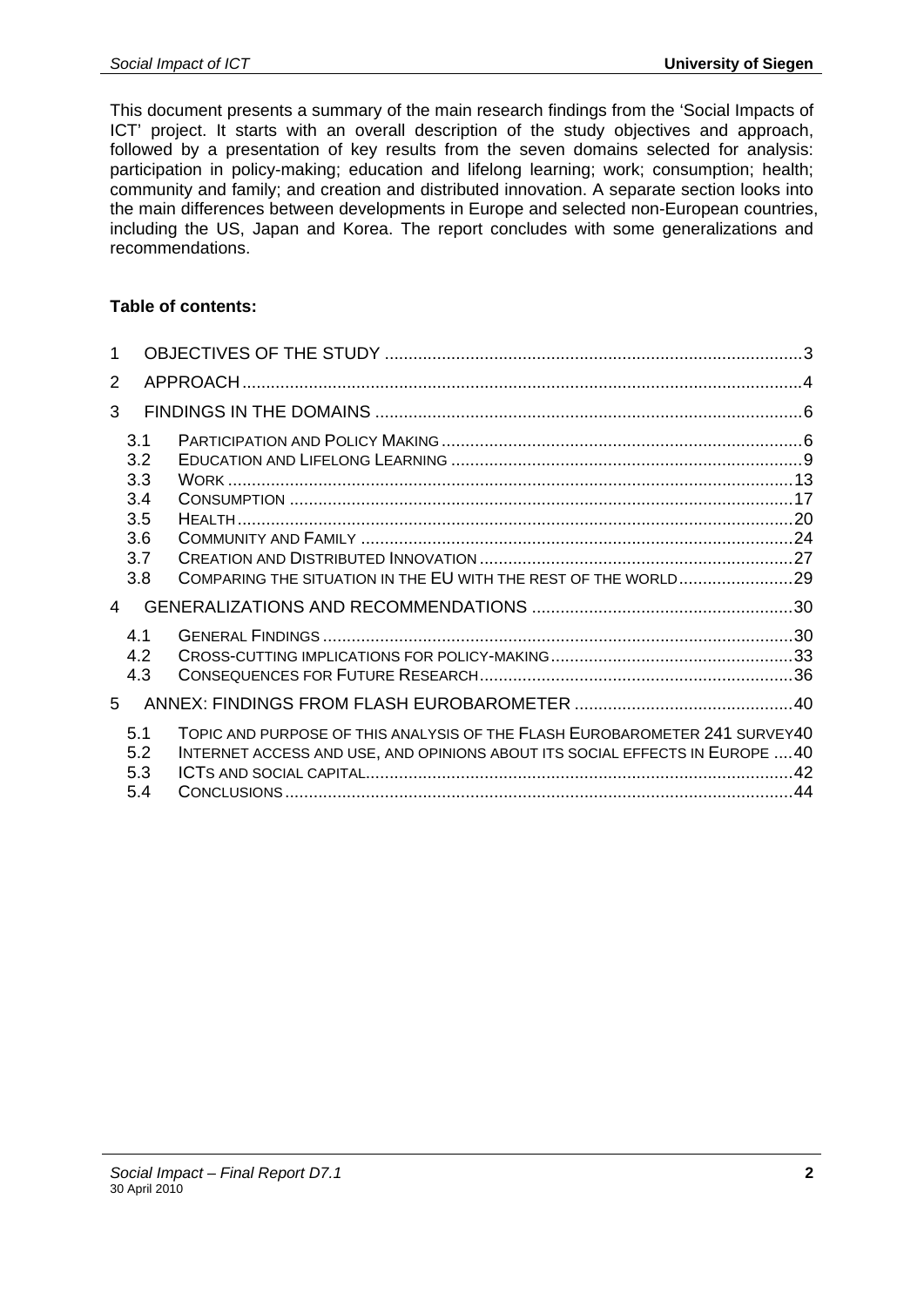# **1 Objectives of the Study**

In recent years, information and communication technology (ICT) has permeated throughout the European society and economy, to an extent which nobody would have expected only a short time ago. Many observers believe that the fast spread of computer networks, mobile telephony and other ICT is having far-reaching, partly even transformative, implications for European society. Unfortunately, much of what has been said about ICT's social impacts has not been based on scientific insight but on guesswork, hype and 'common sense'. It is for this reason that the study on the 'Social Impacts of ICT', commissioned by the European Commission, DG Information Society & Media, has explored the available empirical evidence about developments in some of the most relevant domains in Europe, and beyond. This report summarises the study's main findings.

The European Commission pursues policies that aim to allow all citizens to participate in the knowledge-based society according to their needs and abilities. In March 2000, the European Council enacted the Lisbon Agenda as a main tenet of European policies, defining competitiveness, growth and employment as central goals of the European Union, combined with promotion of social inclusion and quality of life for all EU citizens. With regard to policies relating to the *information society*, the i2010 strategic framework 'A European Information Society for Growth and Employment' (adopted on 1 June 2005) stressed the need for 'an inclusive European Information Society that promotes growth and jobs in a manner that is consistent with sustainable development and that prioritizes better public services and quality of life'.

Digital literacy was identified as one precondition for people to fully benefit from the potential of ICT. A related perspective on learning has been reflected in a number of policy processes, including the Amsterdam, Lisbon and Stockholm processes. For instance, the Lisbon European Council, held in 2000, underlined the role of education and training for living and working in the knowledge society: 'The stepping up of the education and training drive in the European Union – in order to successfully assimilate the digital technologies and use them to best effect – is a precondition to the success of the Lisbon European Council's goals'. Apart from improvements relating to human capital, strategies for fostering economic and social development in the knowledge-based society also need to take account of what is often referred to as 'social capital'. Correspondingly, the European Council passed a 'Resolution on Social and Human Capital' in 2003.

It was intended that the aims of the Lisbon Agenda, as well as those of i2010, be achieved in the first decade of this century. Now, at the end of this time period, there is a need to identify realistic opportunities for European development over the next decade. This requires a critical assessment of the experiences until now. One part of such an assessment has to be a review of the social impacts of ICT, to which this study contributes.

As there are considerable differences in the extent to which ICT is utilized in different domains, and between different ICTs (ICTs = applications of ICT), seven such domains have been studied separately in this project: **Participation and Policy Making; Education; Work; Consumption; Health; Community and Family; Creation and Distributed Innovation.** Given strong differences are to be expected in the situation between Europe and those other parts of the world in which uptake of ICT is widespread (for example, North America, Japan and the fast developing countries of South-East Asia), the latter were dealt with explicitly in a separate piece of research.

Findings from the analysis of the Flash Eurobarometer conducted in early 2008 on 'Citizens empowerment through ICT', helped shed light, for instance, on people's perceptions on the positive and negative impacts of ICT use on their daily lives.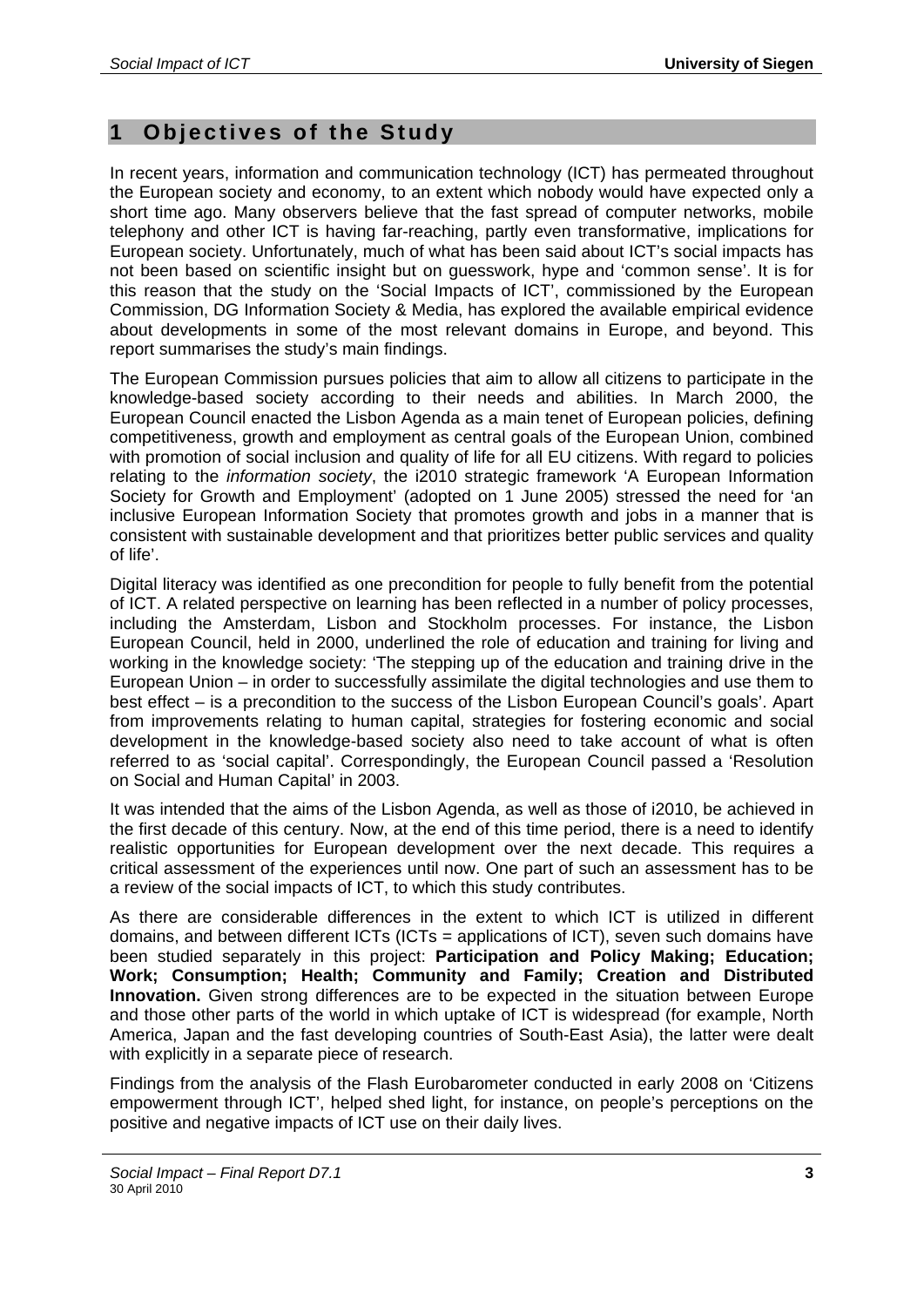The social impacts of ICT were studied through four central themes derived from the extensive theoretical and empirical literature on this subject (described below). The results of the analysis, which was based as much as possible on empirical evidence (in particular from Europe, including the Flash Eurobarometer), have been documented in a set of eight domain reports which are being published together with the present document. In summer 2009, early results were presented to and discussed with selected international experts and representatives of the European Commission at a project workshop in Brussels. The results of this workshop, as well as feedback received through other channels including conference presentations and informal discussions with experts, were integrated into the reworked domain reports.

The main findings, including policy recommendations, are summarised in this report.

# **2 Approach**

Recent years have witnessed a growing awareness of the potential impacts of ICT on the structures and dynamics of European society. Since the turn of the decade, researchers have made much progress in establishing solid evidence of the often highly complex ways in which the take-up and use of ICT has initiated, enabled or fostered processes of social change. While many leading thinkers painted either utopian or dystopian scenarios in the 1980s and 1990s (the decade that ended with the 'dot-com bubble'), what is developing now is a well-founded, empirical as well as theoretical, understanding of the real social impacts of ICT in Europe.

This research has shown that deterministic accounts of the effects which 'must follow logically' from the features of certain ICTs are ill-informed. For example, there are considerable differences not only in the extent of use, but also in the ways in which ICT is utilized across the member states of Europe, and the impacts deriving from them. There are also (arguably even bigger) differences in the social impact of ICT *between* different segments of society, which brings with it the danger that existing patterns of social exclusion may be reproduced or, even worse, new sources of exclusion introduced as ICT permeates throughout society. It is against this background that the present study was set up.

This study has tried to escape a number of frequently observed pitfalls in the estimating of the social impact of ICT. These pitfalls litter many popular (and also policy) conceptions of the opportunities and risks of new technologies. For example:

- the notion of a **technological 'fix´**, i.e. the belief that technology can be used as a simple solution to present society's most fundamental problems and conflicts.
- the notion of a **'total revolution'**, i.e. the assumption that new technologies will completely change or overturn basic structures of society (such as the concept, now silently dropped, of a 'new economy' which does away with the pains of the business cycle).

This study takes at its starting point the basic **societal trends** that can be observed in European society, rather than characteristics of the specific technologies per se (such as connectivity and convergence).

We first describe and analyze what has happened over the past 25 years in our selected societal domains (listed in the introduction), and then address the question of the impact of ICT on these events.

The conclusion we have reached, after screening the available empirical evidence from scientific observation, is that **the transformative potential of ICT generally is more of an evolutionary than a revolutionary nature.** When ICT plays a role as an enabler, it is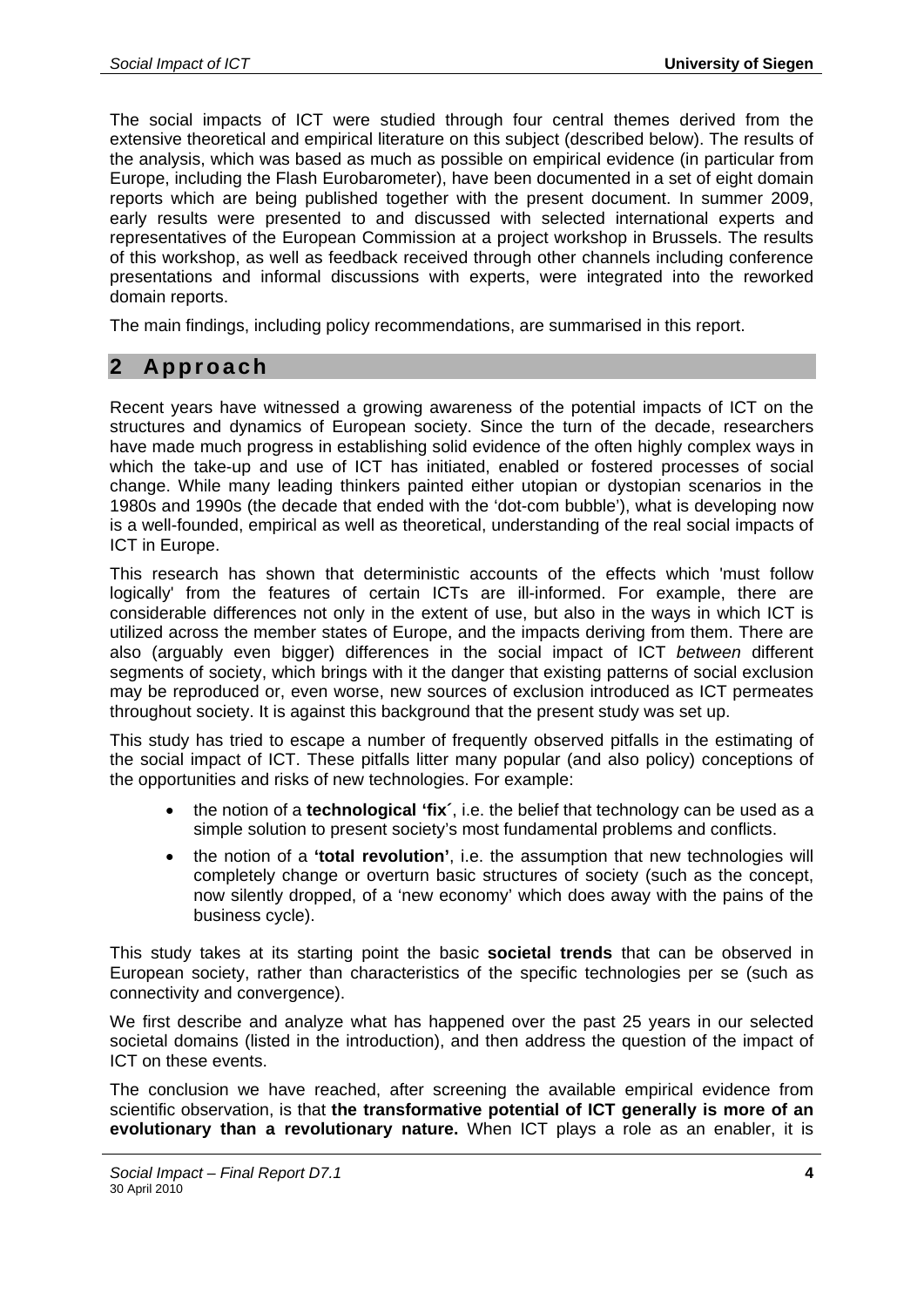primarily for societally established applications. This is to say that the development of ICT is not some pre-given determination of history: in contrast, history strongly affects ICT development; and it does so not always in a way which is desirable from society's viewpoint.

To demonstrate this, one need only observe the **main trends in contemporary society** and explore the **role played within these by ICT**. For example, the perceived acceleration of societal processes, the increase in mobility and the trend towards economic globalization have all been greatly supported by parallel advances in ICT; but these 'megatrends' began long before computers and computer networks started to diffuse across the economy and society of the most technologically advanced countries. The same is true of other megatrends that have affected European society in recent decades, such as individualism and social inequality.

While this in no way rules out the possibility that important societal transformations have taken place on account of ICT, it does suggest that important insight can be gained by exploring ICT-related developments within the societal contexts in which they are embedded.



*Figure 1: domains and common themes* 

To analyse the short- to long-term transformative effects of ICT, we developed a set of common themes and discussed them in the domain reports. These common themes represent very basic social (infra-) structural characteristics and goals of contemporary European societies. The four themes were used as analytical devices for describing the impacts of ICT in each of the seven domains:

- **Rationalization**, which denotes impacts on organizational aspects in the domain in terms of efficiency, effectiveness and innovation. The core focus here is on effects in terms of the speed, scope, reach and flexibility of interactions between societal stakeholders.
- **Networking and Social Capital**, which is about the extent to which ICT's unique capacity to enable network building has been exploited in the domain. This theme also touches upon the quantity and quality of relationships between people, i.e. the notion of 'social capital'.
- **Empowerment and participation**, which asks whether applications of ICT are changing power relations between societal stakeholders. Is there evidence of empowerment of individuals in their various roles (e.g. as citizens, consumers, patients, creators), and how does ICT relate to questions of social participation?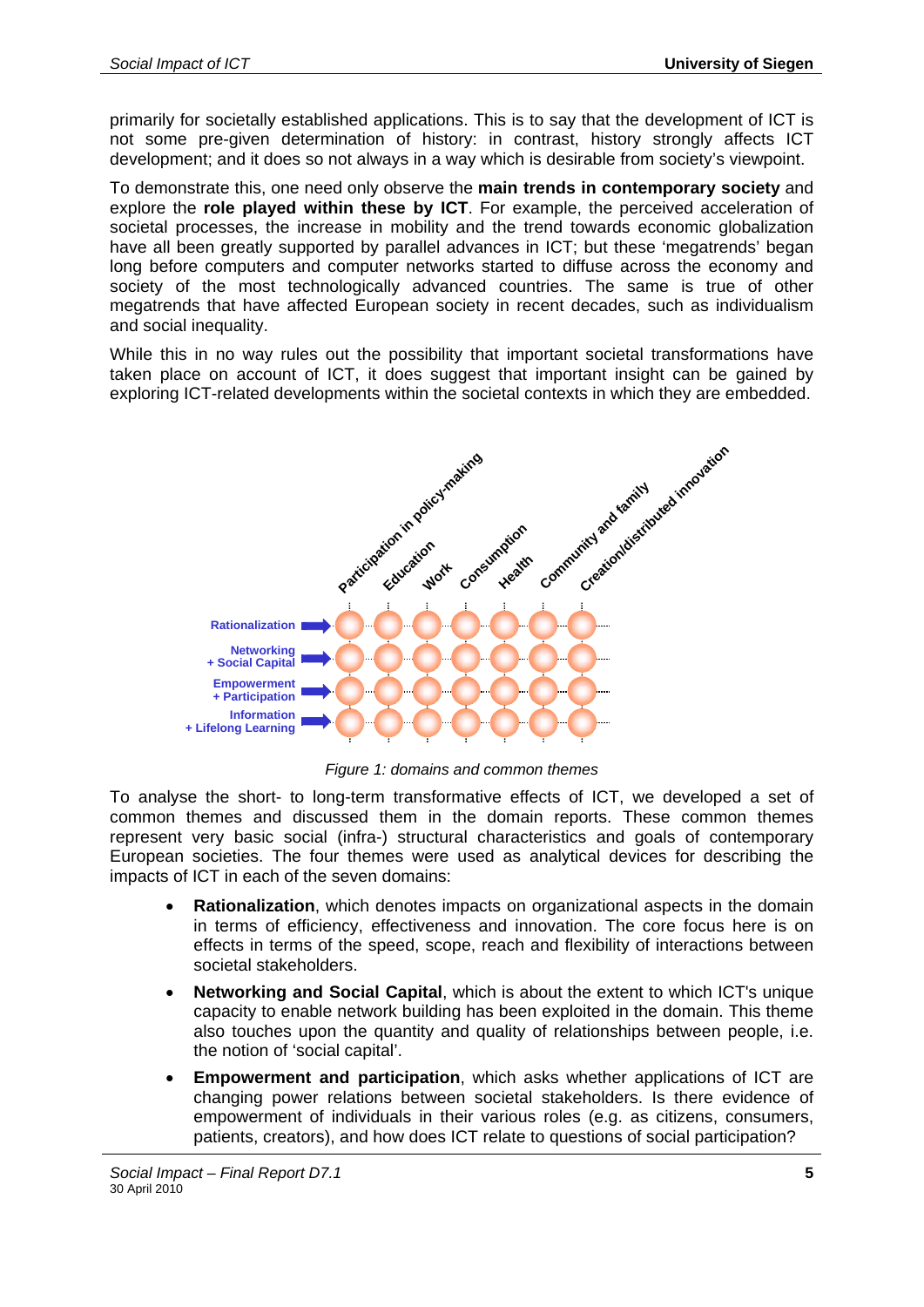• **Information and Lifelong Learning**, which concerns the nature of the 'information society' in the domain. To what extent have applications of ICT in the domain changed people's capacity to utilise information in a process of continuous, lifelong learning?

# **3 FINDINGS IN THE DOMAINS**

As outlined above, the study investigated seven domains. The main findings from each of these domains are described below.

## *3.1 Participation and Policy Making*

#### *Background*

The focus of our work in this domain was the impact of ICT upon the possibility of citizens to make their voices heard in politics, and to shape concrete policies that have an impact on their lives. Drawing upon a definition of **e-participation** as 'taking part in and trying to shape public affairs', both government- and citizen-initiated applications were considered.

For a long time, governments have tried to encourage citizens to participate in policy making, and citizens have voiced a demand for more political participation. Both have been an increasingly important part of governance in modern democratic societies since the Second World War.

The rise of ICTs motivated visions of ICT use for political participation. In the 1980s, the 'teledemocracy' perspective of authors such as Christopher Arterton, Theodore Becker and Benjamin Barber saw ICT as an enabler of forms of direct democracy, imagining ICT infrastructure as a virtual Greek **agora**. In the early 1990s, this identification was replaced by a focus upon **virtual communities**, which were described as cures for the crisis of the traditional village and neighbourhood sociability.

Around the turn of the century, visions of a '**new democracy**' incorporated predictions of mass participation in politics and policy making via the Internet. Similarly, it was the expectation of the **Web 2.0** perspective (emerging after 2004) that citizens would increasingly contribute to policy making in all kinds of ways, and that a multitude of creative contributions of user-generated content would influence the way policy is being developed and shaped in Europe. Such optimistic visions are still to be found. However, one would be hard pressed to find any real-world influence of e-participation projects and pilots on institutional policy and politics, at least in Europe.

#### *Key findings*

ICT applications in the area can be clustered according to the different phases of the policy process: agenda setting, policy preparation, decision making, policy execution and policy evaluation. Taking this into account, e-participation is most frequently used in the first phases of the policy process: **agenda setting** and **policy preparation**. Some e-participation practice is also found in the **policy evaluation** area, where the initiative typically comes from individual citizens or civil society organizations.

**Governments and public administrations rarely allow entries to the core decision making and policy executing phases.** They usually claim that this does not correspond to the representative political system as it is in place in most EU countries, neither does it fit well with the responsibilities of public administration as they are currently understood.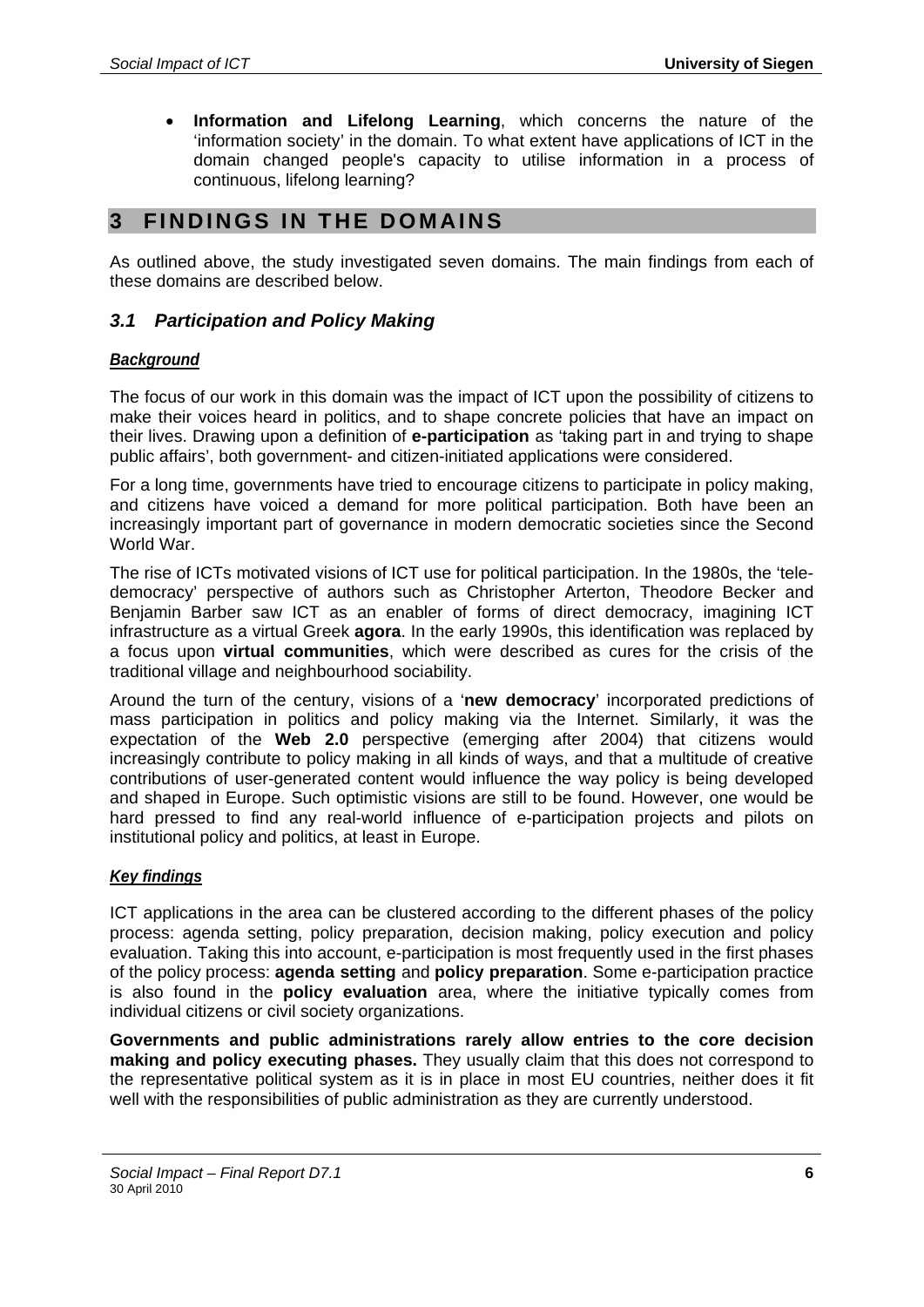The main motive for governments and public administration to start experimenting with eparticipation is to **close the gap that is perceived to be growing between governments and citizens** and to boost the legitimacy of government policy and administrative decisions. So far, there is **no robust evidence that this has occurred**.

There is evidence to suggest that applications of e-participation which have sprung from the initiative of individual citizens or civil society organizations, often in conjunction with new media developers, have been more successful than those initiated top-down by governments. Applications of e-participation that appeal to the **everyday interests of citizens** in their immediate environment appear to have more appeal to them than initiatives that focus on issues of traditional politics and public affairs, which are often perceived to be abstract and far away. If designed appropriately, e-participation projects **increase awareness** about the capacity of the population to contribute knowledge and innovation for tackling societal challenges.

The networking capabilities of ICT opens the possibility that collective intelligence can be created and applied to make e-participation more effective. Indeed, many Europeans have taken enthusiastically to the possibilities offered by social software and Web 2.0 applications, and the extent of the online debate on all things political is indeed huge. Currently, however, peer-to-peer networking and the emergence of collective intelligence are more often found within civil society and between individual citizens (rather than between citizens and government), with **limited impact on the formal policy process.** In any case, such online practices are already proving effective for producing learning among participants, thereby contributing to **informed citizenship.** 

In contrast to the modest impact of e-participation so far, e-government applications which focus on **improving the provision of government services to citizens** seem to fare much better. The share of Europeans (EU27) who use the Internet to interact with public authorities has increased from 23% in 2005 to 30% in 2009. User satisfaction research suggests that many individuals feel that the effort needed on their part for availing of government services has decreased significantly.

| Rationalization                       | So far, e-participation has not resulted in cheaper and faster policy making. Multi-channel<br>➤<br>approaches remain necessary if all citizens are to be reached, and quality of input main-<br>tained.                                              |
|---------------------------------------|-------------------------------------------------------------------------------------------------------------------------------------------------------------------------------------------------------------------------------------------------------|
|                                       | Hardly any influence of e-participation on institutional policy and politics.                                                                                                                                                                         |
|                                       | Most frequent use in agenda setting and policy preparation phases of the policy process.                                                                                                                                                              |
|                                       | In contrast, e-government services have shown to be both popular and effective by easing<br>interaction with administration.                                                                                                                          |
|                                       | $\triangleright$ The common lack of explicit goals and targets means that the efficiency of e-participation is<br>difficult to evaluate.                                                                                                              |
| Networking &<br><b>Social Capital</b> | $\triangleright$ The networking capabilities of ICT opens the possibility that collective intelligence can be<br>created and applied to make e-participation more effective.                                                                          |
|                                       | $\triangleright$ There are examples of such collective intelligence emerging, but this requires certain<br>mechanisms, stimulations and rules.                                                                                                        |
|                                       | Currently, peer-to-peer networking and emergence of collective intelligence are more often<br>found within civil society and between individual citizens (rather than between citizens and<br>government), with limited impact on the policy process. |
| Empowerment<br>& Participation        | No evidence for overall effect of e-participation on perceived gap between governments<br>➤<br>and citizens.                                                                                                                                          |

| Table 1: Summary of social impacts in the domain "participation in policy-making" |
|-----------------------------------------------------------------------------------|
| across the four study themes                                                      |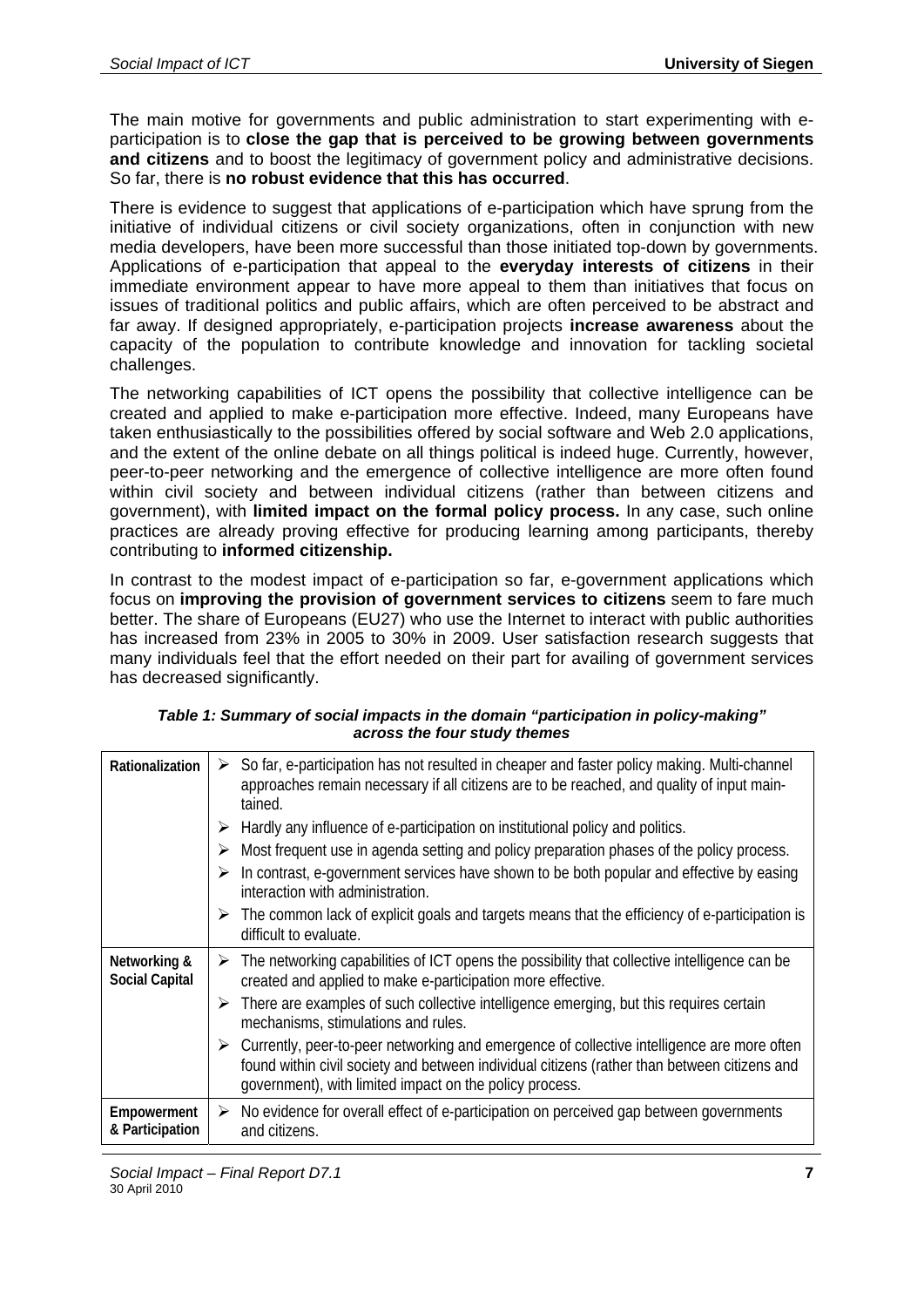|                      | However, trials show that citizens are prepared to embrace e-participation if they are<br>➤<br>convinced that their voice will be heard.                                                                                    |
|----------------------|-----------------------------------------------------------------------------------------------------------------------------------------------------------------------------------------------------------------------------|
|                      | Bottom-up and grassroot e-participation initiatives are more likely to be successful than<br>➤<br>top-down activities initiated by governments.                                                                             |
|                      | $\triangleright$ Most administrations do not have mechanisms and capacities in place to cope with a<br>significant increase in participation.                                                                               |
|                      | $\triangleright$ E-participation has not (yet) widened the group of people who participate in public policy<br>making.                                                                                                      |
|                      | $\triangleright$ Those already engaged in traditional forms of political participation (a small minority of all<br>citizens) are the most likely to engage in e-participation.                                              |
|                      | $\triangleright$ This means an overrepresentation of high-educated and well-off citizens and, in some<br>applications, an overrepresentation of males.                                                                      |
|                      | A barrier to uptake of e-participation is that advanced digital skills are needed in addition to<br>➤<br>traditional citizenship skills, such as social skills and knowledge of decision making<br>structures & processes). |
| Lifelong<br>Learning | $\triangleright$ E-participation is already proving effective for producing learning among participants,<br>thereby contributing to informed citizenship.                                                                   |
|                      | E-participation projects increase awareness about the capacity of the population to<br>contribute knowledge and innovation for tackling societal challenges.                                                                |
|                      |                                                                                                                                                                                                                             |

#### *Implications for policy*

- Government and public administration should be systematically scrutinised as to identify the processes and structures which would need to be adapted to effectively allow and incorporate e-participation, thereby fostering transparency and responsiveness.
- Governments should explore existing bottom-up and grassroot e-participation initiatives in their jurisdiction, and how these could be networked to broad initiatives for stipulating citizen participation in the policy process.
- The goals and means of e-participation projects should be articulated clearly. They should be evaluated systematically.
- The rights and responsibilities of all e-participation stakeholders (governments, civil servants, politicians, citizens and their organizations) should be made clear.
- More attention should be paid to e-participation in the area of everyday issues of citizens.
- For the time being, it is essential that initiatives for enabling political participation make use of multi-channel approaches, so that all citizens can be reached regardless of their digital literacy skills and type of online access. This should also apply to participatory activities of the European Commission itself.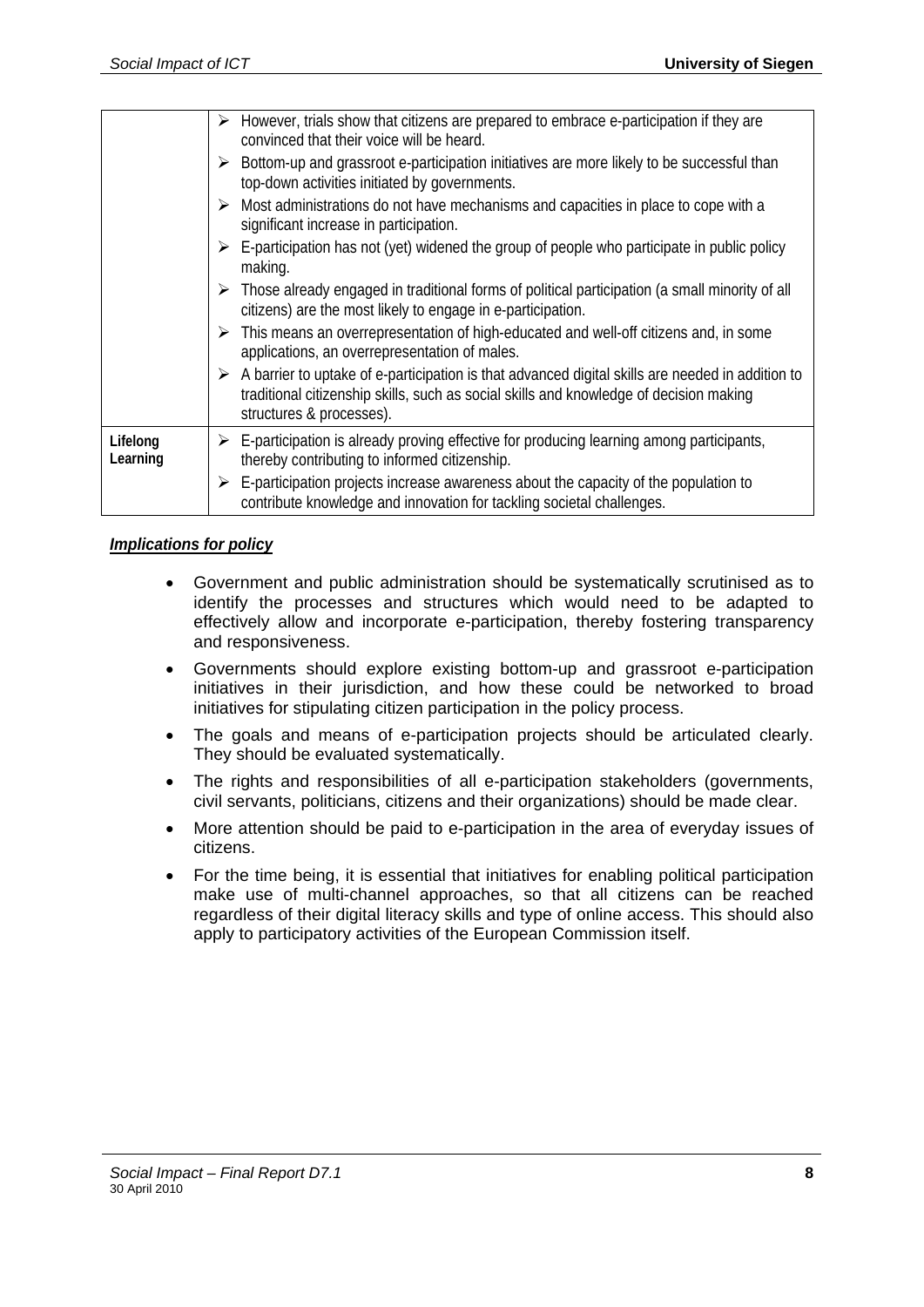# *3.2 Education and Lifelong Learning*

## *Background*

Due to the fast-changing technological environment, the individual needs to acquire new skills even after the time spent at formal educational organizations such as schools and universities. This need forms the basis of 'lifelong learning'. **Formal educational organizations are expected to prepare learners for lifelong learning**, as well as to make their organizational structures more supportive of this type of learning. Therefore, informal and formal learning are both addressed in our domain research on lifelong learning.

Early visions of computer use in education saw it as a means to effectively control learning and to automate teaching. In was only in the 1990s that the Internet fully changed the notion of the computer, and expectations regarding ICT and education. **Computer-based education** came to be seen as an opportunity for students to become socialized in future expert roles, and the early 'automation' vision of ICT and learning was replaced by a cooperation one. **Computer-supported collaborative learning** (CSCL) emerged as a new field in which students were no longer considered as mere consumers, but as people who would learn through 'practice about practice'.

Regarding formal education, the discussion became focused on the possibilities of **overcoming traditional barriers to access** to education services resulting from **constraints of distance, cost or time**. Because of the fact that education can be an opportunity to overcome marginalization, any ICT-caused lowering of the barriers to access to education and learning services was expected to result in social progress. Related services were implemented widely and today **students are able to manage their courses and access learning content from home**.



# *Key findings*

have been implemented widely and today **students are able to study their courses and access learning content at any location as long as they are on-line;** in 2009, 70% of students used the Internet for education - related consultation, while only 8% did an online course in which traditional lectures are fully replaced by online transactions<sup>1</sup>.

1

ICT-based services

**Most Internet users feel that the Internet has significantly increased their opportunity to learn. Much of actual learning taking place online appears to be incidental and often based on learning within communities of interest, rather than engagement in formal online training courses.** *Source: EB Flash 241*

<sup>1</sup> Source: Eurostat survey on ICT Usage in Households and by Individuals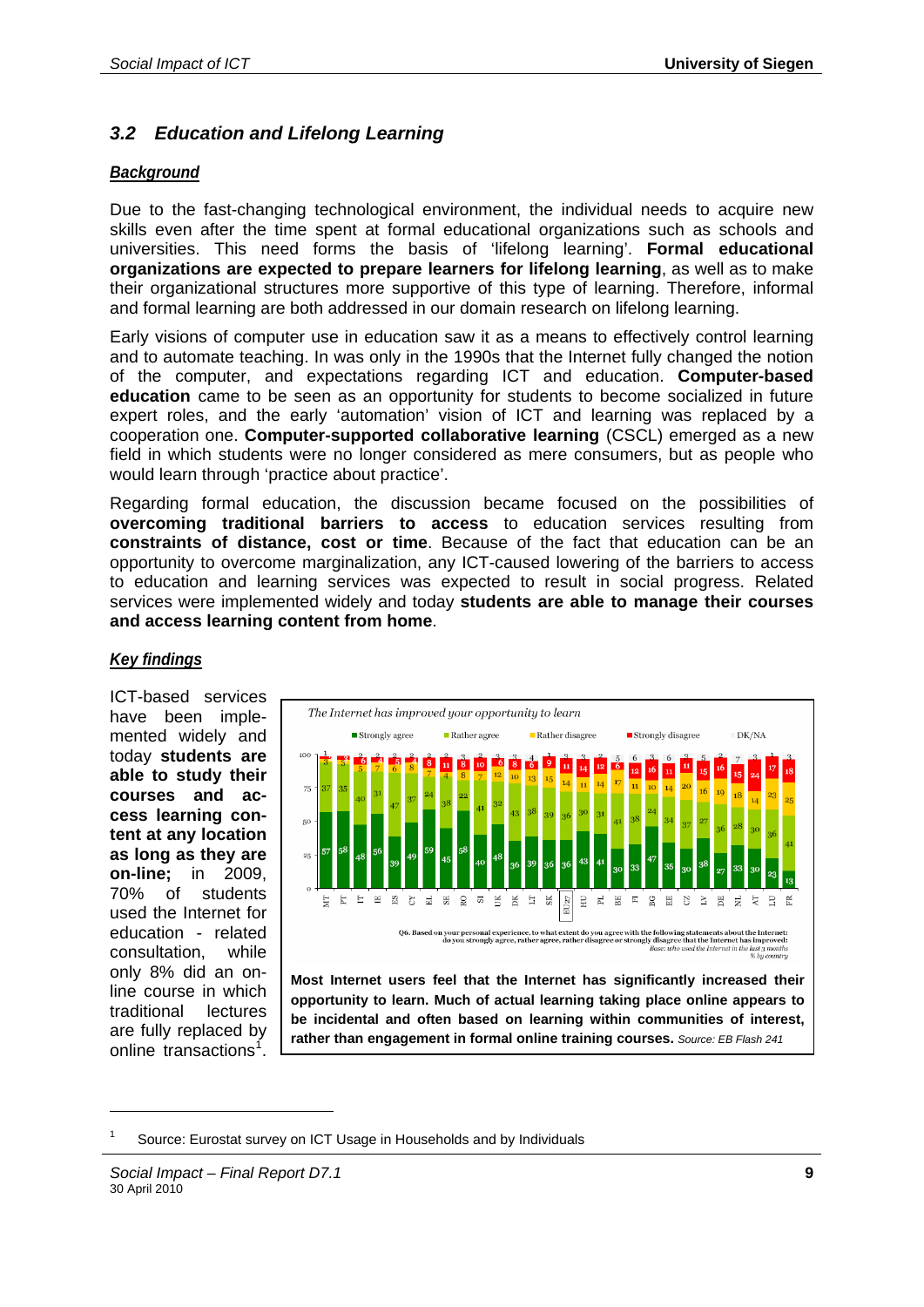Web-based Learning Support Systems tend to increase learners' motivation<sup>2</sup> and increase teachers' involvement in the more delicate stage of the learning process. However it also loads the teacher with a higher time load<sup>3</sup>.

In general, however, ICT in formal education seems to be more often used to **streamline bureaucratic procedures** such as contacting students, collecting homework, or organizing tests, rather than to support creativity and critical thought. The reason for this has to do with the focus of formal education on conveying an ever-expanding canon of knowledge, and too little on **enabling students to learn how to learn**. There still appears to be insufficient use of more advanced learning forms such as computer-supported cooperative learning, which now also includes the possibility to use of social computing in the classroom<sup>4</sup>. Furthermore, the available evidence on the situation in Europe suggests that formal education systems could do better to prepare pupils and students for ICT-supported lifelong learning.

Outside the rigid organisation of formal education, pupils, students and people in general learn on their own initiative, and through their own learning styles, while often making extensive use of ICT. 81% of the European students used the Internet daily or almost daily in 2009, up from 43% in 2004<sup>5</sup>. Students entering higher education today are likely to have mastered **web-based social networks**, their tools, conventions and etiquette. In 2008, 80% of students used Web 2.0 services, against only 35% among the population at large<sup>6</sup>. Mobile devices and the latest software tools are part of their daily life; **ICT-enabled informal learning has indeed become all but ubiquitous** for a large share of Europeans.

Outside of formal education people share knowledge, e.g., in **Networks or Communities of Practice** (NoP/ CoP). The CoP conception has pointed at informal opportunities of learning. Briefly speaking, a CoP demands for a joint enterprise, a shared practice and a common identity, while in a NoP, there is no joint enterprise. As a CoP is related to **self-organisation**, it cannot be "built" from outside, but possibilities for its emergence can be cultivated by a supportive environment for its operation. An example could be an informal community of nurses sharing knowledge through story-telling, being supported by the provision of a related meeting point. CoPs and NoPs may use the internet for their communication.

Informal knowledge-exchange in CoPs/NoPs has become important for acquiring necessary expertise, in particular, in ever-changing, ICT-rich environments. ICT-based education and training systems were therefore supposed to provide '**learning on demand**' services, i.e. services which offer learning material tailored to the real-time demands of the user at any given position in space and time. If such tailoring is not only reduced to technical accessibility, but includes the demand for a didactically reflected, user-related selection of content, knowledge about the users is required. Therefore, established self-organized communities such as in CoPs or NoPs have much more potential to tailor their ICT infrastructure than amorphous groups of anonymous users.

1

 $\overline{2}$  Matsuo, Keita; Barolli, Leonard; Xhafa, Fatos; Koyama, Akio; Durresi, Arjan (2008): Implementation of new functions for improving learners motivation in a web-based e-learning system, Proceedings of the 10th International Conference on Information Integration and Web-based Applications & Services, November 24- 26, 2008, Linz, Austria

<sup>3</sup> Kunimune, Hisayoshi; Yokoyama, Kenzou; Takizawa, Takeshi; Fuwa, Yasushi (2008): Development and evaluation of a web-based asynchronous discussion system on e-learning materials, International Journal of Advanced Intelligence Paradigms, v.1 n.2, p.163-177, April 2008

<sup>4</sup> European Commission, Joint Research Centre, Institute for Prospective Technological Studies (IPTS), Seville, Spain (without year): Learning 2.0 – the use of social computing to enhance lifelong learning, URL: http://is.jrc.ec.europa.eu/pages/Learning-2.0.html, accessed 2-4-2010

<sup>5</sup> Source: Eurostat survey on ICT Usage in Households and by Individuals

<sup>6</sup> "Advanced communication services", source: Eurostat survey on ICT Usage in Households and by Individuals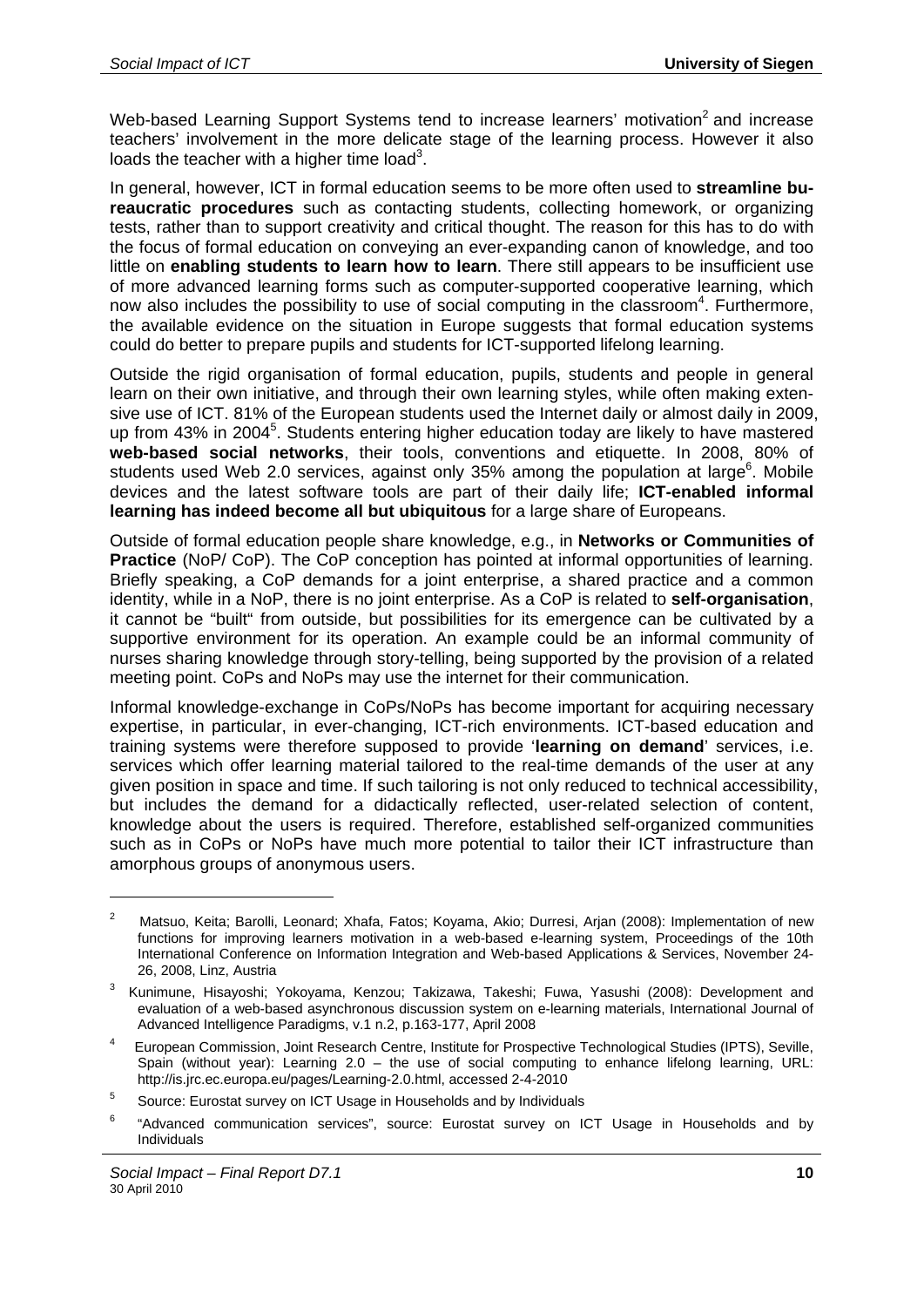To tailor learning infrastructures, user knowledge and needs must be detected. In this context, **informal learning should not be understood as non-institutional learning**: institutions may be helpful, even necessary, to address and understand user needs, and thus to bring formal and informal learning together – even if it may be new institutions, certification and remuneration of learning, teaching or coaching, that are demanded.

To fully participate in a society in which learning typically takes place in ICT-supported environments, **direct ICT-related skills** are required. A major challenge results from the fact that the largest part of Europe's older population has no experience in using ICT, either from school or from work practice. In 2009, 52% of Europeans aged 55 to 74 had never used a personal computer, and 59% of this age group had never used the Internet. The figures are down from 61% and 73%, respectively, in 2005, but lack of user experience still the norm rather than the exception in this age group<sup>7</sup>. They run a danger of exclusion from the **possibility to engage in a lifelong process of learning**, and thereby also from social life in general.

Apart from **technical (operational) user skills**, people also need **digital literacy skills** such as information and strategic skills, which go far beyond the mere capacity to master a personal computer and to browse the Web. Strategic skills include, for example, the ability of critical thinking, such as in the context of evaluating results of information searches on the Web. In the face of an explosion of information availability, caused mainly by the success of the Internet, a deliberate and critical attitude towards information and media must be learned and cultivated.

There is some evidence to suggest that **Europeans at risk of social exclusion tend to lack digital literacy skills more than they suffer from a lack of operational skills**. Performance tests have shown that mastery of operational skills is reasonably widespread, but that average performance concerning information and strategic skills on the Internet is far below expectations. The latter even applies, as a recent skill assessment study in the Netherlands showed<sup>8</sup>, to the younger generation, which is often assumed to be 'digitally native' almost by default.

When implementing ICT, organizations are advised to implement the role of "user advocates", responsible persons for ICT-related micro-regulations. A lot of small and medium-sized enterprises, however, have little specialization of responsibilities. Here, empirical studies identified the emergence of informal roles such as "IT gardeners", individuals who become informal contact points for seekers of ICT-information. Due to their generally highly beneficial role, such emergent roles should be supported by the organizations and by politics, as well. Their competence formation can be supported by means of online information offers, their motivation by institutional frameworks which, for instance, may certify their qualifications: informal learning does not necessarily mean un-institutional learning. At the other side we need to admit that institutional informal learning is a rare phenomenon.

| <b>Rationalization</b> | $\triangleright$ First generation e-learning conceptions followed a very narrow understanding of      |  |
|------------------------|-------------------------------------------------------------------------------------------------------|--|
|                        | rationalization when attempting to optimize learning. The same was true for organizational            |  |
|                        | learning based on first generation knowledge management systems.                                      |  |
|                        | $\triangleright$ Most studies agree that, where ICT has been implemented in the education system as a |  |
|                        | means to legitimate cuts of educational budgets, the quality of education has suffered.               |  |

 $\overline{a}$ 

<sup>7</sup> Source: Eurostat survey on ICT Usage in Households and by Individuals

<sup>8</sup> Van Deursen, A.J.A.M. & Van Dijk, J.A.G.M. (2009). Using the Internet: Skill Related Problems in Users' Online Behavior. *Interacting with Computers, 21*, 393-402.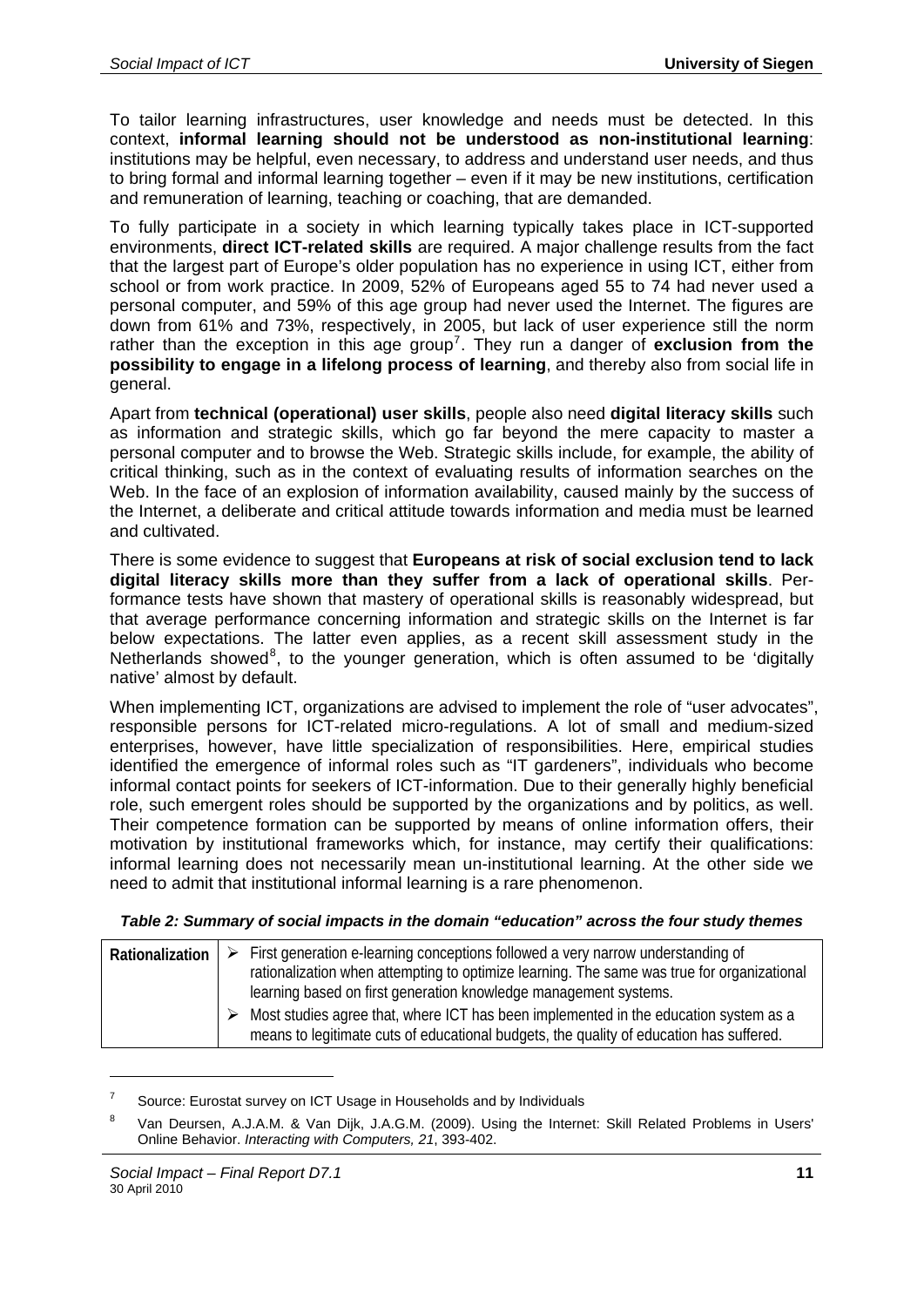|                                | > Critical theories of learning point at unused potentials of ICT to promote the creativity of<br>users, e.g., in Computer-Supported Collaborative Learning. Related efforts are not directly<br>related to the rationalization of education, but as sustainable rationalization demands,<br>among others, for creative individuals, there is a strong indirect relation.                                                                                      |
|--------------------------------|----------------------------------------------------------------------------------------------------------------------------------------------------------------------------------------------------------------------------------------------------------------------------------------------------------------------------------------------------------------------------------------------------------------------------------------------------------------|
| Networking &                   | A lot of today's learning happens outside of formal education.<br>$\blacktriangleright$                                                                                                                                                                                                                                                                                                                                                                        |
| <b>Social Capital</b>          | To keep track with the fast development of society, peer relations play a major role in<br>≻<br>learning. Socio-cultural processes of enculturation in expert communities are important for<br>motivating, structuring and promoting learning.                                                                                                                                                                                                                 |
|                                | One example for informal learning in networks is the Community of Practice (CoP) among<br>➤<br>individuals, who share a common enterprise, joint vocabulary and some common practice.                                                                                                                                                                                                                                                                          |
|                                | CoPs have become most important for learning in volatile, complex environments, where<br>➤<br>narrow disciplinary forms of experience are not enough.                                                                                                                                                                                                                                                                                                          |
|                                | Aside from CoPs, other forms of knowledge sharing have emerged, for instance, within<br>$\blacktriangleright$<br>Networks of Practice (NoPs). Such emerging structures support the learning of<br>individuals.                                                                                                                                                                                                                                                 |
|                                | ICT plays an increasing role for the communication and coordination of learners, but of<br>$\blacktriangleright$<br>educators, as well.                                                                                                                                                                                                                                                                                                                        |
| Empowerment<br>& Participation | The implementation of ICT may function as a dequalification and disempowerment of<br>$\blacktriangleright$<br>individuals without ICT skills. They run the danger to become excluded from information,<br>communication, collaboration and decisions. E-inclusion is important.                                                                                                                                                                                |
|                                | For the users, ICT may enable new forms of participation and empowerment in education.<br>➤<br>For example, telelearning opportunities can benefit individuals, who otherwise would not<br>have the time for learning. E-learning platforms, for instance, allow students from rural<br>areas to better organize their studies.                                                                                                                                |
|                                | ICT may contribute to more practice-oriented education, when it is used, for instance, to<br>$\blacktriangleright$<br>stay in touch with alumnis, former students, which on the occasion of invited talks or alike<br>later may contribute their practical experience to education.                                                                                                                                                                            |
|                                | ICT may support learning for disabled individuals, only to mention blind or deaf people.<br>$\blacktriangleright$<br>Related programs should be even more stressed, such as measures dedicated to<br>accessibility.                                                                                                                                                                                                                                            |
| Lifelong<br>Learning           | $\triangleright$ The spread of ICT introduces a range of new skills which users need to acquire before<br>they can make effective use of ICT applications. At the same time, advances in ICT were<br>used to improve the effectiveness of education and training systems themselves, as in the<br>field of e-learning.                                                                                                                                         |
|                                | There are different skill requirements to be met in order not to become excluded from the<br>$\blacktriangleright$<br>benefits of the information society: there are the operational skills, for instance, knowledge<br>about which key to press, but also more demanding skills such as information skills and<br>strategic skills: what can I do with which application, and how can I use information and<br>communication for helping me achieve my goals? |
|                                | Media competence also requires critical reflexivity, for instance, in regard of knowledge<br>➤<br>searches. Such critical thinking has to be supported by continuous, lifelong education, as<br>media-related skills outdate faster than ever before.                                                                                                                                                                                                          |
|                                | In order to become more adaptive for technological innovation, organizations may benefit<br>➤<br>from supportive roles for innovation facilitators. Such roles may be supported by<br>appropriate certificates, which are a challenge for vocational-education institutions.                                                                                                                                                                                   |

# *Implications for policy*

• ICT has enabled new forms of learning outside of schools. Educational policy should commit schools to better prepare pupils for the needs of lifelong learning.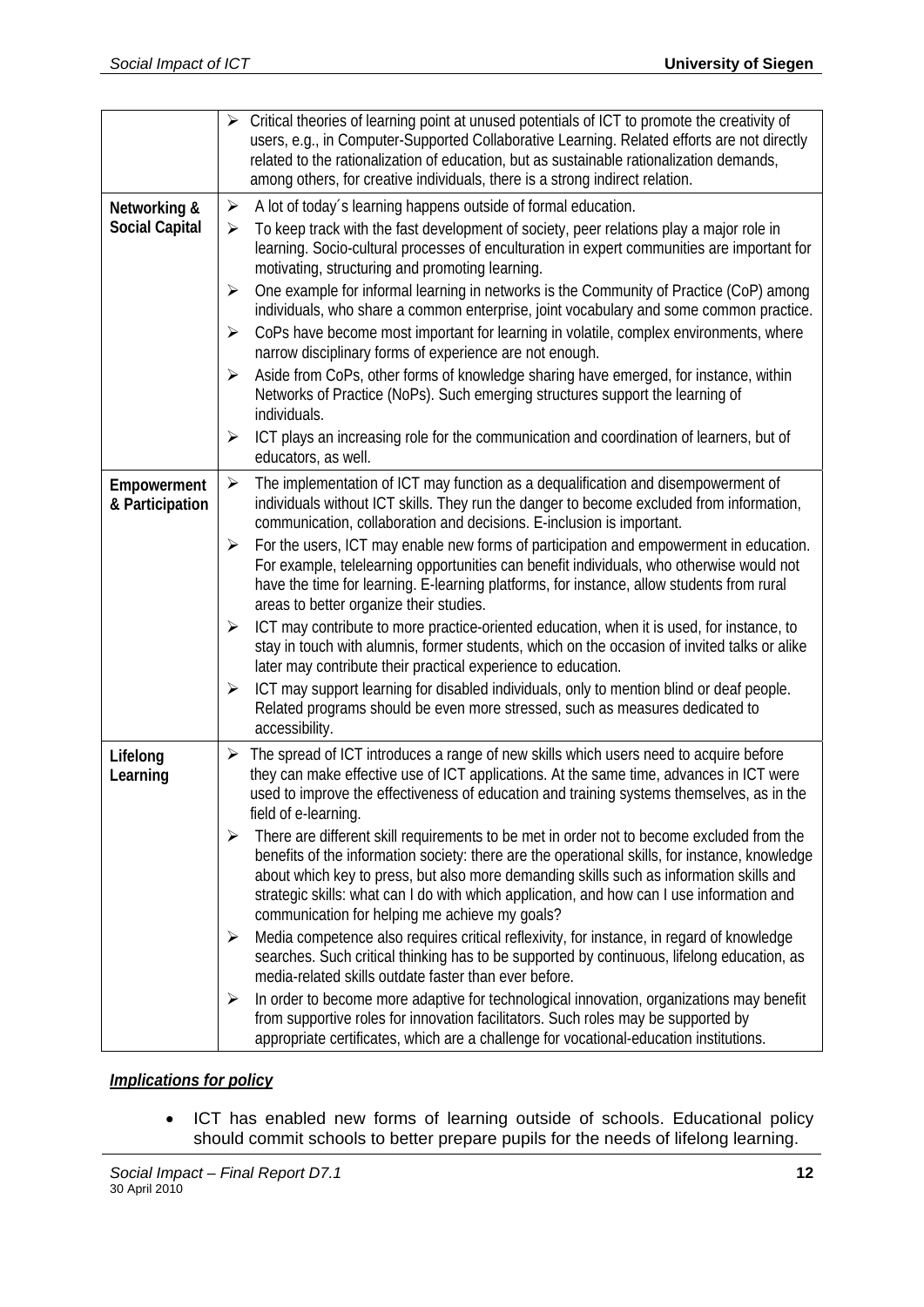- Social and educational organizations should be encouraged to put more emphasis on supporting critical reflections of the learners ('learning how to learn').
- e-Inclusion must not focus on ICT access alone (barrier-free access remaining a major issue for disabled persons), but also on operational skills and more advanced forms of digital literacy.
- Learners who run the danger of becoming marginalized should be supported.
- While existing institutions in the education system might be tempted to implement ICT as a means to push through cost savings, the technology will only provide long-term benefits if the implementation is accompanied by investments in training and organizational development.

# *3.3 Work*

## *Background*

In this domain, we analyzed the impact of technological change on work life over the last 25 years. The implementation of ICT in the work domain has generally been accompanied by a **restructuring of organizational processes and division of labour** at the inter-individual, inter-group or inter-organizational level. We, therefore, had to investigate the role of ICT in new interaction forms in such diverse fields as industrial clusters, company networks, virtual teams, global management and off-shoring, but also in established interaction forms. The quality of work and working conditions in Europe are affected by a range of **contingent factors** such as the supply and demand of work, the cultural value of work, the forms of unemployment (and precarious employment), and social circumstances such as the opportunity for part-time work, work-life balance and the qualifications and skills needed for up-to-date jobs.

As regards ICT and work, **utopian visions** (e.g. 'computer-integrated manufacturing' (CIM) or the 'paperless office') envisaged a positive role of technology in the work domain, while **dystopian visions** predicted mainly negative ones (e.g., 'capitalism without work'). Early expectations tended to predict widespread de-industrialization as a consequence of the penetration of ICT-based production methods. The 'post-industrial society' and 'post-Fordist' developments in the work domain were contrasted with earlier paradigms such as 'industrialism' and 'Taylorism / Fordism'.

With the World Wide Web evolving during the 1990s, the emerging discourse on the 'Information Society' was strongly influenced by the aforementioned debates. Nevertheless, researchers agree that **industrial production still plays a vital role for the European economy,** implying that Europe is better understood as a modernized industrial society rather than a post-industrial one. Employment problems have not been overcome in recent years, but Europe is also far away from 'capitalism without work'. There is broad consensus among researchers that ICT as such has not been the main cause for the persistent problems of permanent unemployment and precarious types of work.

Changes and developments in ICTs are correlated with transformations of work forms in European countries on the level of individual jobs, but also on the level of coordination and organization. These changes have been accompanied by **changing demands and requirements** placed on workers with regard to their qualification and skill level, among others, but they also offered **new possibilities for job enrichment and worker empowerment**.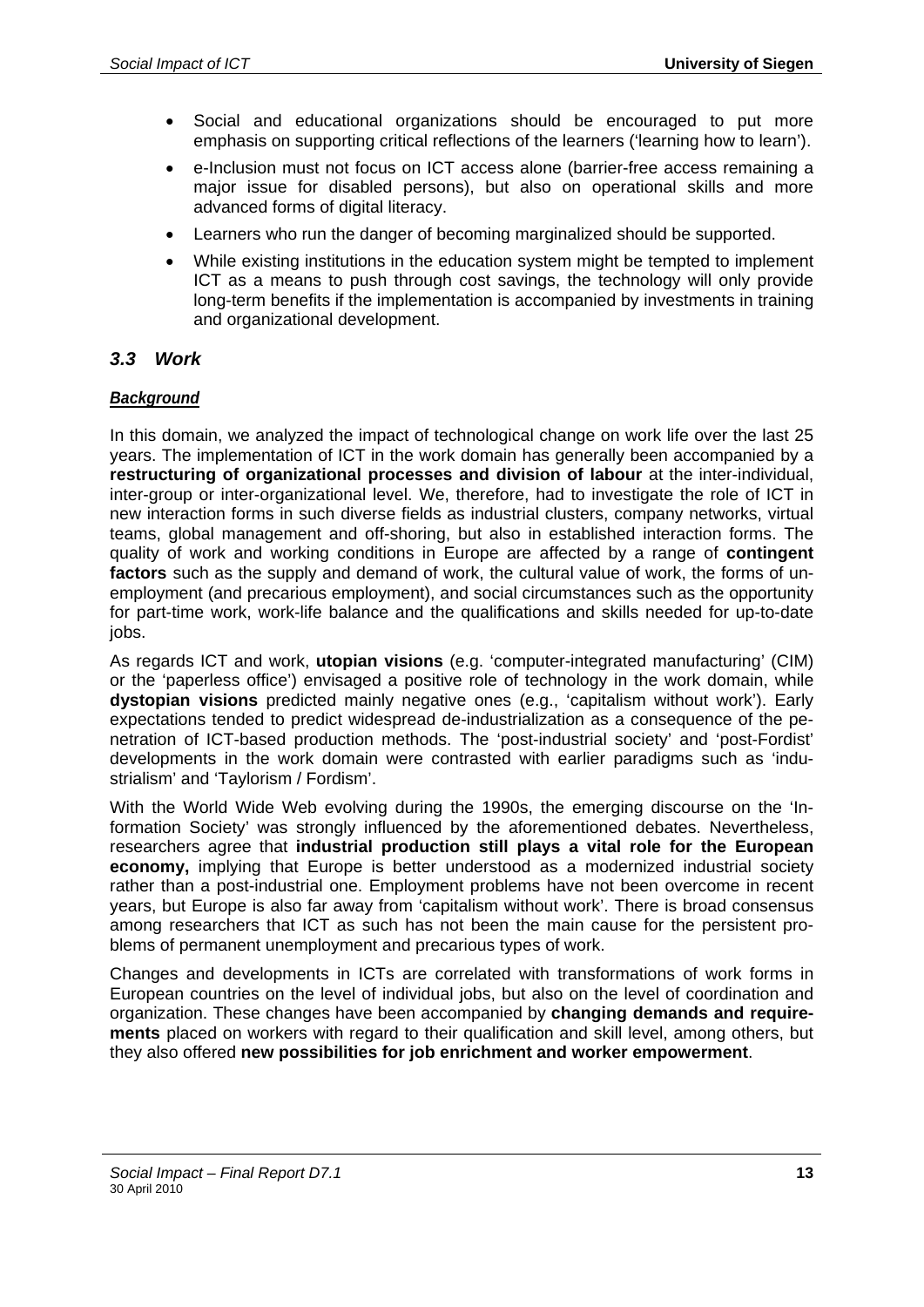# *Key findings*

Generally speaking, technological change in the work domain has been dramatic during the last decades. Aside of ICT diffusion and adoption in **information- and knowledge-intensive areas of work**, ICTs have gained increasing importance within work realms which at first sight seem little technology-prone, for example: agriculture and fishing, manufacturing, and mining and construction, to name only a few. Nowadays it is hardly possible to find any area of work in which ICTs are not of any relevance in one way or another, but **such ICT is often not directly visible** (e.g. micro-computers in cars controlling car repair and maintenance intervals, and similar devices). Furthermore, **ICT-based industries and services**, which have not existed before, have rapidly grown.

ICT has enabled new ways for companies to gain, process, store, and distribute information. Organizational processes in companies have been re-engineered, for example, by implementing **Knowledge Management** (KM) systems, **Enterprise-Resource-Planning**  (ERP) systems, or **e-learning platforms**. Moreover, the division of labour within or between organizations (which had been growing even before the arrival of digital ICTs) was affected by the introduction of ICT applications. Prominent examples are inter-individual, inter-group or inter-organizational **tele-cooperation**, **industrial clusters** and **company networks**, **virtual teams and organizations**, and **off-shoring**, which often would not have been possible without ICT.

The role of ICT has sometimes been indirect, and often unanticipated. For instance, while ICT was seen as potentially reducing work-related travel needs (for instance, by means of **telework**), Internet job offers could indirectly contribute to more awareness about transregional labour-market opportunities and thus motivate a **growing mobility of the workforce**. Even regarding the core effects, the picture is ambivalent: The implementation of ICTs often contributed to **job enrichment** and increasing **work satisfaction**, especially for jobs with a certain freedom of self-organization. However, it could also lead to the replacement of human labour by automates, or to **neo-Taylorist work forms** such as, for instance, in call centre work.

In consumption, blurring boundaries between consumers and producers have in some cases led consumers to become "**prosumers**", as they contribute significantly to the development of products they subsequently consume. Respective examples generally refer to a business culture which supports active user-orientation (for instance: Wikipedia) and have shown considerable potential in successful cases. However, such examples remain exceptional when considering the entire European work domain, and it is certain that in the foreseeable future, most production work will continue to be carried out in the form of paid work.

The real-life impact of ICT on the work sphere depends very much upon the **implementation method** and the related **micro-policies of innovation**. If ICTs are to support existing competences (rather than automating them), there is a need for **staff participation** to allow the new technology to be fully appropriated. In this context, tailorability is key: If ICTs used in the organization of institutions are not tailorable, they may not be adapted to the needs and competences of the work force, but, to the opposite, require a one-sided adaption of the work force to technological development: indeed a central de-empowering and de-qualification effect. However, maximum tailorability does not necessarily imply an optimum situation, as it may lead to additional demands placed on workers. **Contextualized technology**, **participative implementation**, **qualification** and the **cultivation of supportive roles** in organizations are needed in order to successfully reduce this danger.

Some of the expectations related to ICT did not materialise, and some trends emerged which had not been anticipated. Given such diversity of effects, much empirical research on the social impact of ICT has concentrated upon completely new and therefore easily identifiable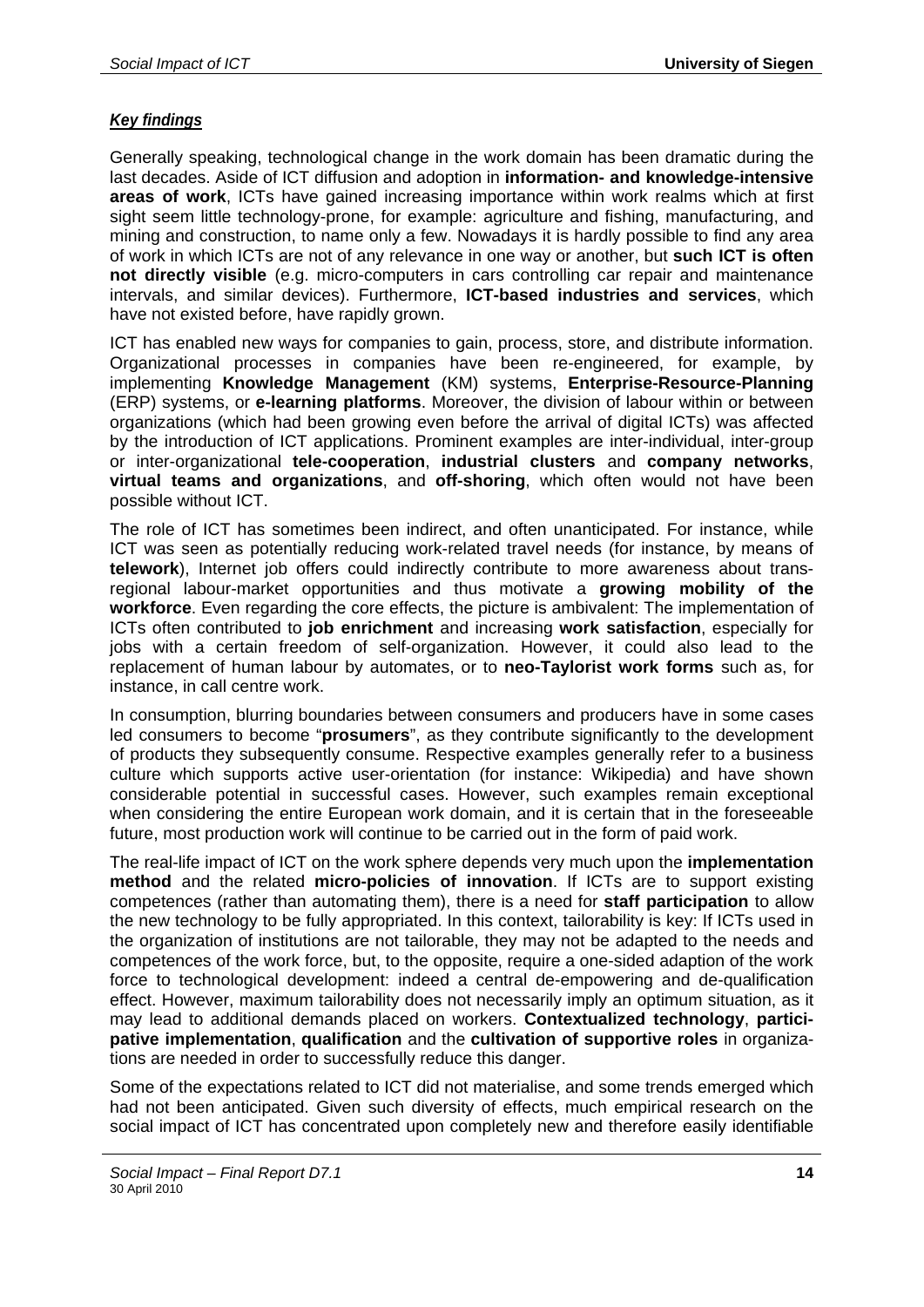forms of technologically enabled cooperation and communication. Research on telework and e-work has provided first insights into opportunities and problems relating to ICT in the work domain. Much research on telework and eWork has focused on personal-computer use and white-collar work, although new ICT fields (e.g., ubiquitous, ambient or mobile computing, or the 'Internet of Things') have consciously abandoned the desktop paradigm and have targeted the work sphere of blue collar workers.

# *Table 3: Summary of social impacts in the domain "work" across the four study themes*

| Rationalization                       | $\triangleright$ Attempts to isolate the direct impact of ICT on labour productivity have not found a modest<br>positive effect, but either very high or little or no productivity effects.                                                                                                                                                           |
|---------------------------------------|-------------------------------------------------------------------------------------------------------------------------------------------------------------------------------------------------------------------------------------------------------------------------------------------------------------------------------------------------------|
|                                       | $\triangleright$ The effect of ICT investments on productivity appears to be very positive, when it is<br>coupled with effective organisational changes, in particular, if these imply an increase in<br>worker participation, self-responsibility and job autonomy.                                                                                  |
|                                       | $\triangleright$ ICT has also played an important role in enabling neo-Taylorist types of work, e.g. in call<br>centres. In these cases, employers benefit from a reduced demand for skilled workers,<br>while employees do not.                                                                                                                      |
|                                       | RFID as well as other ubiquitous and pervasive-computing technologies will further<br>➤<br>strongly affect blue-collar work.                                                                                                                                                                                                                          |
|                                       | Rationalization can have different forms in the work domain. It is either based upon a mere<br>➤<br>automation approach addressing cost reduction ceteris paribus, or oriented towards the<br>use of work-force competences for innovative forms of value generation.                                                                                 |
|                                       | $\triangleright$ Service-enhanced better products are needed, if the rationalization effect of ICT-implemen-<br>tation is not to lead to a negative growth of the European economy.                                                                                                                                                                   |
|                                       | There is some evidence that rationalization in Europe does not necessarily demand for the<br>➤<br>largest ICT-industry, but for the most productive appropriability of ICTs.                                                                                                                                                                          |
| Networking &<br><b>Social Capital</b> | $\triangleright$ ICT has enabled an increasing degree of networking both within and between organisa-<br>tions.                                                                                                                                                                                                                                       |
|                                       | $\triangleright$ This includes virtual organisations which exist of networks and communities where the<br>members are spatially distributed and mainly collaborate with one another online. While<br>the actual number of "pure" virtual organisations in Europe is small, many companies have<br>taken on some of its features.                      |
|                                       | Open Innovation makes strong use of ICT networks for accessing global, highly decentra-<br>➤<br>lised and unstructured pools of knowledge.                                                                                                                                                                                                            |
|                                       | $\triangleright$ Peer production has emerged as an important new way of organising work. In open source<br>software (OSS) projects, for example, users contribute their skills, expertise and personal<br>engagement to a collective effort, here: to create software. An example of peer-produced<br>applications is Eclipse.                        |
| Empowerment<br>& Participation        | $\triangleright$ User participation in the development of work-related ICT systems & applications (partici-<br>patory design, end user development) has been shown to increase worker motivation.                                                                                                                                                     |
|                                       | Such activities are more successful if they are supported by the building of communities in<br>➤<br>which end users can effectively share their knowledge and experience with their peers.                                                                                                                                                            |
|                                       | $\triangleright$ Spread of ICT in the workplace domain contributed to new roles, some of which combine<br>operative and managerial functions in one person.                                                                                                                                                                                           |
|                                       | The "labour-entrepreneur" is said to be based upon self-economization. There is evidence,<br>➤<br>however, that he/she represents more a niche phenomenon restricted to specific branches<br>and organizations (mainly SME in the ICT branch): the bureaucratic character of<br>mainstream business organizations limits the space of new work roles. |
|                                       | Telework is a chance, but also a threat for work-life balance. It is seen more positive by<br>➤<br>those for whom it is not their only work form. In general, telework has remained a more                                                                                                                                                            |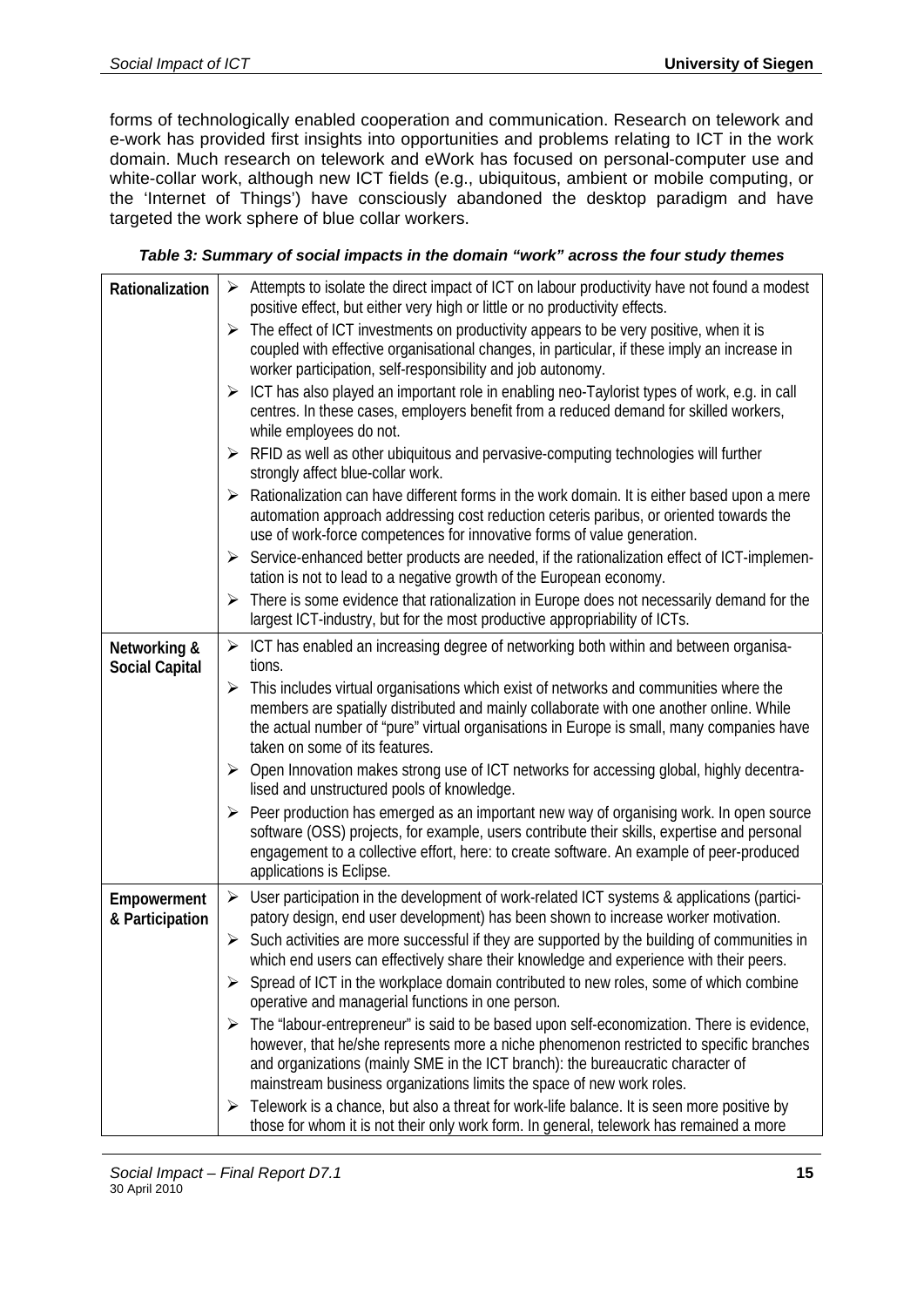|                      | peripheral phenomenon in the work domain.                                                                                                                                                                                                                                                                                                                                                                           |
|----------------------|---------------------------------------------------------------------------------------------------------------------------------------------------------------------------------------------------------------------------------------------------------------------------------------------------------------------------------------------------------------------------------------------------------------------|
|                      | $\triangleright$ Blurring boundaries between consumers and producers might affect their relationship: in<br>some cases, consumers become enabled to contribute significantly to the development of<br>products they subsequently consume. In the work domain, this form of consumer em-<br>powerment might have positive job-enrichment effects, but it may have detrimental effects<br>on the number of jobs, too. |
| Lifelong<br>Learning | The implementation of ICT has increased the qualification demand on the work force. Al-<br>➤<br>though this is obvious, there are often too little qualification measures when new techno-<br>logy becomes implemented.                                                                                                                                                                                             |
|                      | $\triangleright$ A lot of learning happens in Communities of Practice (CoPs) or Networks of Practice<br>(NoPs). Their members may exchange knowledge and experience online, thereby<br>fostering processes of individual and collective learning.                                                                                                                                                                   |
|                      | $\triangleright$ Work-related Web2.0 applications have made it much easier (in a technological point of<br>view) to create a COP. The shift in work organization which may be necessary to become<br>able to benefit from CoPs is much harder to be achieved. This needs to be studied further.                                                                                                                     |
|                      | $\triangleright$ ICT is often used to support information exchange and knowledge management within<br>organizations, sometimes obviously at the disadvantage of formal vocational training.                                                                                                                                                                                                                         |
|                      | $\triangleright$ Learning-by-doing and informal learning are important in the work domain. For unem-<br>ployed individuals this means that they are not only deprived from financial, but also from<br>informal qualification opportunities. A combination of communal community centres and<br>ICT-based networks could be helpful. Related opportunities demand for research.                                     |
|                      | $\triangleright$ Informal learning does not necessarily mean un-institutional learning. It may be supported<br>by certificates, remuneration of educational teaching or coaching, and similar.                                                                                                                                                                                                                      |

## *Implications for policy*

- Despite massive technological change, unemployment and precarious employment have not been overcome. ICT implementation has contributed to laboursaving automation as well as to new rounds of product and process innovation which have created new jobs. ICT development, adaptation and maintenance have become the nucleus of a branch with considerable employment. The net effect of ICTs on the labour market should ongoingly be monitored in order to pinpoint areas of structural strengths and weaknesses in the EU economy.
- ICT has led to work enrichment in many existing jobs, but also led to Neo-Taylorist work forms. Technology policy for the Information Society should promote technologies that support the competences of the work force instead of substituting them.
- ICT has a lot of potential for innovative strategies such as Complex Products or Open- / User Innovation (e.g. as End User Development), which need adaptable technology, contextualized implementation and supportive organizational environments. The deployment of such strategies calls for a combination of technological and organizational development, which should be supported by technology policies.
- Participation is the best measure for social inclusion of vulnerable and marginalized persons (e.g. senior staff, for which ICT has a great potential to smoothen or delay the shift to retirement). More training of staff may be beneficial, but to involve the users of technology in the development of usable and competenceenhancing technology is generally preferable to adapting them to barely usable infrastructures and tools only afterwards.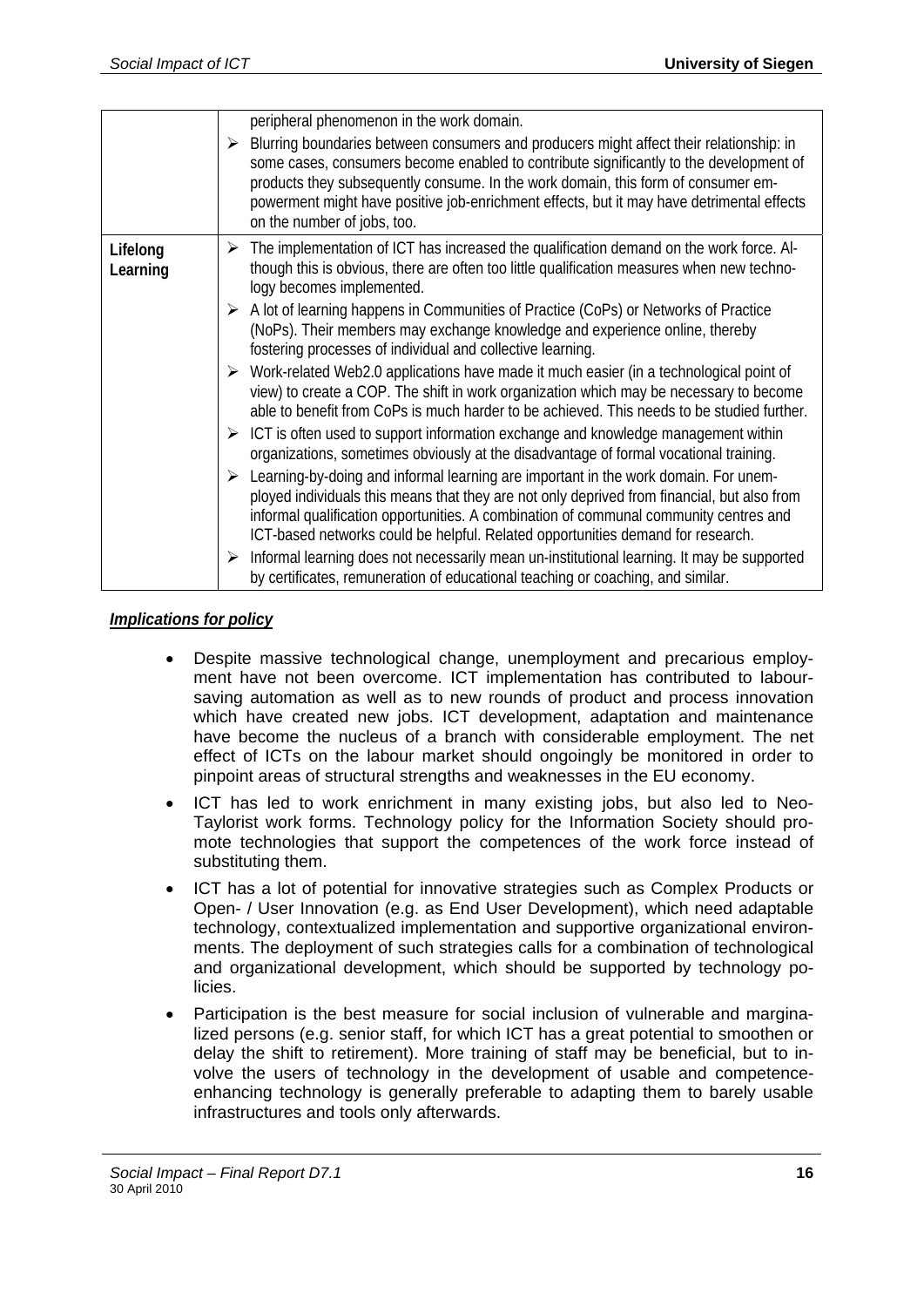- Staff participation in the enterprise decision-making processes (which has proven to be successful in some European countries) is the more beneficial, the more the economy needs to be intelligent and sustainable. It should be supported on the European level, too, and become an element of the Information Society in Europe.
- The acquirement of ICT skills has often happened by means of informal learning, as a result of individual efforts, but also in CoPs and NoPs. The latter are of particular importance for knowledge diffusion and innovation. Efforts that enable workers and unemployed persons to benefit from CoPs and NoPs and to get learned skills and competences certified should be supported.

# *3.4 Consumption*

#### *Background*

Full participation in society is partly determined by an individual's capacity to be an informed and active consumer of goods, a capacity that may not only be influenced by ICT, but also by the existing market situation. In order to be able to shed light on the transformations which occur in the domain, the analysis needed to cover both tangible and intangible consumer goods.

Early expectations assumed that consumers would benefit from greater choice, lower search costs and, more generally, increasing power visà-vis suppliers within the new markets in e-commerce and the Internet. Most experts furthermore believed that the role of inter-mediators (i.e. middlemen



such as agents, brokers, wholesale vendors) would be greatly reduced or even cut out, while consumers would benefit from falling prices. While this was applauded by many observers, others voiced a concern that the more direct link between suppliers and consumers would accelerate the consumer industry's grip on society.

#### *Key findings*

1

The share of Europeans (EU27) who ordered goods and services online at least once in three month has increased from 15% in 2004 to 28% in 2009 $^9$ . Roughly the same percentage makes regular use of e-banking (16% in 2004 and 32% in 2009). A considerably larger number of Europeans use the Internet for finding information about goods and services prepurchase: Their share has increased from 34% in 2004 to 51% in 2009.

There can be little doubt then that the Internet has become fully integrated in the consumption-related behaviour of major share of Europeans.

<sup>9</sup> Source: Eurostat survey on ICT Usage in Households and by Individuals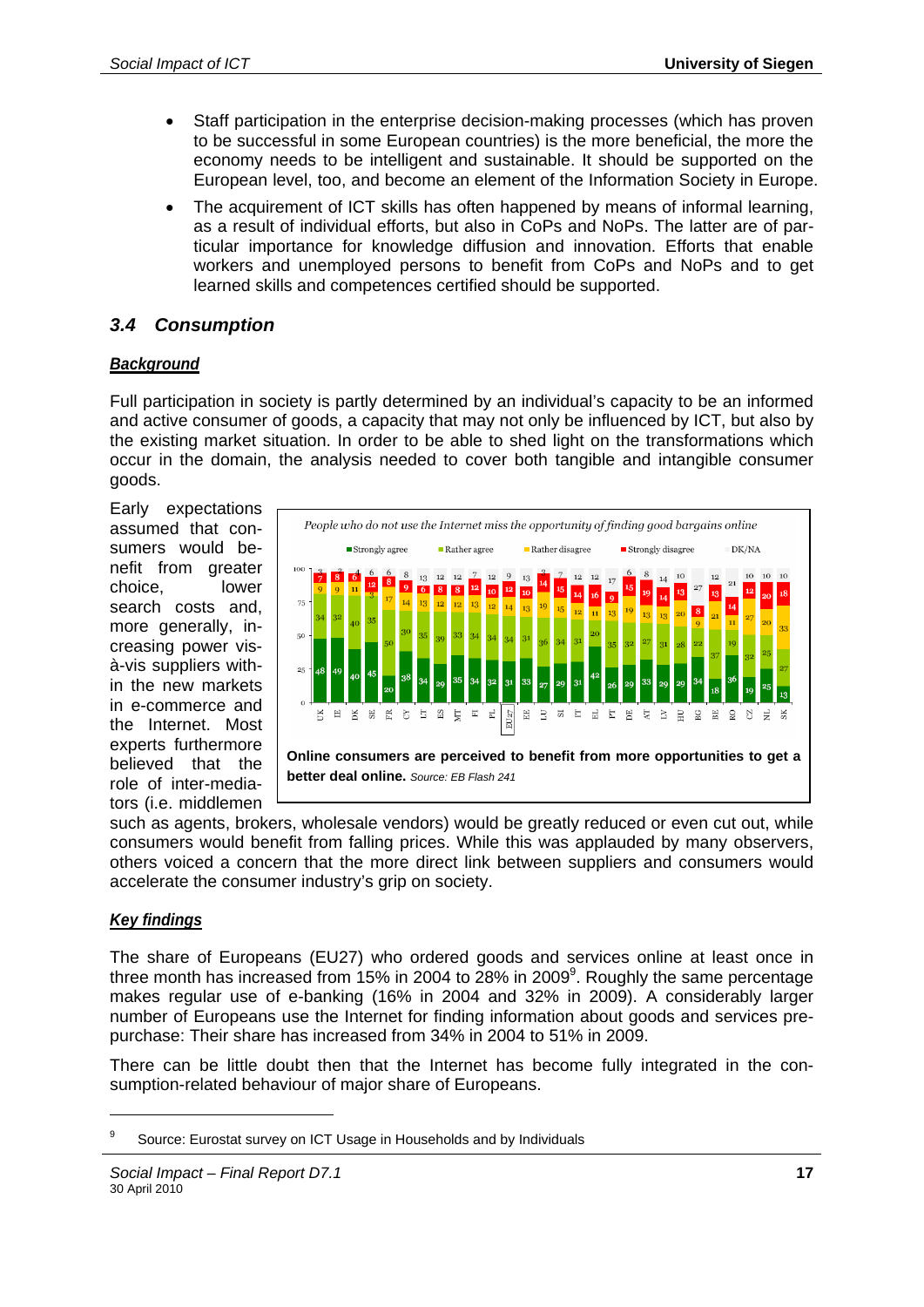What is the role that ICT plays in supplementing or substituting existing forms of consumption? On the supply-side, individual online retailers have become major players in their field. Still, overall there is little empirical evidence that ICTs have changed consumer behaviour in a fundamental way. The main difference appears to be a change in prepurchase and post-purchase consumer behaviour, which implies that consumers have become better informed prior to purchase, and that they have become more active, after purchase, in reporting and exchanging experience with goods and services.

In this context, Web 2.0 related applications and website features such as user ratings, peerproduced recommendations, collaborative tagging and social indexing, are significantly enhancing market transparency for online users who possess the necessary (strategic) literacy skills. The power of such applications rests on them exploiting the networking capabilities of the Internet. The share of the population engaging in the peer-production of consumption-related knowledge is likely to be much higher than the number of people who have engaged in comparable off-line activities before widespread diffusion of the Internet.

All of this has made suppliers and retailers seek to become more responsive. In addition, suppliers and retailers themselves make extensive use of the Internet for marketing purposes, which can compromise consumers' efforts to peer-produce independent knowledge on products and providers. An example of such practice is viral marketing, in which advertisers spread marketing messages, disguised as the independent opinion of an individual, through social networks.

A few areas of instrumental consumption have seen a massive shift to online transaction, which to some extent has replaced brick-and-mortar retailing. Examples include consumer financial services, travel services, recorded music, and computer software.

ICTs and the Internet have reduced the costs of many types of transactions. In particular search costs have fallen dramatically, which has made 'shopping around' much easier. **The Internet has thereby enabled new markets** which had not been sustainable before because of prohibitive transaction costs.

Online shopping can also be a form of entertainment itself, which means that a considerable part of emotional consumption is now also taking place in the home, much supported by increases in broadband diffusion.

However, **the predicted death of the intermediary** due to an assumed preference of consumers for price advantages **could not be confirmed** across the board. The emotional experience of buying and the higher confidence in face-to-face settings for consumption remain important. Instead there seems to be a shift of consumer behaviour towards consumption at home ('domestication') at the same time as there is an increasing integration of consumption in other everyday activities. The demand for local, personalized products and services reflects an increasing demand for niche products.

Moreover, perceived problems with delivery and post-purchase service of online retailers mean that many consumers feel face-to-face settings give more confidence.

Confidence in online commerce is harmed by illicit online behaviour, for which spam messages are an obvious example. Most spam today represents an illegal, but commercially successful marketing effort made possible by the low costs of communication over the Internet. From the viewpoint of consumers, spam causes indirect costs (for all users) and considerable risks (for those who fall for the offers being made).

This is one of the reasons why Internet users need to obtain and continuously update skills in dealing with the risks of online transactions. More than ever before, being a confident consumer in the information society requires a considerable degree of lifelong learning.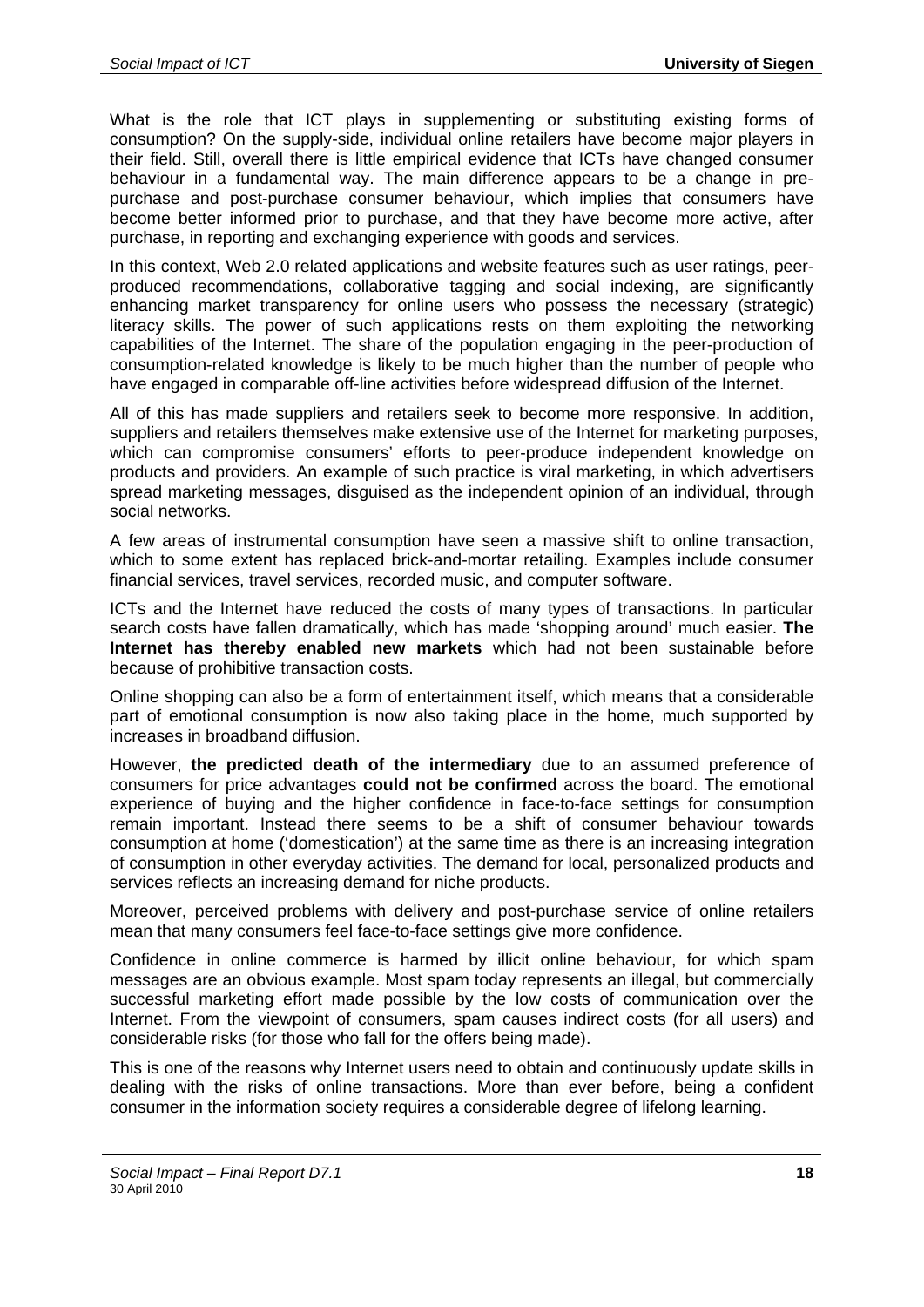The spread of ICTs is also related to the blurring of boundaries between consumers and producers, and between consumers and retailers. It has become much easier for consumers to produce and sell as well as to passively consume. 10% of Europeans (EU27) have used the Internet to sell off goods or services, e.g. via online auctions, in 2009 – twice as many as in 2004<sup>10</sup>. Web 2.0 technologies have also given consumers unprecedented opportunities to join into communities of interest, to contribute own content related to products and to create new products in collaboration, all of which were previously the realm of experts. The term 'prosumer' is used to describe this phenomenon, which is linked to a general increase in interactivity between consumers and the production system.

| Table 4: Summary of social impacts in the domain "consumption across the four study themes |  |
|--------------------------------------------------------------------------------------------|--|
|--------------------------------------------------------------------------------------------|--|

| Rationalization                       | $\blacktriangleright$ | While individual online retailers have become major players in their field, overall there is<br>little empirical evidence that ICTs have changed consumers' behaviours fundamentally.                                                                                                                                                                                                |
|---------------------------------------|-----------------------|--------------------------------------------------------------------------------------------------------------------------------------------------------------------------------------------------------------------------------------------------------------------------------------------------------------------------------------------------------------------------------------|
|                                       | $\blacktriangleright$ | Some areas of instrumental consumption have seen a massive shift to online transaction,<br>which replaces brick-and-mortar retailing.                                                                                                                                                                                                                                                |
|                                       | $\blacktriangleright$ | A considerable part of emotional consumption is now also said to be taking place in the<br>home due to the increase in broadband diffusion.                                                                                                                                                                                                                                          |
|                                       | ➤                     | Still, for emotional as well as some instrumental consumption other factors beyond<br>efficiency and lower costs have helped maintained traditional patterns of consumption,<br>e.g. confidence in face-to-face settings for consumption remain important.                                                                                                                           |
|                                       | $\blacktriangleright$ | Lest it be forgotten, most spam today represents an illicit, but commercially successful<br>marketing effort made possible by the low costs of communication over the Internet. From<br>the viewpoint of consumers, spam causes indirect costs (for all users) and considerable<br>risks (for those who fall for the offers being made).                                             |
| Networking &<br><b>Social Capital</b> | ➤                     | Web 2.0 related applications and website features such as user ratings, peer-produced<br>recommendations, collaborative tagging and social indexing, significantly enhance market<br>transparency for online users who command the necessary (strategic) literacy skills. The<br>power of such applications rests on them exploiting the networking capabilities of the<br>Internet. |
|                                       | $\blacktriangleright$ | The share of the population engaging in the peer-production of consumption-related<br>knowledge is likely to be much higher than the number of people who have engaged in<br>comparable off-line activities before widespread diffusion of the Internet.                                                                                                                             |
|                                       | $\blacktriangleright$ | Suppliers and retailers make extensive use of the Internet for marketing purposes, which<br>can compromise consumers' efforts to peer-produce independent knowledge on products<br>and providers.                                                                                                                                                                                    |
|                                       | $\blacktriangleright$ | An example of such practice is viral marketing, in which marketing messages, disguised<br>as the independent opinion of an individual, are spread through social networks.                                                                                                                                                                                                           |
| Empowerment<br>& Participation        | $\blacktriangleright$ | E-commerce and other online services have opened up a range of possibilities for people<br>whose ability to take care of personal business and transactions used to be constrained,<br>e.g. because of functional restrictions, geographical location or lack of time.                                                                                                               |
|                                       | $\blacktriangleright$ | Specialised services such as price comparison sites, together with better overall access to<br>information from and about suppliers and products, have significantly increased the ability<br>of consumers to obtain information prior to purchase. This is reflected in widespread<br>perceptions of empowerment.                                                                   |
|                                       | $\blacktriangleright$ | Web 2.0 technologies have also given consumers unprecedented opportunities to join into<br>communities of interest, to contribute own content related to products and to create new<br>products in collaboration, all of which were previously the realm of experts.                                                                                                                 |

<sup>10</sup> Source: Eurostat survey on ICT Usage in Households and by Individuals

1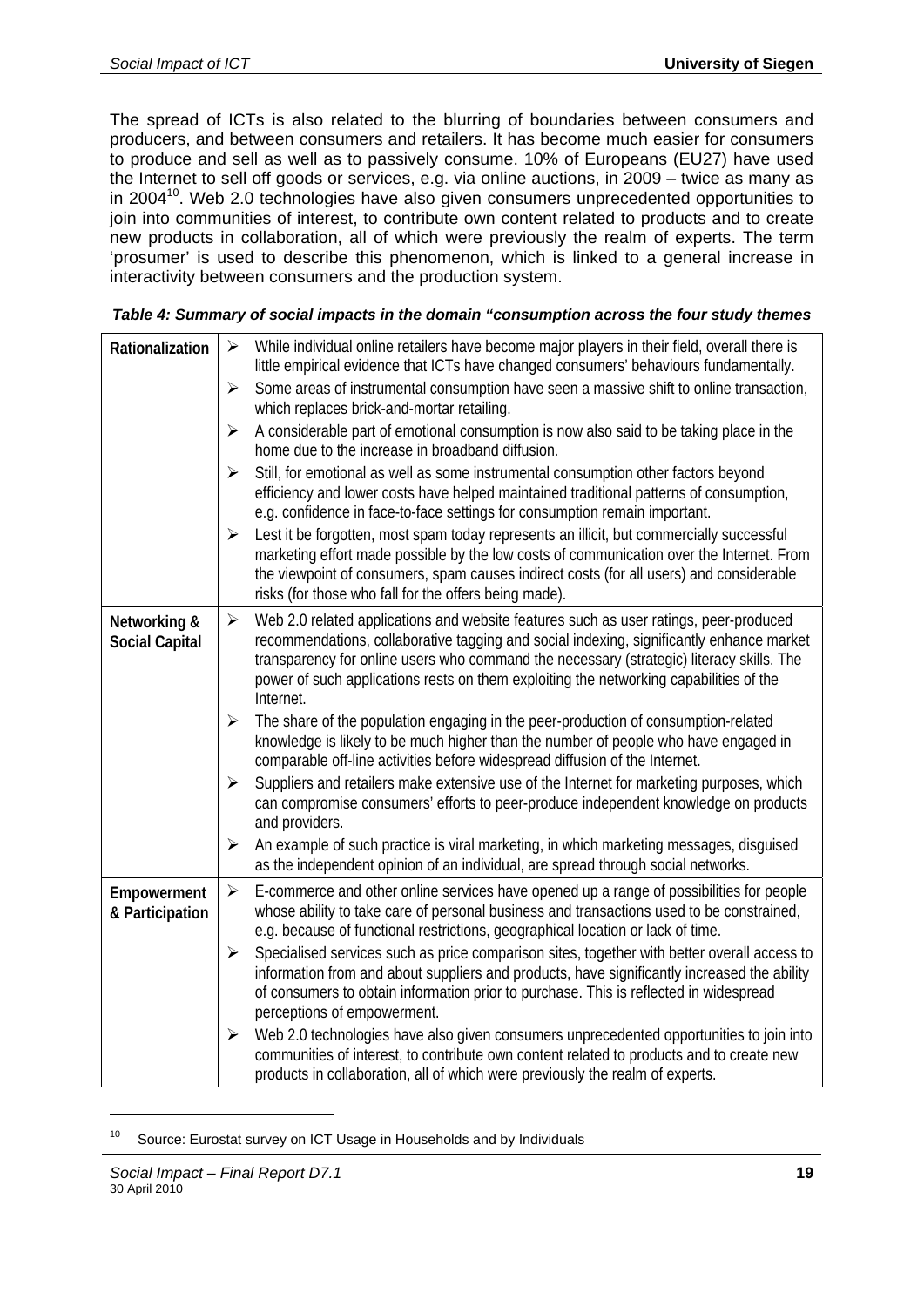|                      | ⋗ | While in some markets traditional intermediaries such as travel agents have almost<br>completely disappeared, new intermediaries have appeared in others, including price<br>comparison websites or search engines. |
|----------------------|---|---------------------------------------------------------------------------------------------------------------------------------------------------------------------------------------------------------------------|
| Lifelong<br>Learning | ⋗ | Widespread take-up of the Internet means that access to content which can effectively<br>support self-learning has become much easier.                                                                              |
|                      |   | Indeed, empirical evidence indicates that most Internet users perceive the Internet to be<br>supporting them in informal learning.                                                                                  |
|                      |   | Being an informed online consumer requires new skills, e.g. in order to prevent<br>consumers from falling for online fraud and other types of risks originating from<br>commercial interests.                       |

## *Implications for policy*

- Technological change has enabled products and patterns of distribution and consumption to become much more flexible, complex and diversified. This has often led to more choice for consumers, but also to more occasions for fraud and for violation of basic consumer rights.
- The re-emergence of intermediators has been one indirect result of this experience, as consumers seek trustworthy institutions in an increasingly complex market environment.
- A main area in which policy intervention appears to be necessary is in finding a good balance between consumer rights, consumer information/education, and the interests of suppliers.
- Recent years have made it obvious that consumer rights and other (industry and government) regulation to protect the consumer from fraud and deception have to be modernized in order to keep track with market developments.
- Technological change can be blocked by deficits in the legal framework: lack of clarity in consumer rights can hold back e-business from becoming a mass market.
- However, the rapid development of the online economy (as reflected in a continuous emergence of new business models) implies that people cannot rely on legal frameworks alone if they wish to participate in the benefits while avoiding the risks of products and services traded online.
- There is a strong need for a strategy for developing consumer skills, in particular targeted at those groups which are most at risk of commercial exploitation, such as children, people with limited digital skills, and people with generally low literacy levels.

# *3.5 Health*

# *Background*

In the health domain, our focus was on applications that are directly utilized by consumers/ patients in some manner, especially 'health-on-the-web', but also ICT-based health and social care in the home, mobile telephony for health purposes and various other applications of ICTs to support healthcare communications and transactions.

As regards early expectations for this domain, it has not been easy to discern a commonlyheld and coherent perspective or 'vision', this being a reflection of the very complex mix of activities, players and interests that are involved in healthcare. Generally speaking, there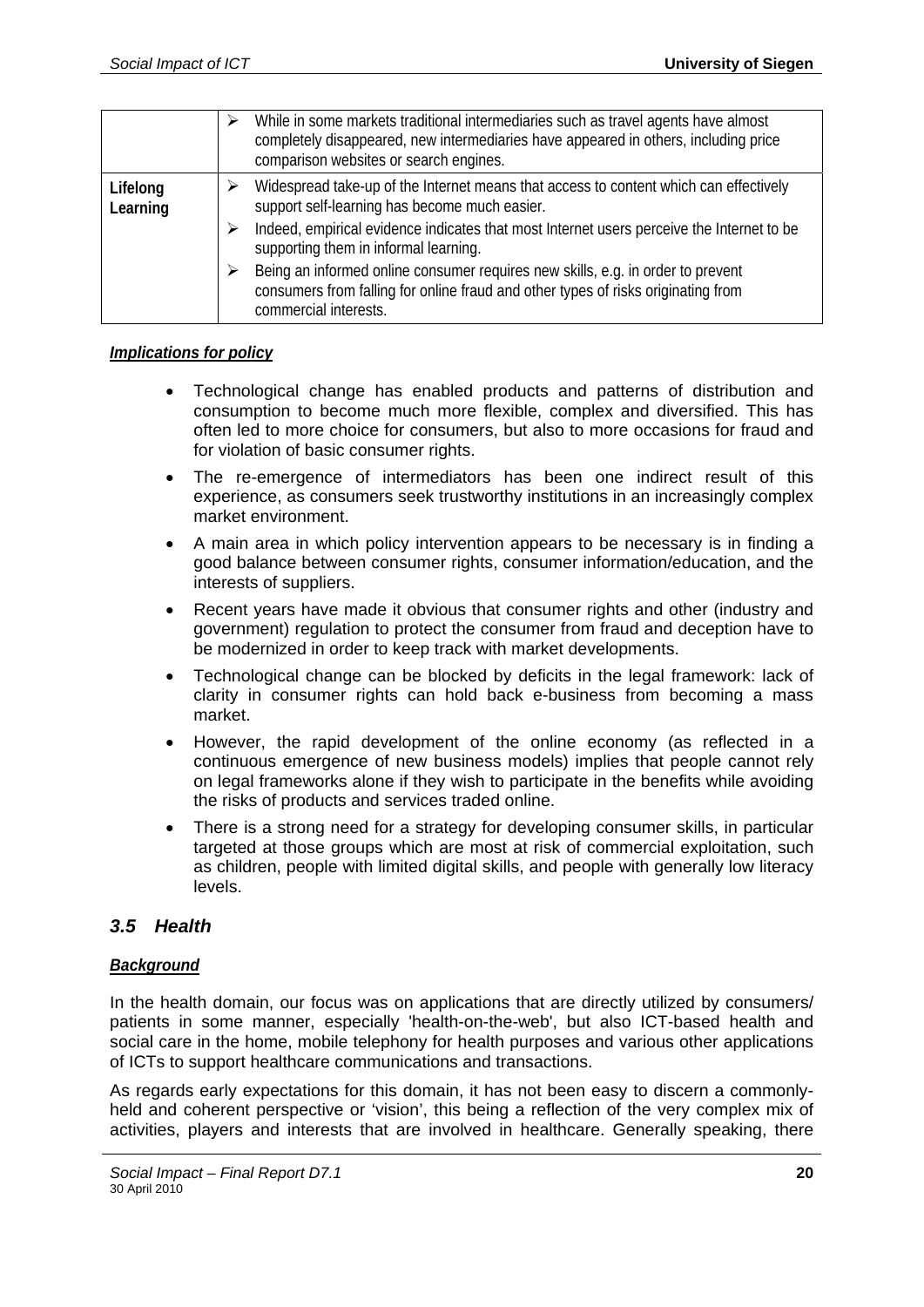were early expectations that ICT would 'join up' and integrate the healthcare system. However, the evolution of applications of ICT in health has tended to be slow. The same can probably be said of the expectation that consumer health informatics would radically empower consumers / patients and transform the relationships and power balance between healthcare professionals and patients.

#### *Key findings*

Nevertheless, **usage of the Internet by the general population for healthrelated matters** has been growing steadily in Europe over the past number of years, although there are still wide variations across countries. The share of Europeans who used the Internet in the previous three



months to seek health information on injuries, diseases and nutritional issues has increased from 17% in 2004 to 33% in 2009<sup>11</sup>.

The Internet has made a lot more health information available, and more easily available, for consumers / patients. This includes both **Health 1.0** applications providing structured health information for the public, and user-driven **Health 2.0** applications based on the new social media. However, the quality may be variable and there can be risks of overload so **good 'ehealth literacy' skills are needed** in order to get the most of this.

The 'long-tail' of the Internet has provided unprecedented possibilities for consumers / patients to get in touch with and share experiences with others who have similar health conditions – even the rarest. This increased access to social capital may provide the type of **social support** that has been shown to improve health experiences and outcomes, although more research on the comparability of online and traditional face-to-face support is needed.

Whilst consumers / patients vary in their desire for choice and influence in relation to health matters, the evidence suggests that **many feel more empowered** as a result of being able to find health-related information and support on the web. Most consumers/ patients who look for health information online report being better informed, and this can be brought to bear when making healthcare decisions and in interacting with doctors. They also have the possibility to use online rating sites to record and voice their experiences of health providers they have used. On the other hand, the Internet has **extended the reach of various vested interests** and their potential to influence consumers / patients, for example, in the advertising and marketing of medications. Some e-health applications also raise the possibility of increased transparency of customers to vested interests such as insurers.

1

<sup>&</sup>lt;sup>11</sup> Source: Eurostat survey on ICT Usage in Households and by Individuals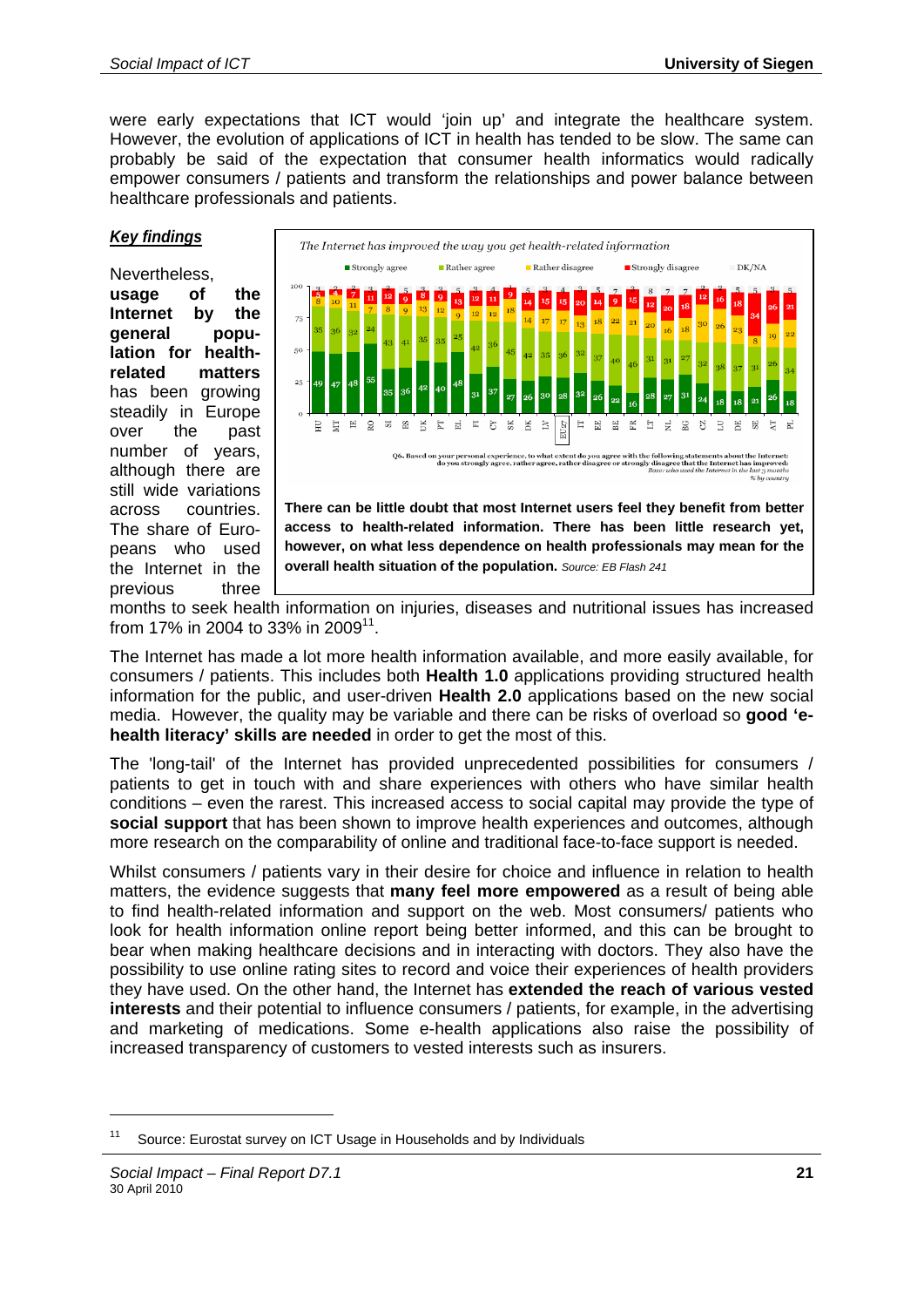Many people are now researching health information before and after consulting their doctor, and a minority report having made their own health decisions (including sometimes not following their doctor's advice) as a result of information found on the web. A sizeable minority of Internet users in Europe also report having had an online interaction of some form with a doctor or health professional that they have not met. Although there is currently a lack of robust evidence on the impacts of these developments on the traditional doctor-patient relationship or on 'gate-keeping' mechanisms in healthcare, overall it seems that health-onthe-web has **not yet led to a substantial bypassing of the existing 'bricks-and-mortar' health system**. The 'grey' area of online marketing and purchasing of medications remains an issue, however.

Whilst health-on-the-web may empower in various ways those who have access to the Internet, the flip side of this is that **those who are not online** may become relatively more disadvantaged in relation to health matters. This is an issue of considerable importance for policy efforts to reduce health divides across socio-economic groups. Mobile telephony applications may offer some potential to help bridge the **'e-health divide'**.

Another focus of the analysis was on **home telehealth** and **telecare**, especially their potential to provide effective ways of delivering health and social care services to an ageing population in Europe. Many commentators have suggested that these offer considerable potential to deliver a **'win-win-win' scenario**, whereby the needs of older people are supported whilst simultaneously helping with cost containment in health and social care systems and opening up new markets for European ICT and related industries. Although many trials report quite promising results in this regard, the available evidence is still limited and there is a need for more robust assessment. In some cases, the technologies and applications are quite well proven, but the social and organizational aspects of their implementation seem to be a lot more challenging. There are also important **ethical issues** that arise in this area, such as maintenance of privacy and dignity when implementing applications involving surveillance of the home and / or lifestyle monitoring.

Overarching issues around how much emphasis should be given to technology-supported care in the search for solutions to the challenges posed by demographic ageing and about the implications of these applications for the sharing of caring responsibilities between formal care services and the family also need to be addressed.

| Table 5: Summary of social impacts in the domain "health" across the four study themes |  |
|----------------------------------------------------------------------------------------|--|
|----------------------------------------------------------------------------------------|--|

| Rationalization                       | ➤                     | 'Health-on-the-web' has made a lot more health-related information available, and more<br>easily available, to consumers/patients                                                                                                                                                                     |
|---------------------------------------|-----------------------|-------------------------------------------------------------------------------------------------------------------------------------------------------------------------------------------------------------------------------------------------------------------------------------------------------|
|                                       | ≻                     | However, the quality may be variable and there can be risks of overload, so good 'e-<br>health literacy' skills are needed to get the most of this                                                                                                                                                    |
|                                       | ➤                     | Some applications may also pose risk of increased transparency of consumers/patients<br>vis-à-vis vested interests, e.g. insurers                                                                                                                                                                     |
|                                       | ➤                     | Home telehealth and telecare appear to offer considerable 'win-win-win' potential, through<br>better care and more independence for consumers/patients (e.g. for older people), cost-<br>containment in long-term care services and market opportunities for the ICT industry and<br>other businesses |
|                                       | $\blacktriangleright$ | However, organisational and other systemic barriers have been limiting factors, and<br>important ethical questions remain to be addressed.                                                                                                                                                            |
| Networking &<br><b>Social Capital</b> | ➤                     | The 'long-tail' of the Internet has provided unprecedented possibilities for<br>consumers/patients to get in touch with and share experiences with others who have<br>similar health conditions, even the rarest                                                                                      |
|                                       | ≻                     | This increased access to social capital may provide the type of social support that has<br>been shown to improve health experiences and outcomes, although more research on the                                                                                                                       |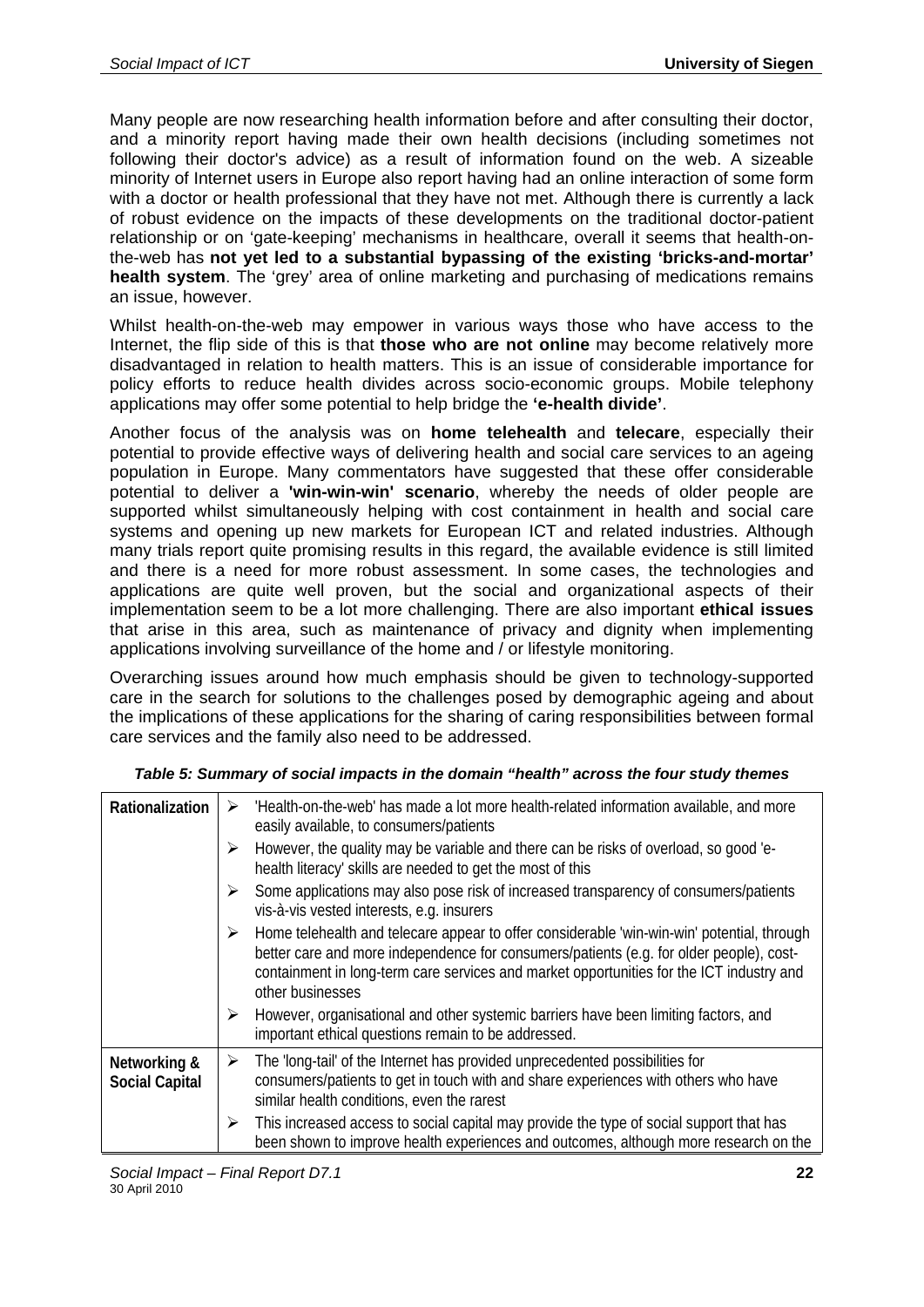|                                | comparability of online and traditional face-to-face support is needed.<br>$\triangleright$ The Internet has enabled collective knowledge generation on health matters, e.g. user                                                                                |
|--------------------------------|------------------------------------------------------------------------------------------------------------------------------------------------------------------------------------------------------------------------------------------------------------------|
|                                | ratings of providers, collective content collation and 'publishing'                                                                                                                                                                                              |
| Empowerment<br>& Participation | Most consumers/patients who look for health information online report being better<br>➤<br>informed, and this can be brought to bear when making healthcare decisions and in<br>interacting with doctors                                                         |
|                                | However, it is not clear how receptive are doctors to having a new and more equal<br>➤<br>relationship with their web-informed patients                                                                                                                          |
|                                | In combination with market liberalization, the Internet increases access to alternative<br>➤<br>healthcare providers (including alternatives to the mainstream system)                                                                                           |
|                                | However, there seems not yet to be much sign of any major trend to ignore one's doctor's<br>➤<br>advice or bypass the mainstream healthcare system                                                                                                               |
|                                | There is the risk that online patients/consumers become more easy to target by health-<br>➤<br>related advertising / marketing activities (creation of 'un-necessary' demand), and there is<br>the 'grey' area of online marketing and purchasing of medications |
|                                | Whilst many want to be empowered through more choice and influence, some do not<br>➤<br>want to take responsibility and others lack the knowledge/ competencies needed.                                                                                          |
|                                | Also, those who are disadvantaged and not online may now face a 'double jeopardy', with<br>➤<br>digital divides compounding existing health divides                                                                                                              |
| Lifelong<br>Learning           | 'Health-on-the-web' provides consumers/ patients with enormous possibilities for<br>➤<br>enhanced, self-directed, lifelong learning on health matters                                                                                                            |
|                                | Successfully exploiting this to increase capacity for health self-management requires the<br>➤<br>necessary 'e-health literacy'                                                                                                                                  |
|                                | Other ICTs also offer important possibilities, such as SMS text messaging and other 'push'<br>➤<br>applications to distribute targeted health information and education                                                                                          |
|                                | In some cases these may have better reach across social groups and thus help bridge 'e-<br>➤<br>health divides'                                                                                                                                                  |

# *Implications for policy*

- Greater policy attention should be given to 'health-on-the-web'. There should be increased focus on this domain within e-health policy and more attention given to the important issue of 'e-health literacy' for consumers / patients. This could be supported by more in-depth benchmarking of developments across the EU, including surveys of users and mapping of the supply side.
- Support should also be provided to initiate and sustain an informed public and professional dialogue on the social and ethical aspects of telecare and home telehealth in long-term care for older people, and on how to achieve a balanced path towards the 'win-win-win' possibilities that have been espoused for this field. Actions at EU, national and local / regional levels should be promoted, bringing together relevant stakeholders such as policy-makers, user groups (older people, family carers), RTD/industry, long-term care services, social scientists and applied ethicists.
- Focused efforts should be initiated to address the cultural, organisational and other systemic barriers within healthcare that have tended to impede wider provision, integration and take-up of patient-facing e-health services. This should involve the Member States as well as other relevant stakeholders, such as professional associations, and be supported by research to improve the available evidence-base in this area.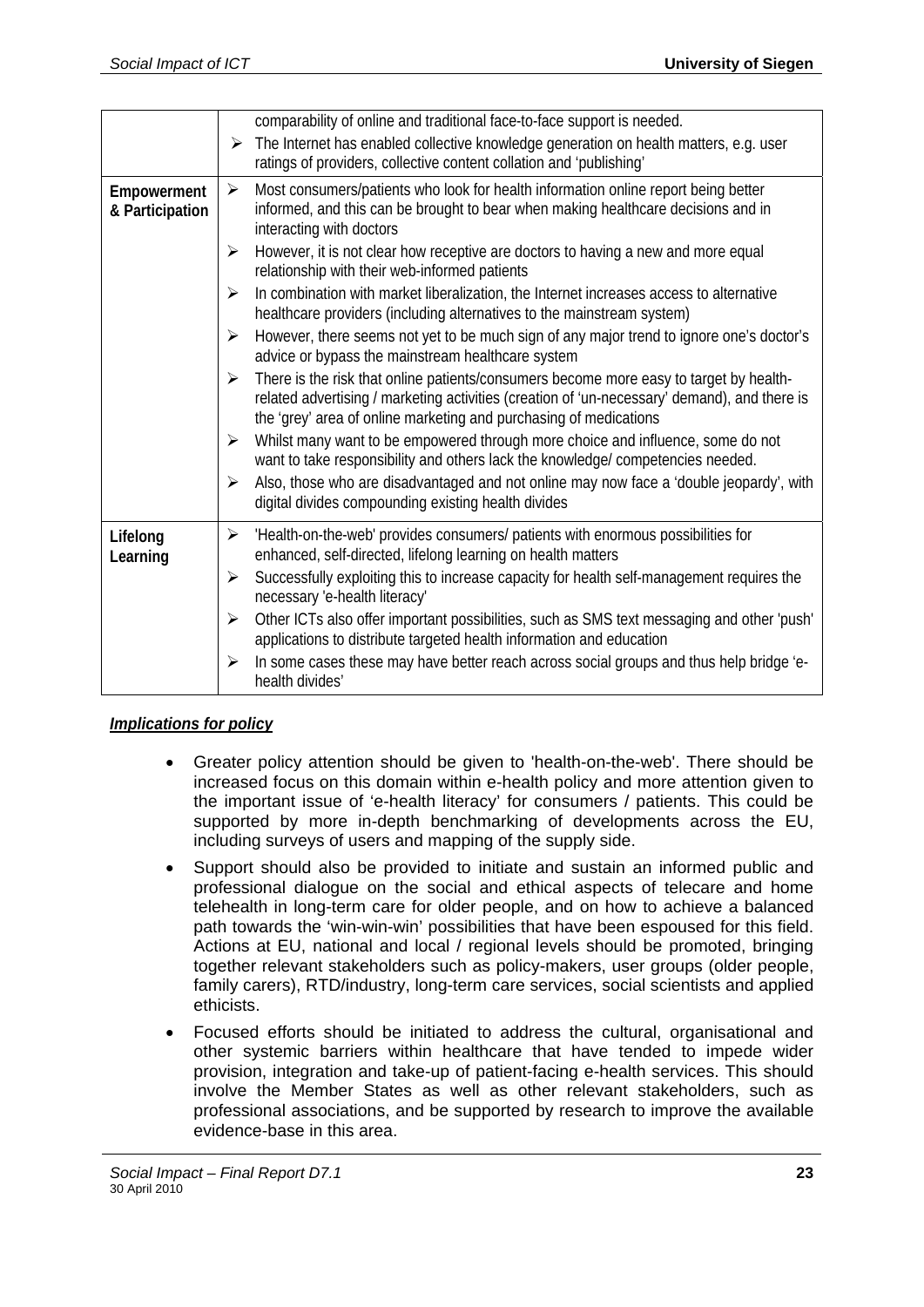• Support should be provided for more European-focused evidence gathering in this field, as much of the current evidence and research emanates from the US. This could include benchmarking, case studies, consolidation of available evidence, and multi-disciplinary studies, with an emphasis on cross-country research to identify European best practice and support policy coordination at the EU level.

# *3.6 Community and Family*

## *Background*

Our research in the domain of community and family focused mainly on the impact of the Internet and mobile telephony on **sociability** and the **quality of social interaction**. As people with stronger social networks tend to be healthier and happier, sociability and social interaction refer not only to the quality of individuals' social relations, including the family and the communities they belong to, but also to their wellbeing.

The debate about technology's effect on sociability is not new. Not unlike in research on television in previous decades, the advent of personal computers and the Internet gave rise to fears about the '**death of community**' and the **slow demise of sociability**. While dystopians viewed ICT-mediated com-



munication as necessarily inferior to face-to-face interaction, which it would tend to displace, utopians claimed that, by overcoming the constraints of distance, ICT would build connections between an increasing number of people, leading to better understanding, improved social cohesion, and ultimately leading to McLuhan's famous '**global village**'. Empirical research has shown that neither of these views properly reflects reality.

#### *Key findings*

There is clear evidence that use of the Internet and mobile telephony are conducive for **social capital** where people are already equipped with the capability to create, maintain and exploit their social networks. For example, ICT makes involvement in any kind of community easier, by providing effective tools for communicating within loose networks of contacts and by participating much more efficiently in a wide range of decision-making processes.

This applies to '**communities online**' (traditional communities originally based on face-toface contacts, where ICT is used as an additional tool for communication and interaction) as well as to '**online communities**' (groups in which nearly all interaction is by electronic means, and which have developed in the virtual domain rather than through face-to-face interaction). ICT also enables families (and other tightly bounded groups) to cope with the increasing demands arising from the typical conflicts between, on the one hand, individual autonomy and flexibility, and on the other hand, the continuous need for coordination, monitoring, support and backup systems to hold the family together.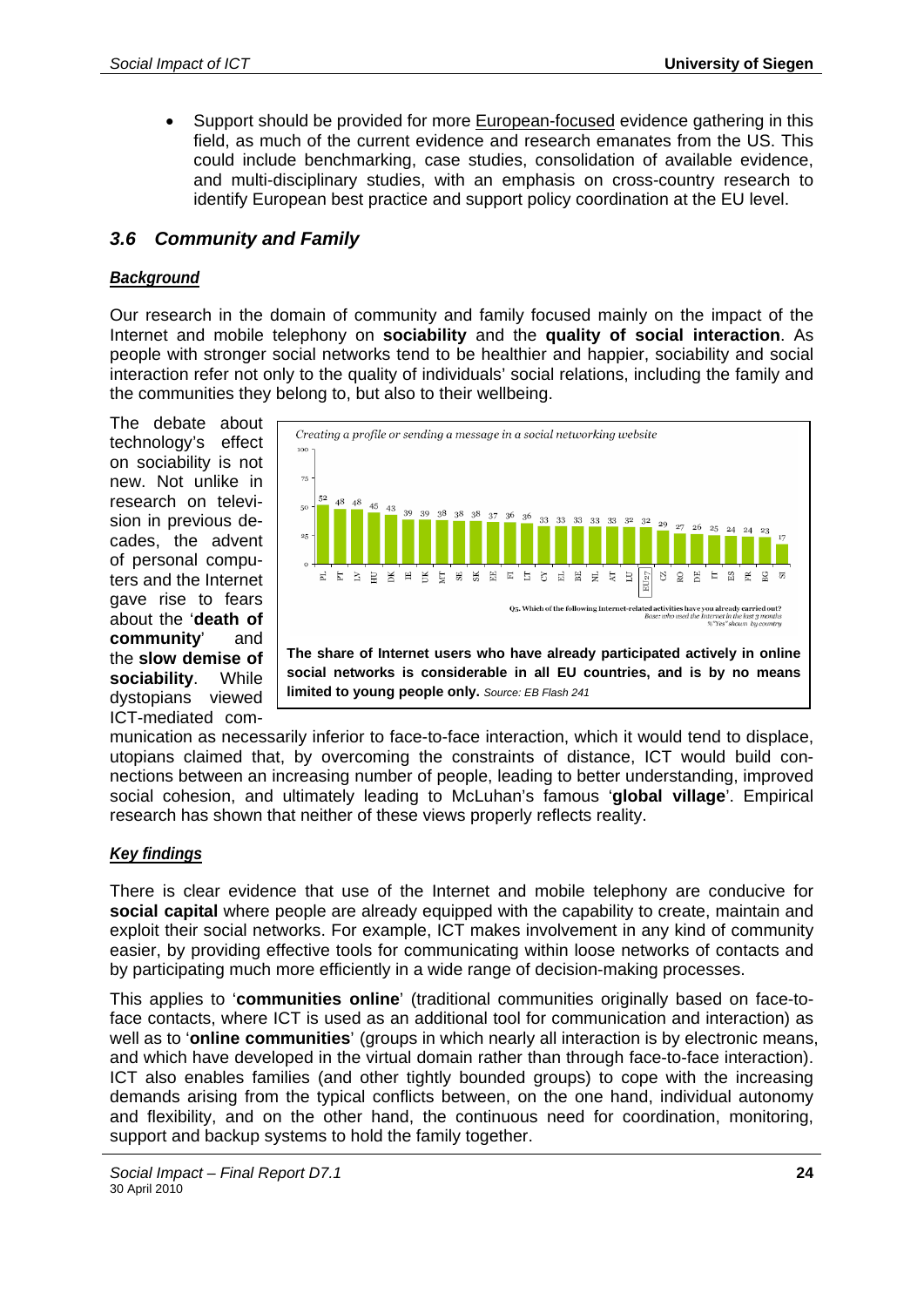As far as the quality and quantity of social ties is concerned, ICT's effect differs between different types of ties. **Strong bonds** between people who feel close to one another, e.g. family ties and close friendships, tend to be strengthened by ICT use. The positive effect is even stronger for loose ties of people who do not know each other well, but who share common interests or roots. This is where many of the so-called Web2.0 applications have exerted their most powerful effect.

The empirical evidence concerning social interaction with people who are perceived to be 'different', i.e. what academics call **'weak social ties'**, is less conclusive. It appears that such interaction is suffering as it **has become easier to bypass unwanted social contacts**. In a social landscape characterised by increasing social inequality and fragmentation (as appears to be the case in many EU countries), such tendencies could prove problematic.

What follows from this is that ICT is not only transforming patterns and processes of sociability, but also **patterns and processes of social inclusion**, as manifested in the different capability of people to make use of technology for achieving personal goals and gaining access to social (and economic) resources.

The possibility cannot be ruled out that ICT makes it even more difficult for people at risk of social exclusion to improve their situation. There are many examples of initiatives that seek to utilise ICT with the explicit intention to tackle **social exclusion**: the available evidence suggests that such initiatives have a great potential for success, but that they rely on policy intervention (e.g. funding) coupled with strong involvement of grass-root activity.

| Rationalization                       | $\triangleright$ ICT, in particular the Internet, make involvement in the community easier, by offering<br>effective tools for communicating within lose networks of contacts and by lowering the effort<br>for participating in decentral decision-making processes.                                                                                                     |
|---------------------------------------|---------------------------------------------------------------------------------------------------------------------------------------------------------------------------------------------------------------------------------------------------------------------------------------------------------------------------------------------------------------------------|
|                                       | > ICT, in particular the mobile phone, enable families and other small, tight-knit groups to<br>cope with the increasing demands arising from the typical conflicts between, on the one<br>hand, individual autonomy and flexibility, and on the other hand, the continuous need for<br>coordination, monitoring, support and backup systems to hold the family together. |
|                                       | $\triangleright$ ICT lower the effort needed for keeping in touch with remote contacts, thereby mitigating<br>the negative effect of distance on social relationships.                                                                                                                                                                                                    |
|                                       | $\triangleright$ In general, younger generations ("digital natives") are much more likely to full-heartedly<br>embrace social uses of ICT and to integrate them seemlessly into their social behaviour<br>patterns. This implies that they are more likely to be directly affected by any of the<br>developments discussed here.                                          |
| Networking &<br><b>Social Capital</b> | The spread of social networks potentially has dangerous implications with regard to data<br>privacy, exposure to unwanted content and communication, and exposure to criminal<br>behaviour.                                                                                                                                                                               |
|                                       | $\triangleright$ ICT may be used by people with antisocial inclinations, which has led to challenges to<br>security and difficulties in establishing a new balance between individual freedom and public<br>safety.                                                                                                                                                       |
| Empowerment<br>& Participation        | $\triangleright$ ICT has been shown to have a significant empowering effect as far as the ability of people<br>to engage in sociability is concerned.                                                                                                                                                                                                                     |
|                                       | >Interaction in virtual communities often leads to new or tightened social ties which provide<br>users with access to resources needed for coping with "real life" challenges.                                                                                                                                                                                            |
|                                       | $\triangleright$ This seems to apply, in particular, to the mobile phone, which has spawned a set of totally                                                                                                                                                                                                                                                              |

#### *Table 6: Summary of social impacts in the domain "community & family" across the four study themes*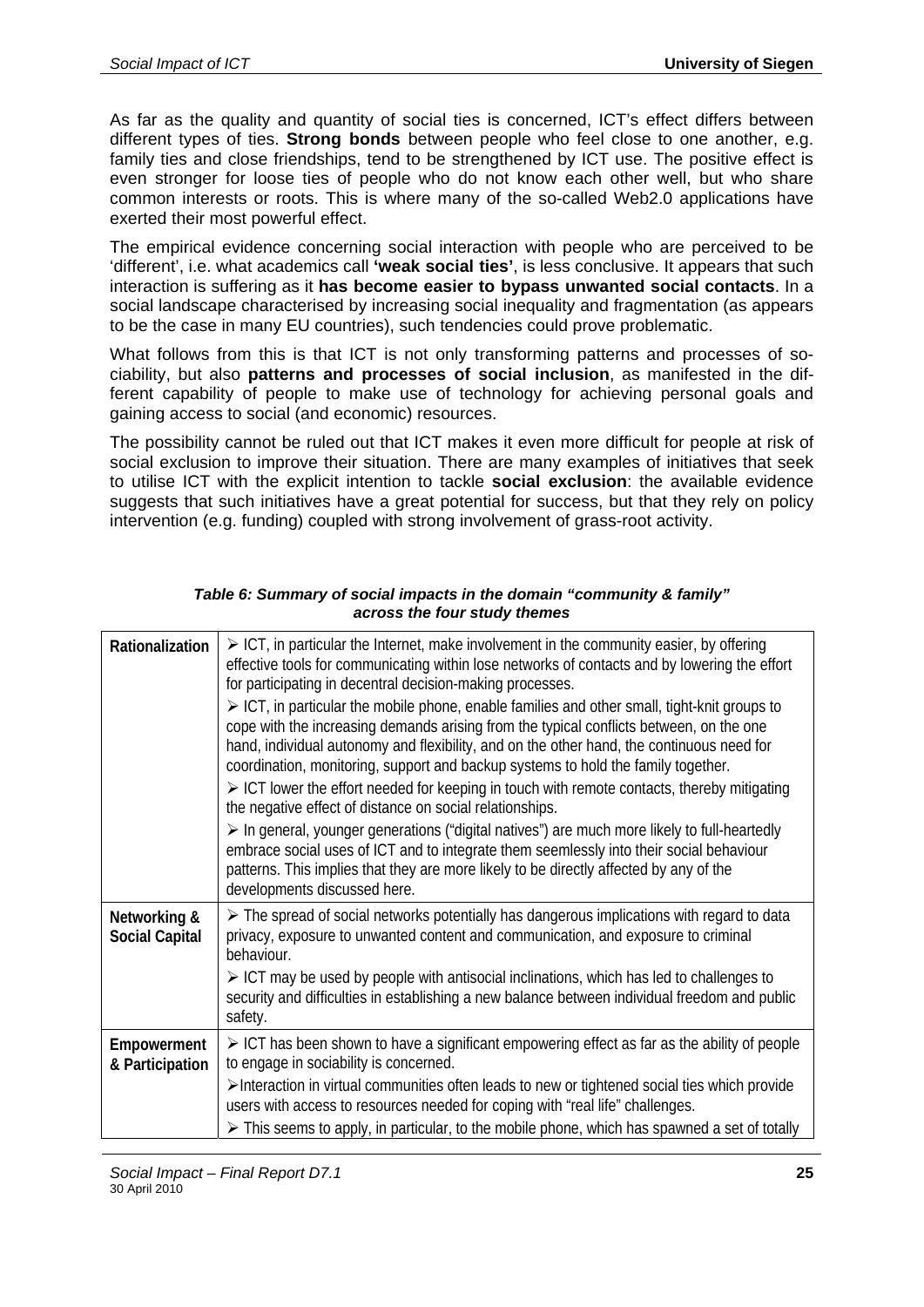|                      | new social practices. These rely on individuals gaining an unforeseen degree of autonomy<br>over communication within their social networks.<br>$\triangleright$ With regard to families, ICT has empowered family members, in particular those under<br>age, at the same time as it has provided new means of coordination and control.<br>$\triangleright$ For people who tend to be too inhibited to participate in social exchange to the extent they<br>would like to, ICT have been shown to be beneficial, at least in the short to medium term.                                                                                                                                                                                                                           |
|----------------------|-----------------------------------------------------------------------------------------------------------------------------------------------------------------------------------------------------------------------------------------------------------------------------------------------------------------------------------------------------------------------------------------------------------------------------------------------------------------------------------------------------------------------------------------------------------------------------------------------------------------------------------------------------------------------------------------------------------------------------------------------------------------------------------|
| Lifelong<br>Learning | $\triangleright$ While social networks play a strong role in formal education as well, their greatest<br>contribution to lifelong learning is in the area of incidental learning.<br>$\triangleright$ ICT applications used for sociability, such as online social networks, introduce significant<br>new/additional skill needs in order to protect the most vulnerable parts of society from<br>exploitation and other harm.<br>$\triangleright$ The majority of Internet users actively transfer ICT-related skills to their friends and family,<br>as well as other groups of people - especially colleagues and co-students, respectively.<br>Peer-learning, often through ICT and social networks, therefore plays a major role in updating<br>the digital skills of users. |

# *Implications for policy*

- There is now robust evidence that ICTs are being used to strengthen ties between people who feel close to each other, or who share the same interests and background; this can, however, come at the cost of diminished social interaction with people who are perceived to be 'different'.
- Communication habits that reinforce existing social and economic fragmentations are potentially dangerous for an open public sphere, and for social inclusion.
- However, ICTs can also be effective in supporting efforts to improve social inclusion of those people who are most at risk of exclusion (e.g. because of disability or introversion).
- In order to make progress in this regard, initiative on the part of policy-makers will be required, ideally embedded in a concerted effort involving all key stakeholders.
- Policy action, particularly at the local level, should attempt to identify ways in which the potential of ICT can be exploited for improving communication between people from different backgrounds, and for addressing local challenges with regard to social exclusion. Much could be learned by exchanging good practice across Europe.
- The rapid spread of commercial social networking services such as MySpace and YouTube, and the emerging diffusion of cloud computing have led to concerns about excessive dependence on individual for-profit market players. The risks involved not only concern data privacy, but also data safety and user lock-in.
- A number of much-publicised incidences where social networking and web mail providers have lost private user data have shown that data stored 'in the cloud' are not safe. Moreover, as commercial providers are free to change features of their social networking services as well as the conditions for their use, users may want to change to another provider that offers a more attractive service.
- Users may also need to look for an alternative if they are excluded from a social networking site as a result of changes to the small print. This would imply - under current conditions - that the person in question has therefore lost access to their personal data stored on the site. This appears increasingly unacceptable given the importance that users attach to their social online identity.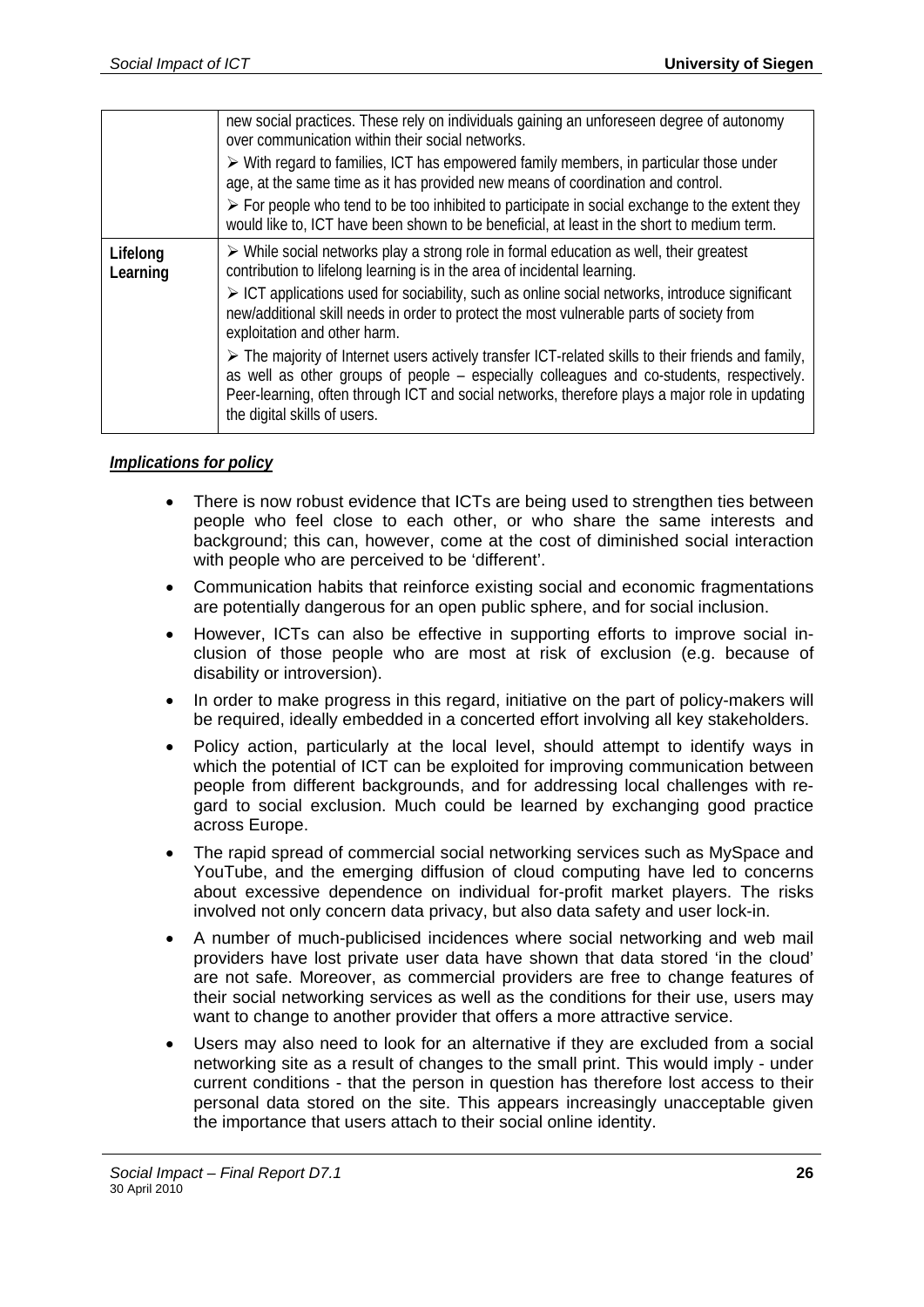- Europe needs to explore the case for new regulation which would give users the right of data portability, i.e. extracting their personal data from a social networking site, for example in order to switch to an alternative service.
- Market players should be asked to provide greater transparency about the way in which they will treat users' data in the case of shutting down or selling the service, or making fundamental changes to conditions of use.

# *3.7 Creation and Distributed Innovation*

### *Background*

In the creation domain, many experts have shown enthusiasm for the opportunities that have emerged in the context of new ICT, in particular the Internet. What does available empirical research say about the impact of such technologies upon the role of creative people, and on art in general?

One hope related to ICTs was that by lowering barriers to participation in the arts, arts communities would be able to reverse long-standing trends toward reduced funding by increasing rates of participation in certain types of arts. On the other hand, it was feared that the Internet would not only herald the 'death of distance', but also that of the local. Furthermore, ICT has been criticized as a means to lower labour costs for artists. There were also expectations that the boundaries between producers and consumers will get blurry, up to that extent that everyone is both a producer and a consumer of creative content, and that the division between the two does not make any more sense.

#### *Key findings*

Our research found that there is an increased awareness for certain types of art that did not attract that much attention before. On the other hand, in some fields of art adoption rates remain relatively low often due to a lack of useful applications, such as in classical music, opera, or dance. Meanwhile, some traditional markets for creative content have shown tendencies to dry up as the wide available of freely available content has reduced the willingness of the market to pay for professional work. Technology has in fact been used in some cases mainly as a means of reducing labour (artists) costs at the expense of quality.

Regarding the **'death of the local'**, there is countervailing evidence that creative expression still takes place to a considerable extent **within certain geographic and cultural communities**, since it is often deeply embedded in local practices and fostered by social codes which still rely on face-to-face interaction.

Such place-bound communities have increasingly developed, however, into nodes within international networks for the exchange and consumption of cultural artefacts. These rely heavily on ICT.

While barriers to creating content were relatively high before, ICTs enabled more people to produce content. One main area of interest, therefore, is the blurring of the amateur– professional boundary.

The popular so-called **Web 2.0 applications** further lower the bar to user participation by providing even more simple and easier to use interfaces as those serving similar activities before the advent of YouTube, MySpace, Facebook, Blogger etc. The share of Europeans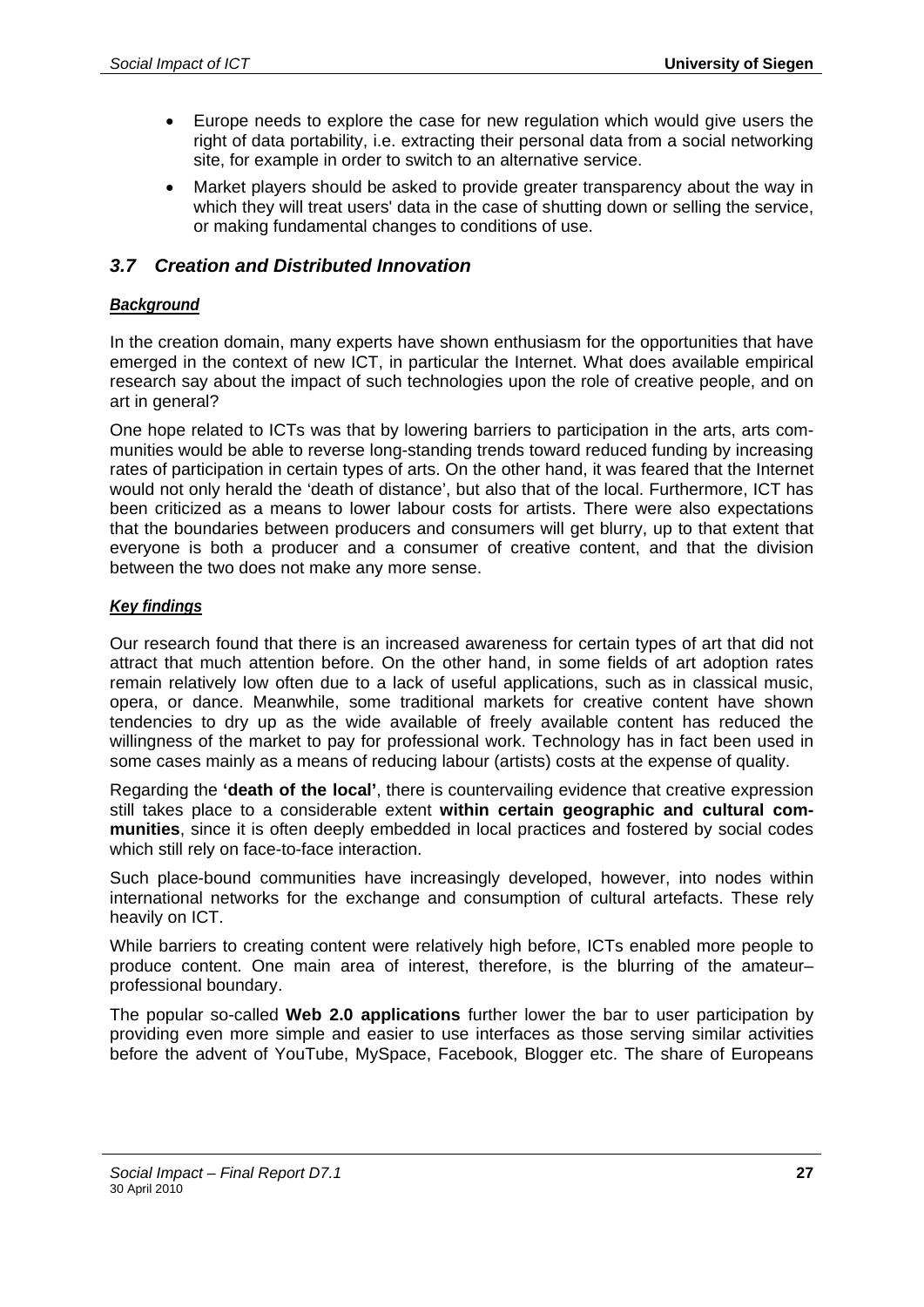who use the Internet for uploading self-generated content at least once in three months was 20% in 2009, as opposed to 11% only one year earlier<sup>12</sup>.

A growing number of participants is engaged in 'serious leisure': one general effect of related experience is that young people will grow up thinking that generating creative content is a normal activity. This view may contribute to there being more well-rounded citizens who are also more likely to engage in the consumption of cultural and artistic opportunities throughout their lives.

| Table 7: Summary of social impacts in the domain "creation and distributed innovation" |  |  |  |
|----------------------------------------------------------------------------------------|--|--|--|
| across the four study themes                                                           |  |  |  |

| Rationalization                       | ICT have significantly decreased barriers to entry in the many for creative content and<br>$\blacktriangleright$<br>services. Web 2.0 applications, in particular, have acted as "infrastructures for whatever"<br>which lower the bar to user participation by providing even more simple and easier to use<br>interfaces.                        |
|---------------------------------------|----------------------------------------------------------------------------------------------------------------------------------------------------------------------------------------------------------------------------------------------------------------------------------------------------------------------------------------------------|
|                                       | $\blacktriangleright$<br>This has lead to a blurring of the amateur-professional boundary, which has benefited<br>amateurs who now find it easier to engage in creative activities, to share self-created<br>content with others, and to get involved in collaborative creativity.                                                                 |
|                                       | Within creative markets, these shifts have lead to tensions and changes in the power rela-<br>$\blacktriangleright$<br>tionships between professional producers, intermediaries, and distributors of creative con-<br>tent. Some professionals now find it harder to earn income from their creative activity.                                     |
| Networking &<br><b>Social Capital</b> | Many (but not all) areas of the creative domain have become increasingly networked as a<br>$\blacktriangleright$<br>result of implementation of ICTs. These include music and video, photography, writing<br>and information sharing.                                                                                                              |
|                                       | In these areas, we have already seen major changes in the underlying organizational<br>➤<br>structures.                                                                                                                                                                                                                                            |
|                                       | The large number of people who create, share and reflect on creative content online have<br>≻<br>certainly increased the overall level of social interaction, although the rewards in terms of<br>social capital which can be used as a resource are more elusive and indirect compared to<br>other domains.                                       |
|                                       | The ties that predominate are likely those representing bridging capital, building weak ties<br>$\blacktriangleright$<br>of similar but distant people. ICTs allow people with shared interests to connect in ways<br>that would not have been possible otherwise. Already a significant share of Internet users<br>benefit from this opportunity. |
| Empowerment<br>& Participation        | The Internet, and Web 2.0 applications in particular, have greatly enhanced the ability of<br>$\blacktriangleright$<br>citizens to participate in the creation of content, knowledge and ideas.                                                                                                                                                    |
|                                       | Technical barriers to participation have been greatly reduced. Web 2.0 services allow<br>$\blacktriangleright$<br>users to create blogs, photo sharing pages, music sites, and any number of other complex<br>contributions to the Web with no knowledge of obscure technical codes.                                                               |
|                                       | As a result, we have seen participation in the creation of content growing rapidly.<br>$\blacktriangleright$<br>Moreover, Internet users tend to show more satisfaction with the degree to which they can<br>➤                                                                                                                                     |
|                                       | participate in social life.                                                                                                                                                                                                                                                                                                                        |
| Lifelong<br>Learning                  | Learning in the creativity domain has traditionally been largely informal, and the result of<br>$\blacktriangleright$<br>either self-teaching or peer-to-peer support.                                                                                                                                                                             |
|                                       | The Internet has significantly enhanced the possibilities for people to engage in this type<br>$\blacktriangleright$<br>of learning, by providing access to material for self-learning and by enabling people to get<br>in touch with others who can share their knowledge and experience.                                                         |

<sup>12</sup> Source: Eurostat survey on ICT Usage in Households and by Individuals

1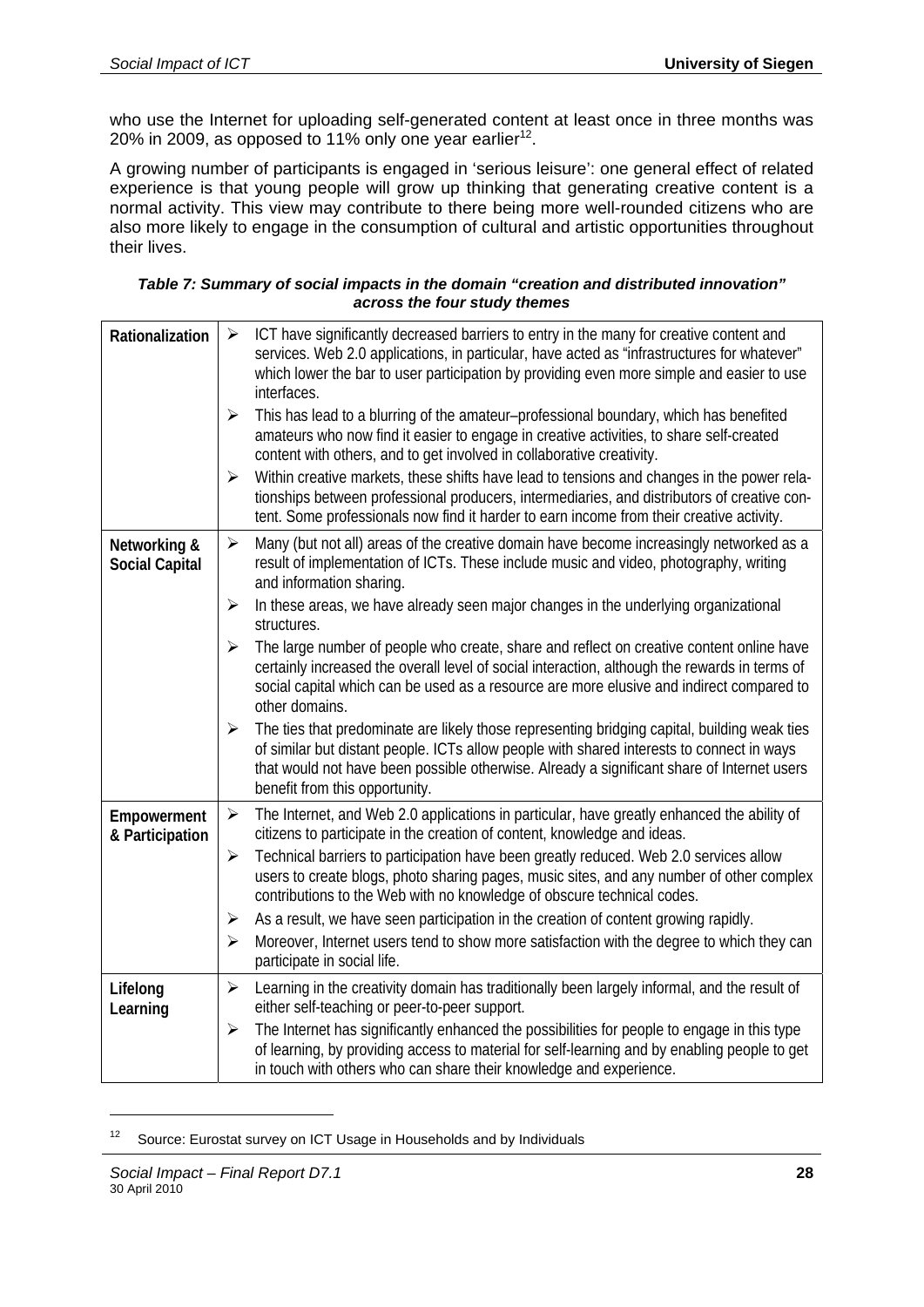#### *Implications for policy*

- The increasing number of individuals who participate in the culture of contributing, remixing, and sharing content have up until now worked in a domain where copyright and ownership have not been clearly defined.
- Established interpretations of copyright and ownership of intellectual capital are being put into question by social uses of ICT, notwithstanding the (partly successful) attempts of the incumbents to cling to the existing regulatory paradigms.
- Professionals who produce information such as journalists, writers and to a certain extent academics might see their unique expert status suffer from the current 'cult of the amateur'. In particular, if larger producers start to commoditize the work of the prosumers, to sell it as their value-added, some type of policy intervention may be needed.
- Regulation needs to seek a balance between, on the one hand, the rightful interests of creators and copyright holders, and on the other hand, the capacity of ICT users to engage in the collaborative endeavour of innovation and creativity, which is bound to benefit society in the longer term.
- There is a need for continuous observation of the way ICT applications are being appropriated, in order to explore whether there is a need for policy intervention, i.e. to safeguard incentives for scientific / cultural work.

## *3.8 Comparing the situation in the EU with the rest of the world*

While the core of our research was limited to collecting evidence relating to the situation in Europe, a complementary analysis was carried out to identify the main differences in the social impacts of ICT between Europe and other parts of the world, namely the **United States**, **Canada** and **Australia** as well as **Japan** and **South Korea**. Very little comparative research is available on this subject apart from statistical data on take-up rates and the activities for which people use the Internet, mobile phones and related ICTs.

Many of the early findings on the social impact of the Internet were based on research carried out in North America, which is the most advanced not necessarily in rates of uptake, but in the development of new services and applications for 'social uses' of the Internet.

This implies the danger that research findings from the USA are considered to be fully applicable to other advanced capitalist countries, which would ignore the extent to which there are important cultural differences between US Americans and, for example, Europeans.

Examples include the greater distances and greater physical mobility of North Americans, which often make face-to-face social interaction all but impossible, and the much more libertarian attitude with regard to data privacy in the private economy.

In both South Korea and Japan, development of ICT infrastructure and applications has been rapid in recent years, especially in the area of mobile (personal) communication technology and broadband (fibre to the curb). Strong public investment in ICT is mainly seen as necessary for economic development, whereas applications for strengthening civil society are all but absent. In the social domain, plans for deployment of ICT (e.g. ubiquitous computing) for addressing current challenges are ambitious, but it appears that they are too much guided by technological determinism, without taking proper account of the implementation contexts. For example, ICT-based remote work has been strongly promoted by the Japanese government as well as by some employers, but in practice take-up is low, arguably because working cultures continue to rely on face-to-face interaction.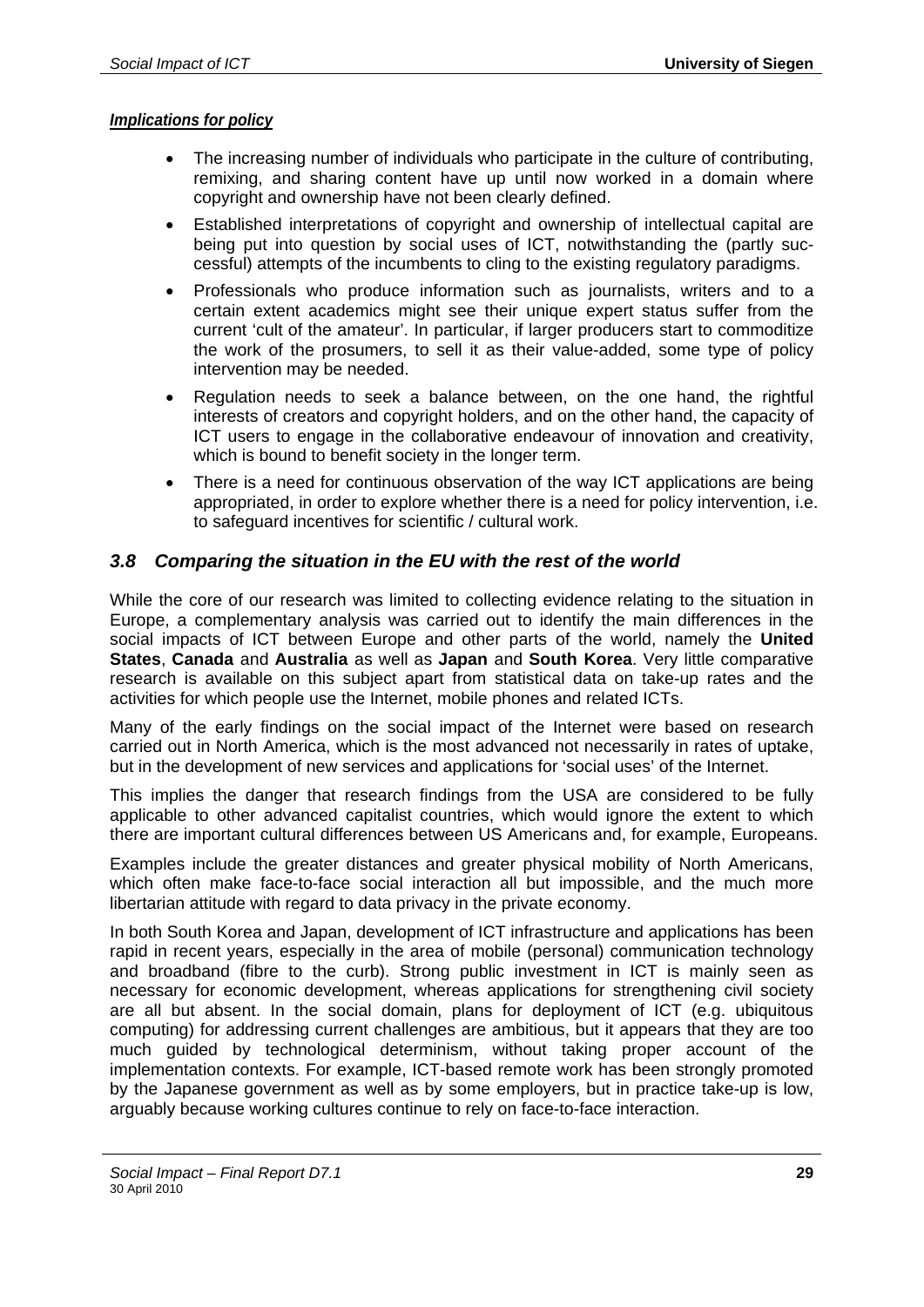ICTs have been taken up enthusiastically where they allow the nurturing of social ties, especially among tight-knit groups of people such as families and friends. The autonomy afforded by the mobile phone, for instance, is being perceived as strongly empowering, especially by individuals who used to suffer from strong social control, i.e. the youth and also, to some extent, women.

# **4 Generalizations and Recommendations**

# *4.1 General Findings*

Our analysis shows that the impact of ICT, as reflected in the findings from empirical research, tends to differ from earlier expectations, sometimes substantially. New ICT-based practices were often expected to replace established forms of practice, thereby revolutionizing the way people live, work, consume information and learn. In reality, however, practices based on ICT have often turned out to have a complementary effect, **enhancing and subtly changing societal patterns and trends**. Of course, ICT-enabled change can indeed have substantial and lasting effects on European society, but it does so in complex ways which do not follow the assumed logic of **technological determinism**.

Rather, social impacts of ICT depend strongly on the interrelation between characteristics of the specific applications at stake, and the long-term societal trends within the countries in which ICT is being introduced. However, the impact of technology may differ considerably from the intended purpose. Therefore, expectations and assumptions in regard of technology change over time, and older expectations and assumptions often become forgotten. This is why even extreme differences between early expectations and assumptions and factual developments remain only unsystematically reflected, if one does not reconstruct the related change. Only then one may become able to fully grasp what can be learned from such changes of perceptions. Historical analysis is therefore of particular importance when addressing actual decisions that may affect future technologies.

Using the four main themes which were identified to guide our related analysis (rationalization; networking & social capital; empowerment & participation; information & lifelong learning) we briefly outline below some of our main findings.

In all of the domains covered in the study, ICT was considered to have a significant *potential* for **rationalization**, i.e. for increasing the efficiency of established processes and systems, mainly by exploiting its enormous capacity for collecting, processing, and distributing data. However, data always have to be interpreted to become information, and expertise is not only dependent upon explicit information, but on trustable implicit knowledge as well. Not all measures dedicated to increase rationalization have succeeded, and the means and extent of such attempts vary strongly across the domains.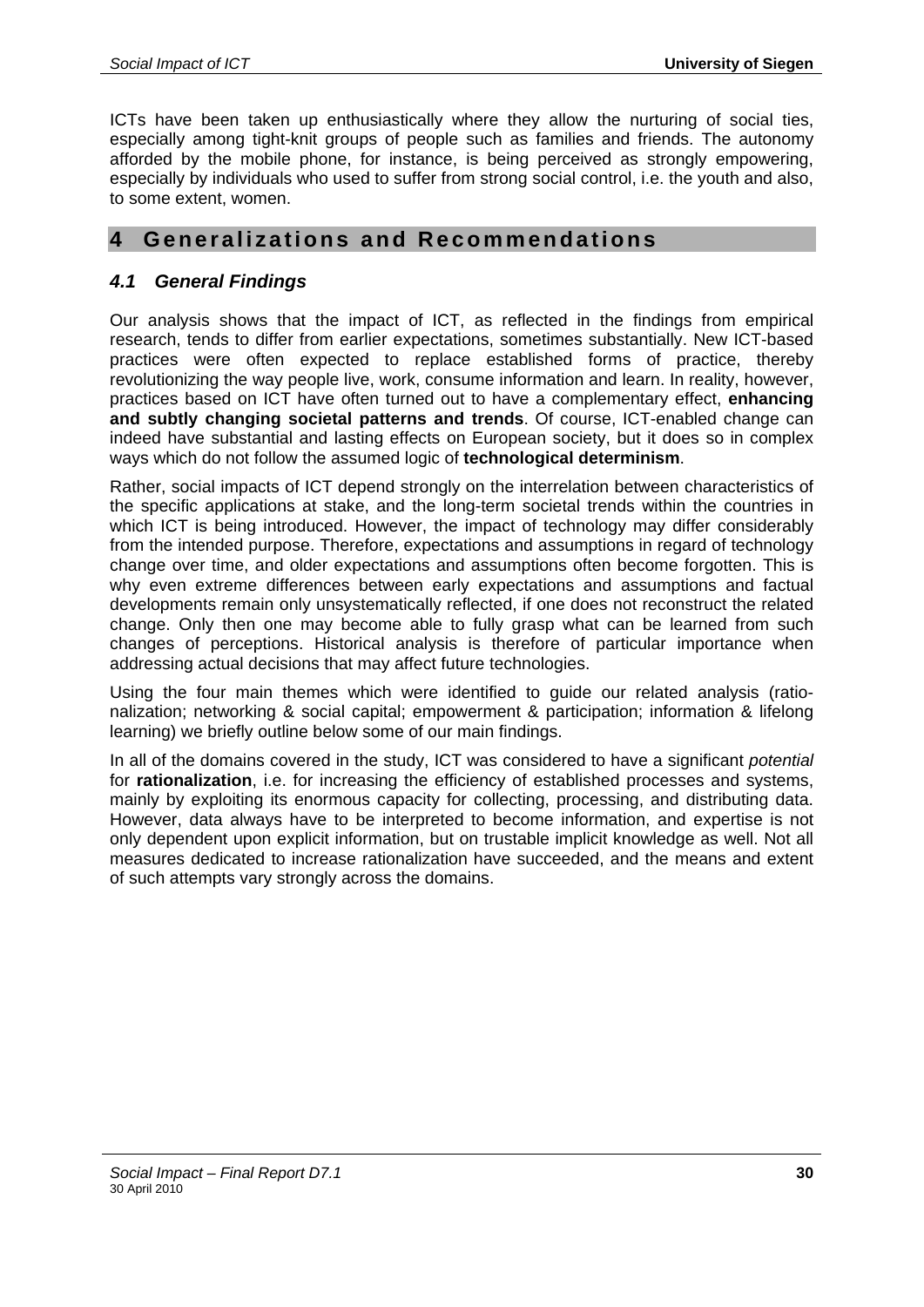In many cases, the Internet has greatly improved people's access to information which is of relevance and/or interest to them, which implies that they – if endowed with the necessary skills – have benefited from **greater transparency**, e.g. in the domains of consumption, education, creation and community, and family. However, greater transparency has not always had a tangible effect on actual practice. In the area of participation in policy making, for example, there has been little if any measurable effect of online activity on formal policy making in Europe, the realization of which might even lead to a backlash against such wellintended e-participation initiatives.

Greater transparency enabled by the Internet has a flipside, which is the **opportunity for greater control in the hands of the powerful**. The Internet and, maybe even more important in the near future, mobile telephony, have opened up a range of new possibilities for organizations which seek data on customers, citizens, potential friends and competitors. This clearly represents a rationalization opportunity in the field of control, as the costs of screening individual behaviour have decreased dramatically thanks to more and more human activity taking place online and / or with the help of a mobile computing device.

In the consumption domain, the fact that the Internet can greatly **reduce transaction costs**  (such as search costs) has allowed for direct interaction between supplier and consumer,

thereby dispensing with the need for any intermediation. However, in practice there is evidence for **re-intermediation**,

i.e. an explosion of intermediation points can be experienced in digital markets, rather than the opposite. Similarly, in the context of globalization, the global was expected to replace the local. However,



globalization and localization have taken place at the same time. Furthermore, the expected post-industrial society turned out to be more of a modernized industrial society.

The efficiency-increasing impact of ICT is compromised, to some extent, by **challenges introduced by ICT-based communication**. An example is **spam** (unsolicited bulk messages), which can be highly annoying. The issue has been addressed by the EC directive 2002/58/EC, which demands prior consent of the user before sending him/her unsolicited commercial electronic messages. Still, additional non-legislative measures will be necessary to minimize risks related to unsolicited communication. Some scholars have suggested making greater use of the Internet community itself to 'police' online conduct; for this, methods for peer-production of information such as social tags and ratings could be used.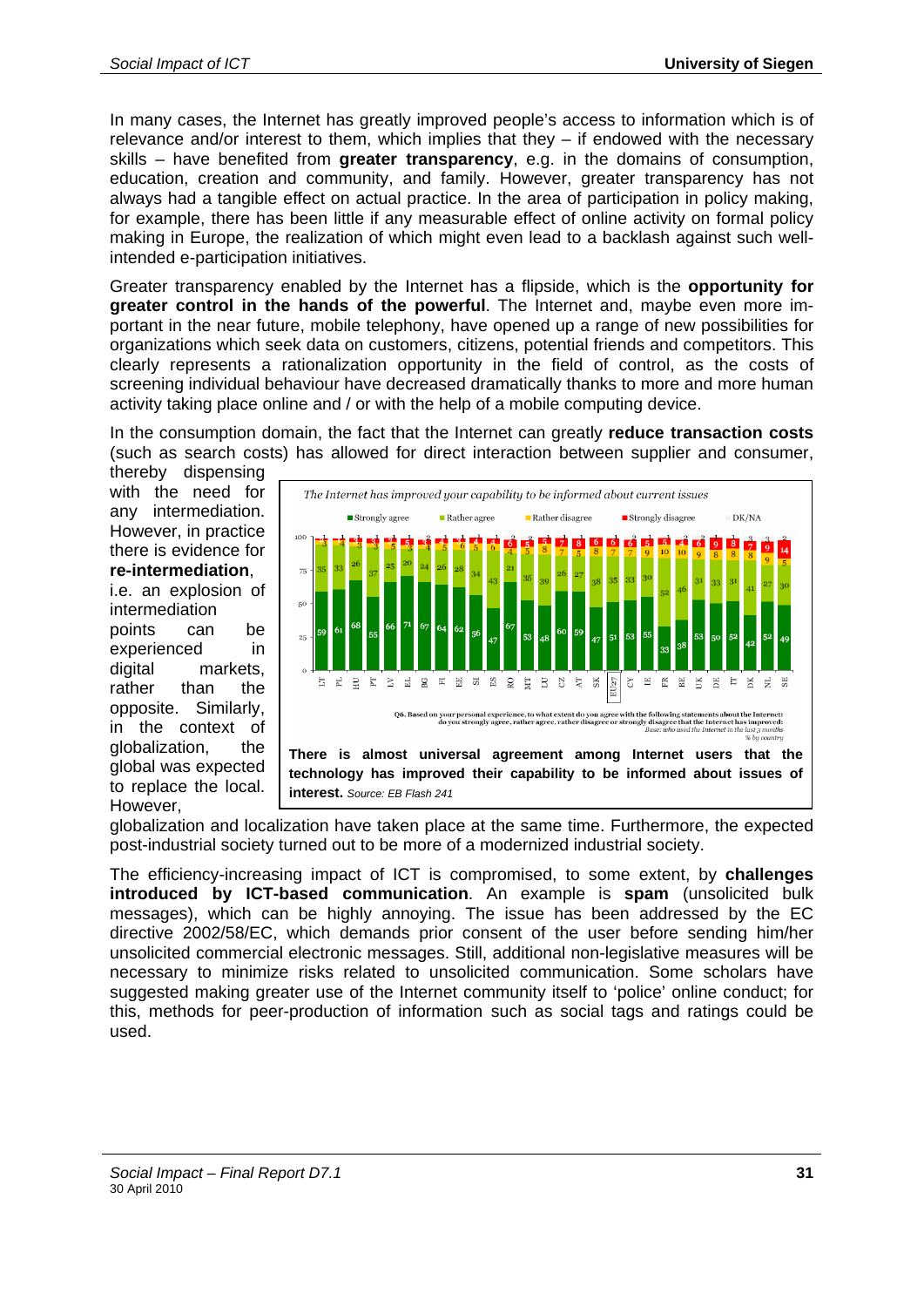When it comes to the effect of ICT on **networking and social capital**, it is obvious that the networking capabilities of the Internet and ICTs enable collective endeavours which would have been unimaginable before. There is evidence for significant impacts of such behaviour from all of the domains analysed presenting this report. **Peer - production** of user / citizen feedback,



collaborative tagging, social indexing, etc. have taken off with the advent of the so-called Web 2.0, which greatly **reduced the barriers to participation in collaborative online activity**. There can be little doubt that the share of the EU population engaging regularly in collaborative creative activity has increased significantly as a result of these developments.

Concerning the type of social ties which are most affected by the new possibilities of networking, it appears that individuals use ICT predominantly to get or remain in touch with people they already know, and with strangers who they share interests with. There are some indications that, as a result, linking social capital, i.e. social ties with people who are 'different', could suffer.

Thus social capital seems to be more a pre-requisite for, rather than a consequence of, meaningful ICT-mediated communication. In this context, the freedom to choose one's own communities may have the negative side effect that experiences with other communities are filtered out; that the technology enabling a global public sphere may contribute to its fragmentation.

This refers directly to the third theme applied in our research, namely **empowerment and participation**. The widespread adoption of ICT for an ever-increasing range of purposes has had a positive impact on feelings of empowerment, as reflected in results from survey research. For example, most users of online health information report positively about the experience of being able to find and discuss health-related information online, in spite of the fact that many of them have encountered confusing or biased information. Consumers benefit from easier access to independent information about products, for example on price comparison websites. People with interest in creative activities find it much easier to exchange self-created content or to engage in **collaborate creativity**. Europeans with an active interest in policy-making tend to report that they, too, benefit from greater transparency and access to scarce information, but there is widespread frustration with the lack of influence on the formal policy-making process.

In general, ICT has been shown to have a **significant empowering effect** as far as the ability of people to engage in socialising is concerned. This applies, in particular, to the mobile phone, which has spawned a set of totally new social practices. These rely on individuals gaining an unforeseen degree of autonomy over communication within their social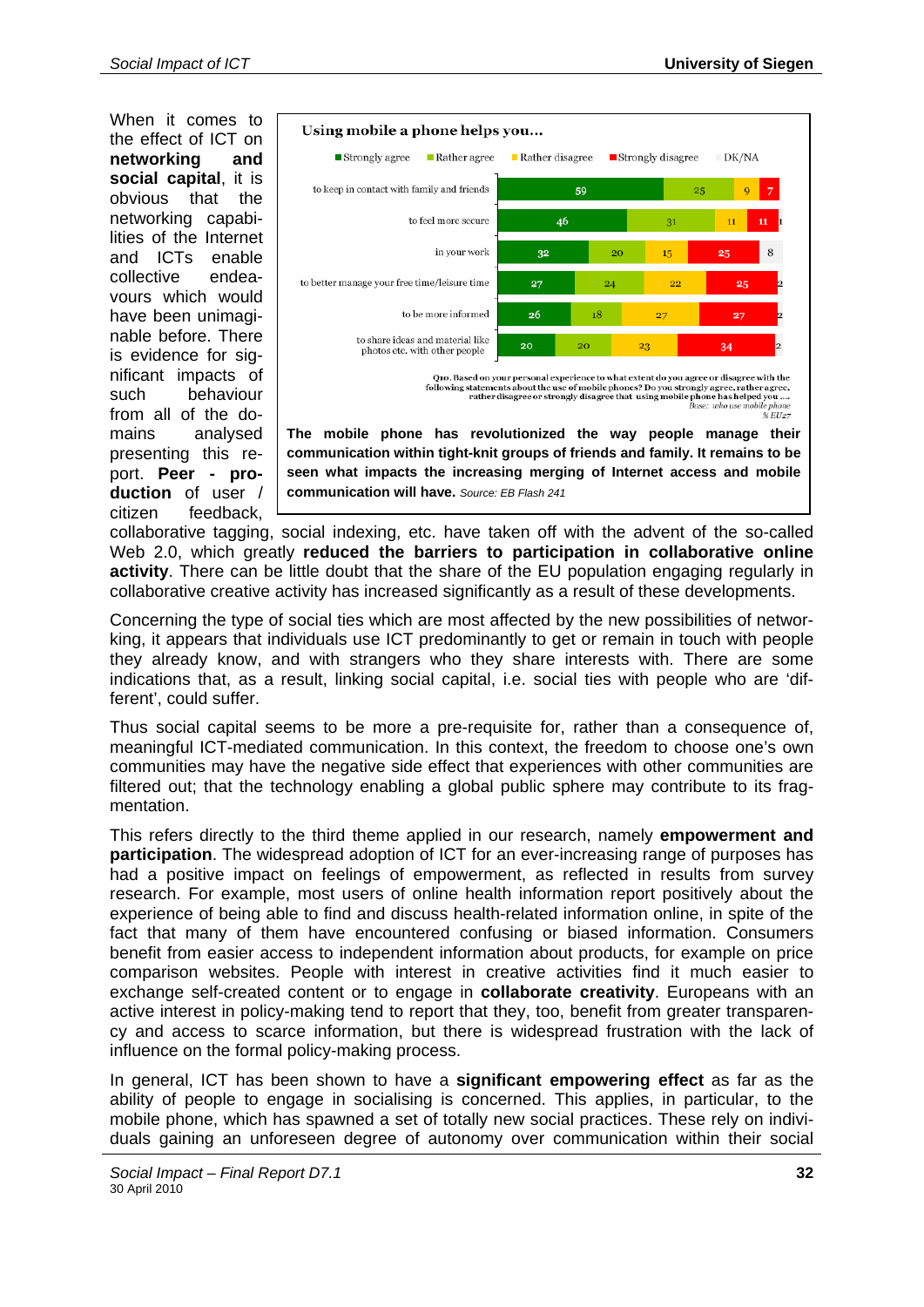networks.

When certain members of society are empowered on account of ICT, however, established power structures are being put in question, which typically results in defensive strategies – for which ICT offers powerful applications, as well. For example, children who are equipped with a mobile phone are benefiting from greater autonomy about their communication behaviour, but parents can use the same technology to extend their control across space and time, e.g. by using location-based mobile services with which to track the current location of their offspring.

Empowerment is also potentially endangered by **strong dependence on individual service providers**, the conduct of which is often determined by commercial considerations rather than the public good. In a similar vein, the use of ICT at the workplace has enabled the possibility of empowerment of staff, but for its full-scale observation by the employer, as well. In this respect, issues which need to be followed closely include **data privacy**, **user lock-in**, and **consumer rights**.

Another source of danger is people with antisocial inclinations, of which terrorists who use the Internet to jointly prepare crimes are only the most obvious examples. Criminal activities may violate ICT systems by attacking it with malicious software such as viruses, Trojans, worms, spyware etc., but ICT can also be used as a means for criminal activities such as theft or fraud (identity theft, 'phishing'), child pornography, harassment or stalking, to name a few.

A key feature of life in the information society is the need, for all people, to engage in **Lifelong Learning** in order to keep up with the changes of necessary practical knowledge. For this reason we need to explore the impacts of ICT on people's ability to continue learning throughout their whole life.

There can be little doubt that the widespread take-up of the Internet means that access to content which can effectively support self-learning has become much easier. Indeed, empirical evidence indicates that most Internet users perceive the Internet to be **supporting them in informal learning**, for which social networks are a particularly effective means.

The Internet has also acted as a major push for **collective knowledge generation**, e.g. user ratings, content 'publishing', and online self-support groups. Web 2.0 applications have also made it much easier to create **Communities of Practice** (COP) in which users exchange knowledge and experience, thereby fostering processes of individual and collective learning.

While Internet applications have made learning easier, they have also introduced a **range of new competences required** to fully participate in society, and to avail of the possibilities afforded by ICT. For example, being an informed online consumer requires skills in avoiding online fraud and other types of risks originating from commercial interests or malevolence.

# *4.2 Cross-cutting implications for policy-making*

With regard to implications for policy-making, apart from the issues concerning individual domains (discussed in section 3), our research has pointed out a number of cross-cutting issues, briefly discussed below; these relate to ICT use and data privacy; user skills; and social inclusion.

# *ICT Use and Data Privacy*

In the field of ICT use, data privacy has attracted public interest episodically, often at the occasion of scandals around related crimes. Legally, the situation in Europe is more protected than in many other parts of the world. However, there is evidence that some users do not care about giving up a large extent of their data privacy if they are offered what is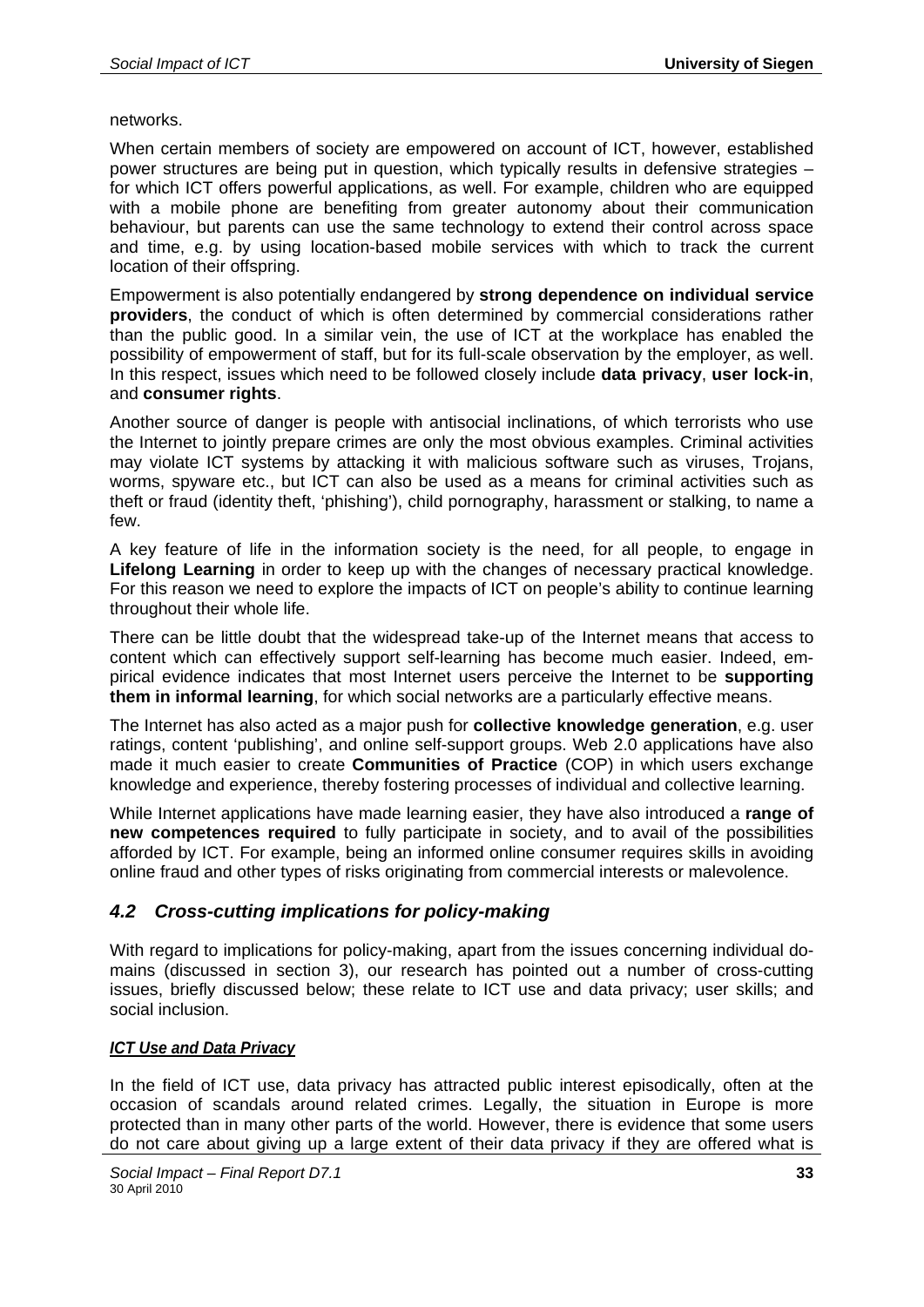perceived as a valuable and useful (or even indispensable) service in return. Data privacy issues are bound to become even more serious in the future, in particular with regard to the expected wide diffusion of location-based services, social network applications, smart products and services registering ever more consumer data (e.g. through applications of radio frequency identification (RFID) or the Internet of Things (IoT)).

In relation to RFID and IoT, new potentials and new dangers have emerged. Not only material goods, but also animals and even humans (for example, staff in high security areas) have become 'identifiable' (and inter-relatable) by technical means. These technologies have the potential to enable practices almost as far removed from the emancipative 'identity' conception of European Enlightenment as Orwell's '1984'. Therefore, it is good that the European Commission has for quite some time observed these developments and started to promote legal and organizational frameworks to assess and secure privacy. RFID and IoT will surely only ever increasingly affect important branches such as logistics, maintenance and even agriculture, as it allows ICTs to be directly related to material things. This development needs to be critically observed.

Needless to say, in domains such as health, education and work (to mention only a few) new regulations may also be demanded. Regulatory frameworks have to seek a balance between the freedoms and the risks introduced by ICT. This will require continuous screening of market developments, user behaviours and stakeholder perceptions, and fast adaptation of the existing framework if change is considered to be necessary.

Regulation alone will never be enough. In concrete cases, Initiatives to develop technological alternatives, develop user skills, and nourish interaction culture far beyond netiquette (rules of politeness and correctness on the web) must be stepped up. This will demand the inclusion of consumers, citizens, learners, networking and strategic skills as well as generic types of cultural competences, such as the capacity to collaborate with people of different social and / or cultural backgrounds. Obviously, this also implies a great challenge for education.

# *User Skills*

Scientific research has shown that many of the new skills which are needed for successful participation in the information and knowledge society are acquired – partly or even mainly – via learning 'by doing', rather than through traditional methods of education. This explains why individuals who are at risk of social exclusion – for reasons relating, for example, to age, ethnic background, educational attainment, location, cognitive capacity or disability – are likely to suffer from low levels of more advanced digital and IS skills. It is for this reason that groups that are most at risk of falling victim to commercial exploitation or other harm (children, people with low literacy more generally, the disabled) must be targeted, as a first step, by initiatives to improve their digital consumer skills.

There is a wealth of socio-economic research to suggest that for investments in ICT to fully exploit their potential, they must be complemented by investments in qualification. While it is common practice to pay lip service to this observation, it is all too often un-reflected in the way investment decisions are taken in reality. It is not understandable that there are still investments in business innovations without related investments into qualification and organizational development. Policy makers should ask recipients of public subsidies to design their investment plans accordingly.

For example, the large share of Structural Fund budgets which is spent on ICT should be made dependent on potential beneficiaries providing evidence that hardware and software investments were adequately complemented by investments in 'soft' factors such as trainings and user participation in system implementation. Still, it is not enough to ask for qualification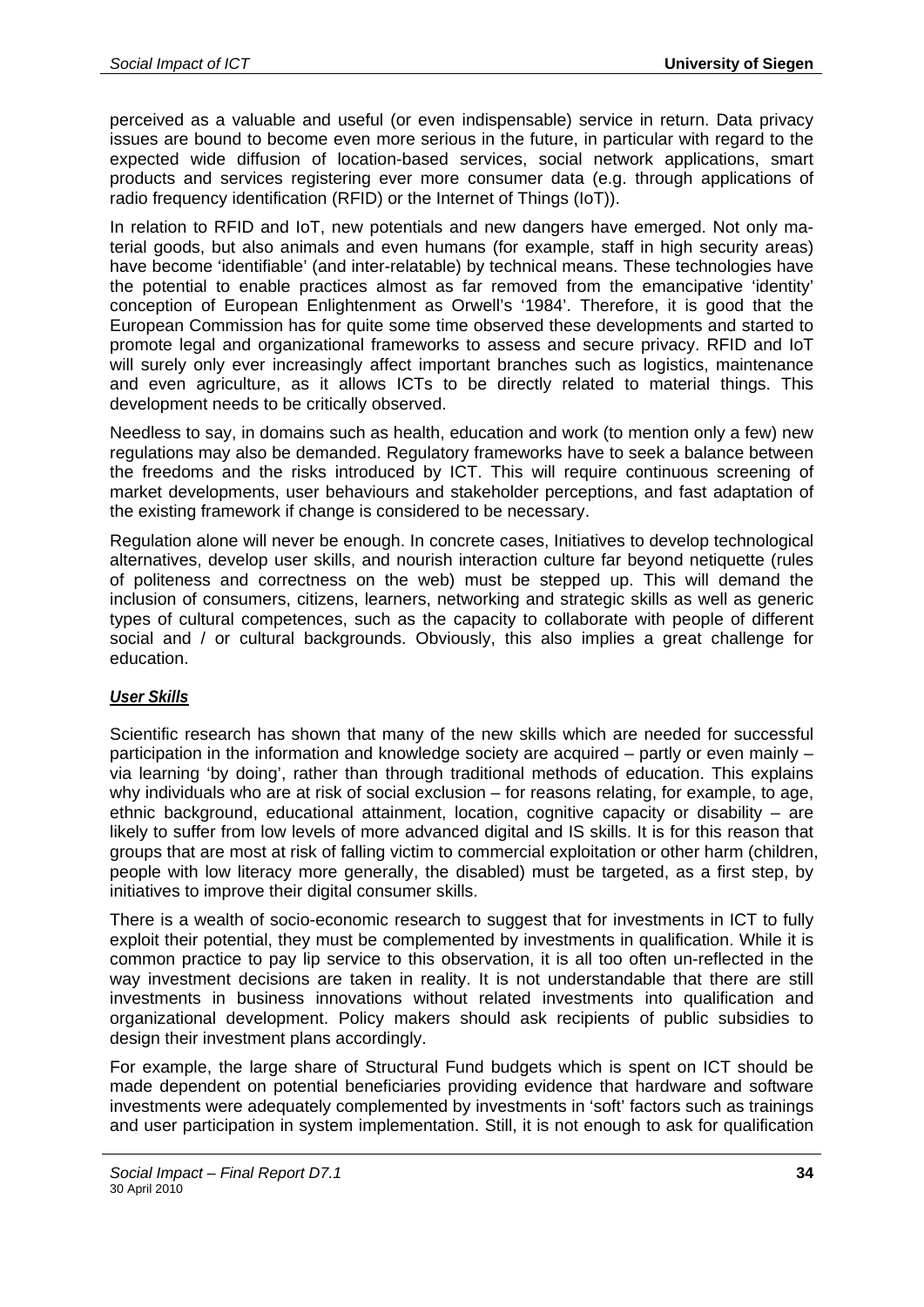methods *after* technology implementation, but technology applications themselves have to be made supportive for competence promotion. We shall come back to the latter two points when discussing consequences for further research.

### *Social Inclusion*

Social inclusion in the information society remains an area which will require policy intervention over the coming years. While take-up rates of the Internet and broadband are high, the share of citizens who do not have the material or cognitive resources to make meaningful use of the Internet is still considerable. This divide will not disappear by itself.

This implies that efforts to close the digital access divide (i.e. give all Europeans access to broadband Internet at attractive conditions) need to be continued and further developed in the light of new technological trends such as Mobile Internet. They need to be complemented by activities for helping people acquire the necessary user skills, and continuously update their competences throughout their life.

Since it will be many years before every European has good access to the Internet, and fully understands how to make appropriate use of it, alternative channels for interacting with individuals must be maintained. As more and more transactions in all social domains take place online, there is the risk that people who lack access and / or user skills will be left to cope by themselves. This would be unacceptable.

Therefore, all suggested policy making in the information society area should be analyzed systematically to check for likely impacts on those who remain offline, and for related solutions.

It might be useful to establish a standing advisory committee for this purpose, similar to the 'High Level Group on Employment and Social Dimension of the Information Society (ESDIS)', which consisted of representatives from all Member States and made a valuable contribution to the policy making process at times of the eEurope Initiatives. This would help ensure that country differences in potential impacts of policy making on Europe's offline-population would be taken into account.

New ICT-related risks to social inclusion are emerging continuously. Scientific observation of the way new ICTs diffuse, and are being appropriated by people, needs to be a continuous activity.

Special emphasis should be given to the empowerment of poor, handicapped or otherwise marginalized individuals, for example, migrants. European e-inclusion policy should continue its attempts to make ICTs become empowering for such individuals. Such tools for empowerment, for instance use of Web 2.0 applications for helping people with limited language skills to negotiate public service sites, should be linked to a promotion of social organizations on the ground, e.g. community or youth centers. The social competences available in such organizations will help to develop and spread empowering applications, to support face-to-face community building with remote communication, and to develop e-skills among marginalized individuals.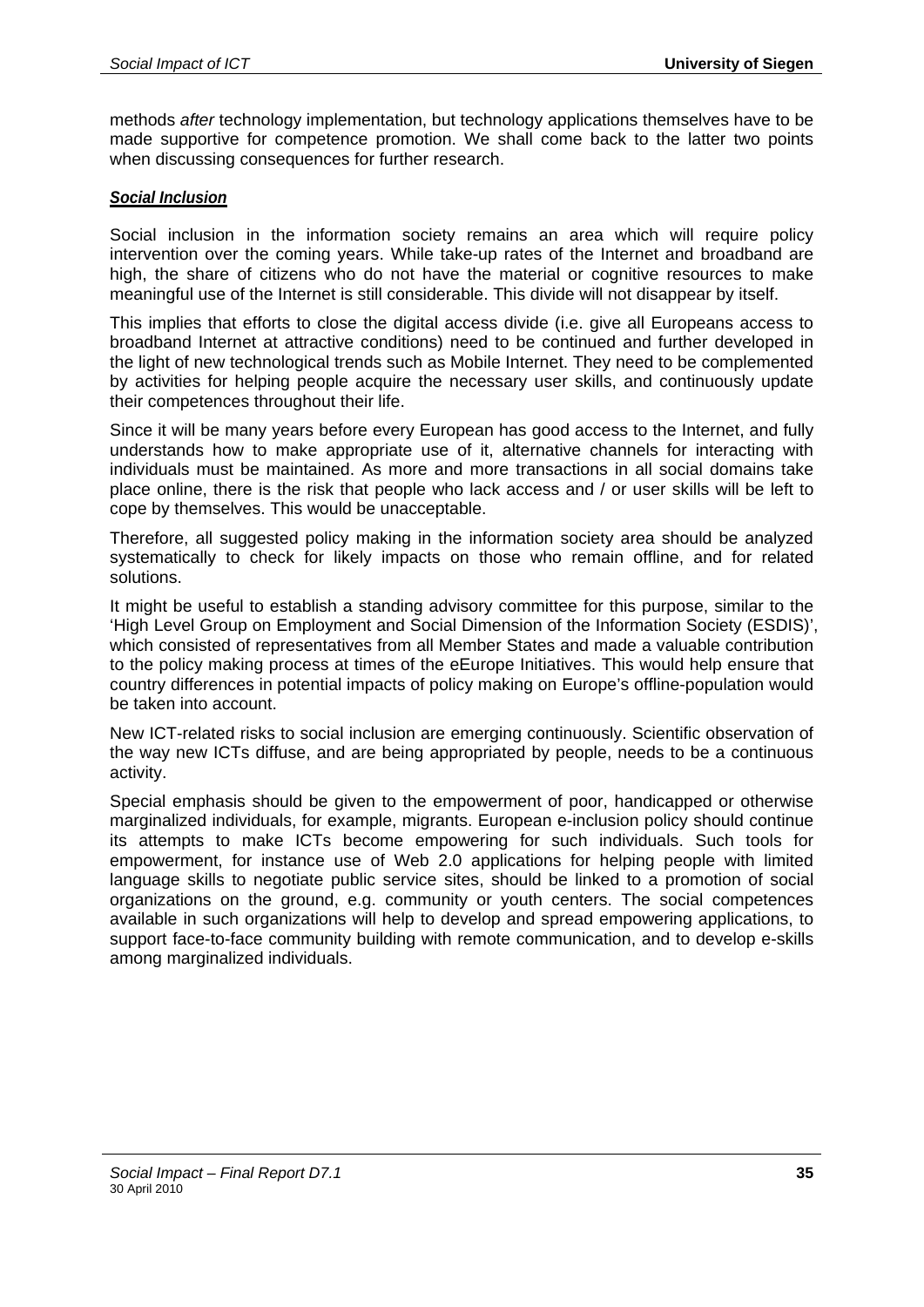# *4.3 Consequences for Future Research*

The unexpected social impacts of ICT observed in this project (or at least impacts that proved to be different from what had been assumed) show that the approach adopted here is fruitful and could be used more. It certainly is not the regular approach. The regular approach is to extrapolate from the expected characteristics and opportunities of ICT and to imagine or estimate where they could lead to in human lives, organizations and society at large. As explained above, there is a naive design-bias in this approach, which identifies the intended purpose of an anticipated artefact with factual impacts of related socially established applications. We showed throughout this work that such identification leads to incomplete, if not fully erroneous conclusions.

Therefore, in this project the opposite approach was taken: that is, to extrapolate existing social and societal trends, to describe and analyse what has happened in a number of social domains in the last 25 years and finally to establish what impacts ICT already has had on these trends and domains, and what can be expected in the near future. This results in a thoroughly empirical approach that is grounded in social reality and not in technological forecasting. Scenario building and estimations based on technological opportunities can be valuable for developing strategy, but they only overcome speculation when they start from solid empirical and theoretical research.

That factual impacts of socially established applications often differ from the intended purpose of anticipated technology functionalities has implications for further technology research. It should also have consequences for technology development and related funding. In the following, we, therefore, present some consequences for EU-funded R&D of ICTs and then address issues for further research around the four core themes.

#### **(1) EU-funded Research and Development**

EU-funded ICT Research and Development (R&D) is only one financial source besides national and private funding. Nevertheless, it has increased significantly over the past years and has become a considerable contribution to innovation policies in Europe. Actually, a total of € 9.1 billion have been allotted to ICT R&D within the EU's Seventh Research Framework Programme (FP7) for the time from 2007 to 2013. This makes ICT the largest thematic area in the cooperation programme, the largest specific programme of the FP7, which covers 64% of the total EU research budget. Furthermore, EU-funded R&D is not without effect on national and private funding policies. Therefore, it is important to ask what can be done here when one follows our non-determinist stance.

R&D is sought to be a synergic combination of research and development. Therefore, research should not only start when technology development has already been finished, but guide technology development right from the start in a formative manner. This demands for an applied form of development (a flexible, iterative R&D), but also for a type of research which does not confuse own intended purposes related to anticipated technology with factually and legitimately establish-able applications.

To develop technologies for situated use, related research beyond lab studies has to become commonplace. Research should be conducted already at early stages of the product life cycle to be a source for learning-in-(design)-practice. Studies may identify established practices in anticipated domains, e.g. by ethnographical research, but also study emergent technology use forms by means of prototyping or other situated methods (mock-ups, simulation, etc.) It should be commonplace for technology development to be framed by feasibility and evaluation studies. Research conceptions such Living Labs, Action Research, Workplace Studies or Business Ethnography (to name only a few) help inform the progress of the development process.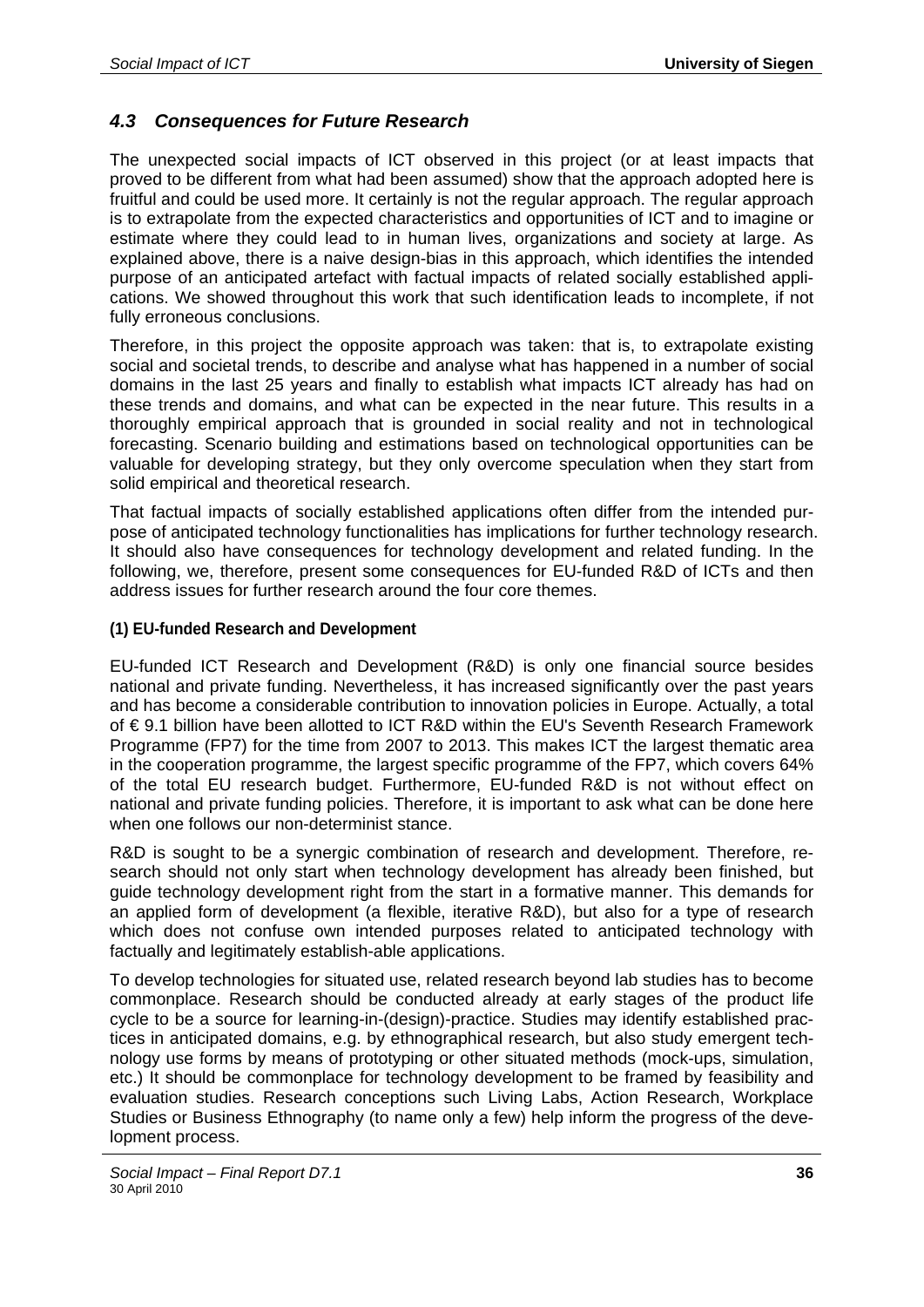It is important to take into account that most groundbreaking innovations of the recent time such as "web 2.0" were generally not that revolutionary in technological terms: similar technical solutions have sometimes even existed before. What has given the new products their massive innovative impact is that they became appropriable for non-experts, for instance, by increased usability and more tailoring to the needs of users. This shows why the inclusion of socially relevant groups in the exploration / development of technology may enhance the innovation potential of technologies.

More research on the social impact of projects which aim at contextualized technology is needed, but also on fields which were not seen as being based on computerization, even when they had strongly become affected by it. In the fluid field of ICTs, research is needed to identify misconceptions, which are often related to a lack of knowledge about institutional and habitual circumstances in the anticipated technology application field. One example showing the growing awareness among technology experts for the analysed necessities of sociotechnical Research and Development is the *European Society of Socially Embedded Technology* (EUSSET)<sup>13</sup> which only recently has been founded to promote human-centred design.

Experience shows that a lot of needs related to new technology can only be formulated during the process of development. If the creative use of technology is to allow ICT users to co-develop applications, become "prosumers" and detect new, often unexpected and sometimes promising markets, R&D has to become more sensitive to the unexpected. This is a strong argument for the participation of all parties concerned into development: industries, developers, researchers, distributors and users with their representatives, etc.

Although technology projects need a deep and synergistic cooperation between the project partners, one should be cautious with early fix definitions of the anticipated product. As an alternative, project management may include discussions with funders and relevant groups (e.g. consumer and producer representatives) about results in an early stage of the project. Such activities do not necessarily have to follow a control paradigm (e.g.: "further funding only in case of compliance of project performance with pre-given requirements"), but could instead encourage a more open discourse on unexpected lessons-learned, and on consequences. Strong industry initiative and influence in technology projects should be balanced by end-user participation in R&D – a. o. by Participatory Design. Otherwise learning might take the form of unpleasant surprises when the technology is offered on the market.

Finally, it must be stressed that socio-technical research is required to estimate the social environments where the latest ICTs will be used. For instance, ubiquitous computing and ambient intelligence are on the rise. The success of such technologies fully depends on valid and reliable knowledge of the social and individual human contexts where they are supposed to work.

#### **(2) Important foci for further research**

Four parallel themes ran through all the domain studies undertaken by this project. They all require further research. A number of priorities are highlighted here.

#### **Rationalization**

1

*Under the theme of rationalization we not only had to study the impact of ICT on production* systems and the economy, but also consumption patterns and everyday life. Why do so many ICT projects fail, last much longer, and cost much more than expected? Often the most important reason is that social and organizational conditions have been ignored. There has

<sup>13</sup> See: http://www.eusset.eu/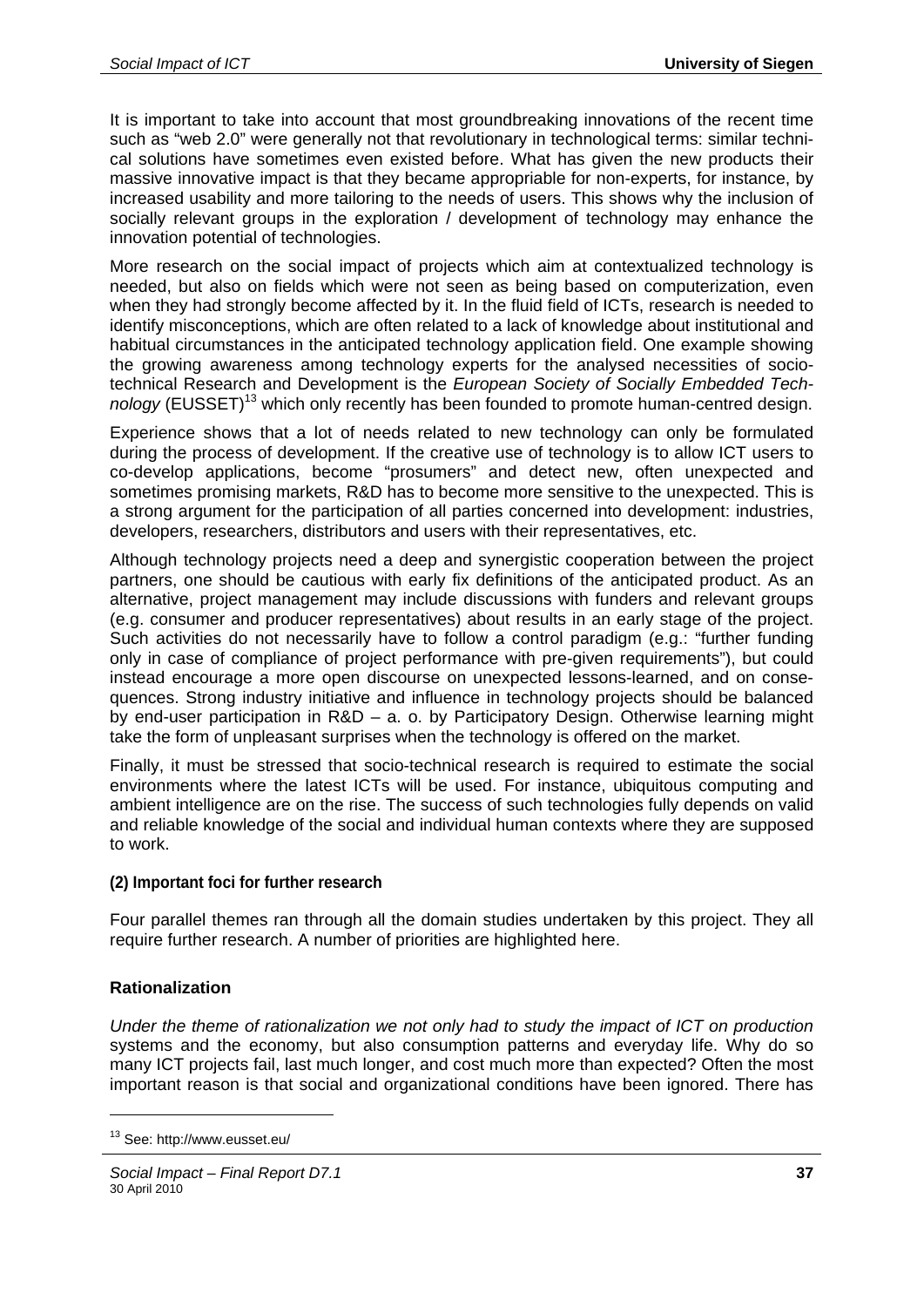to be more research on these conditions and more research from a user perspective, both of organizations and individual users. Such research is, at least, needed before and after related development projects.

This also goes for the social infrastructure of daily life where fundamental changes are occurring that are hardly noticed. Here rationalization might mean an improvement of the quality of life, but also a more business-like life directed by electronic calendars and continuous registration. What are the actual user needs here? Who is defining them?

#### **Networking** *and Social Capital*

Under the theme of networking and social capital the networked character of many current ICTs was emphasized as one of the main transformative impacts of ICT. However, in a number of domains the consequences of this networked character are still far from clear. Will they lead to actual reversals of traditional social and economic activities such as the reversal of value chains by prosumers and publishing by citizen journalists? What is the role of ICT networking in the current financial and economic crisis?

One of the other impacts of networking consists of increasing or declining resources derived by individuals and communities for building social relationships and careers. The project found evidence for increasing resources of social capital for everyone, but also more differentiation and a danger for linking social capital. This can be related to increasing relative inequalities of benefits in using ICT. What strategies exist to prevent ever increasing inequalities?

#### **Empowerment** *and Participation*

The third theme was empowerment and participation. The project found many new opportunities in adopting ICT to improve the position of citizens, consumers, employees, patients and students. In the perspective of so-called Web 2.0 they are able to fill the initial applications of broadcasting and relatively passive consumption on the Internet with their own user-generated content. However, the contributions of active citizens, consumers, patients and the like also appear to fit hardly, or not at all, in conventional institutional structures.

For instance, there is scarcely any influence of citizens in policy making yet and most Internet contributors are still considered to be amateurs rather than professionals, whether they use collective intelligence on the Web or not. Where and how can empowerment become real instead of remaining utopian? What does this demand of institutional structures? For instance, how could the increase of user-generated content be used for empowerment?

As already mentioned, linking social capital is vital for any society, but it will not automatically be created or strengthened by ICTs. Public intervention for fostering social innovation will be necessary. To do so, European technology politics should continue its attempts to make ICTs empowering for poor, handicapped or otherwise marginalized individuals. Examples include efforts to improve the integration of ethnic minorities.

New forms of such empowerment should be combined with existing social initiatives, e.g. community, youth or other local centres. The social competences available in such organizations help to develop empowering applications, support face-to-face community building with remote communication, and develop e-skills among marginalized individuals.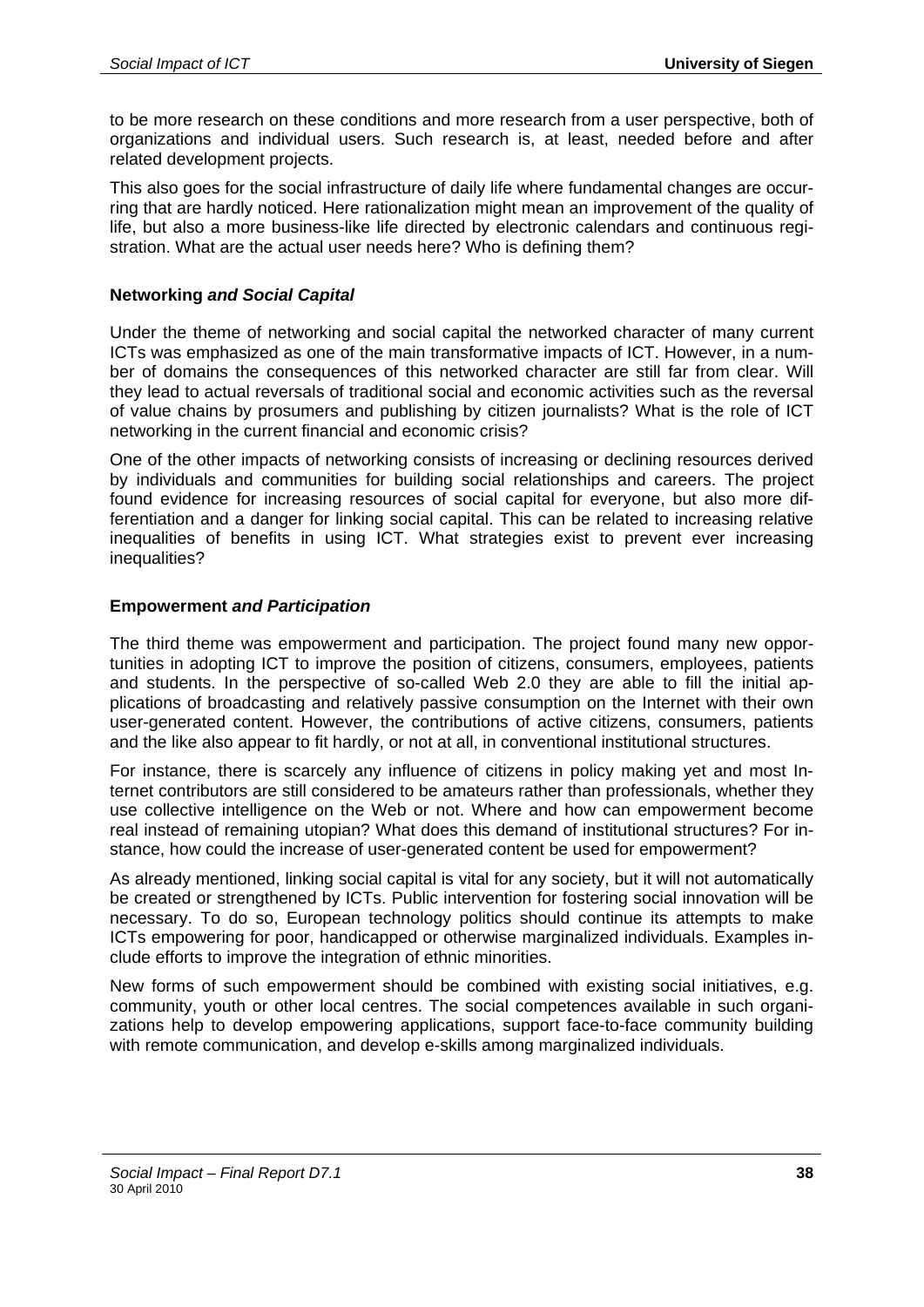### **Information** *and Lifelong Learning*

The final theme was information and Lifelong Learning. Here the project observed many types of informal learning with the aid of ICT, or while using ICT that departs from formal and institutional types of learning. This occurs in all kinds of practices and appears to take place throughout life. The main problem is that educational institutions do not prepare people enough for this kind of learning, but accept a growing gap between formal education and informal learning with ICT. The number of computers and Internet access in schools is a related indicator. However, the most important point is if pupils and students are unrealistically expected to 'learn' today's (exponentially growing) knowledge, or if formal education succeeds in selecting an exemplary part which then helps learners to further elaborate their knowledge, while the overall focus is on critically learning how to learn.

Not only does formal education have its problems; informal learning is also problematic. For instance, learners may feel 'lost in cyberspace' due to a lack of strategic media skills, but also due to poor usability of applications. Furthermore, industry and business demands flexible autonomous learning – but does not necessarily repay the individual's efforts. Certificates and credentials have not become less important in times of growing informal learning. So how can certification and remuneration schemes in education outside the school be organized? Which institutions could help to make informal learning easier and more supportive and enjoyable for the learner?

All these questions relating to ICT can be related to three core complexes. The first is how people use ICTs within the given socio-technical distribution of work, wealth and power. The related aim has to be the accomplishment of **legitimate circumstances**. The second question is how ICTs affect the way in which people exploit and protect nature. The related aim has to be **sustainability**, a complex issue that has not been explicitly addressed in this report. The third complex issue is the way in which people learn about the interdependencies of socio-technical change and the potentials to influence it according their interests and ethical norms. The related aim is **responsibility**. It is within the European tradition to accept the fact that these aims can be seen from differing (and conflicting) points of view. That makes them even more important, in particular, in technology politics.

Instead of proposing new domains or application fields for further R&D, we focus on pleading for ongoing research and discourse at the meta-level: **how are the three general aims described above affected, evaluated and addressed by current socio-technical change?** One related focus on the meta-level is the question how to learn from important practical cases. A second focus relates to the question how practices within technology design and -use can be made more supportive for what is regarded as precious within the living environments of the citizens, and vice versa.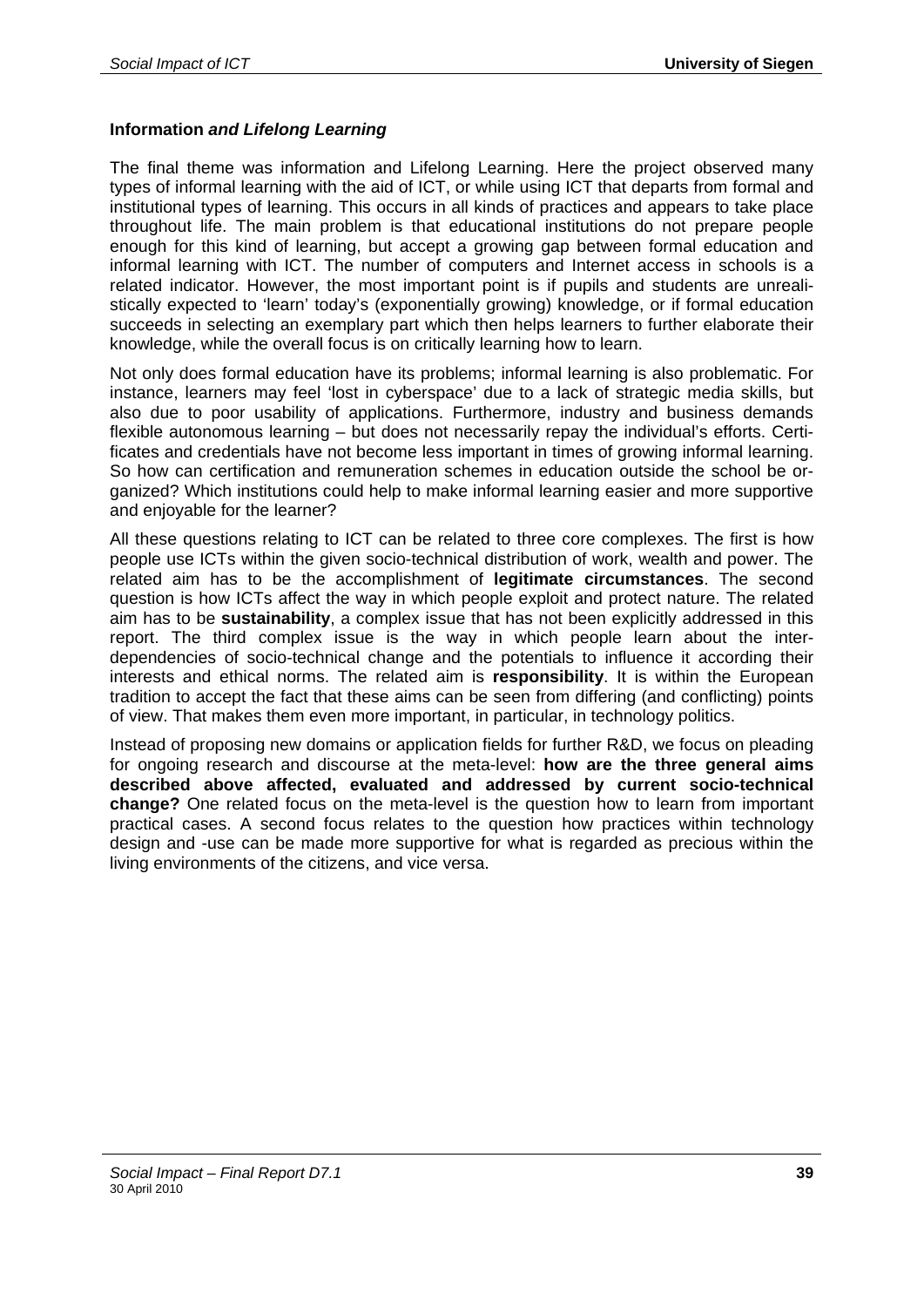# **5 Annex: Findings from Flash Eurobarometer**

# *5.1 Topic and purpose of this analysis of the Flash Eurobarometer 241 survey*

This report concentrates on analysing the data of the Flash Eurobarometer 241 survey ('Information Society as seen by the EU citizens'). One aim of this report was to support the topic reports of the "Social Impact of ICT" project with statistical material. However, the report at hand could be little more than a starting point in this regard, as it represents a snapshot of a given time point, while the topic reports on the social impacts of ICT had to analyze historical developments and future trends. The study at hand was to analyse empirically the relationship between ICTs and social capital, which was defined as a key, overlapping horizontal issue of the domains of the Social Impacts of ICT project. For us, social capital is mutual help, support, trust, shared norms and positive expectations between people, which help the members of the community to achieve their goals.

The effect of ICTs on social capital is heavily debated among academics. Some evidence suggests that time spent on the Internet substitutes for time spent socially face-to-face. However, some suggest that the Internet also creates a different, online social capital, and there is also evidence that the Internet helps to maintain existing social contacts. The crosssectional nature of the Eurobarometer data limits our ability to identify such effects, too. We can observe relationships, but we cannot fully identify the underlying causality, whether the Internet has had a positive effect on social capital, or whether social capital has influenced positively the uptake of ICTs. However, the database also includes subjective-opinion questions on the effect of ICTs, which can help to overcome this missing link in the analysis. Additionally, the database is exceptional for analysing the relationship between ICTs and social capital in the way that it covers 27 member states with different Internet penetration levels and cultural backgrounds.



# *5.2 Internet access and use, and opinions about its social effects in Europe*

According to the survey, which is representative for the EU adult population aged 15 or older, 82% of Europeans have access to the Internet. Sixty-eight per cent of the citizens also use it.

*Data source: Flash Eurobarometer 241*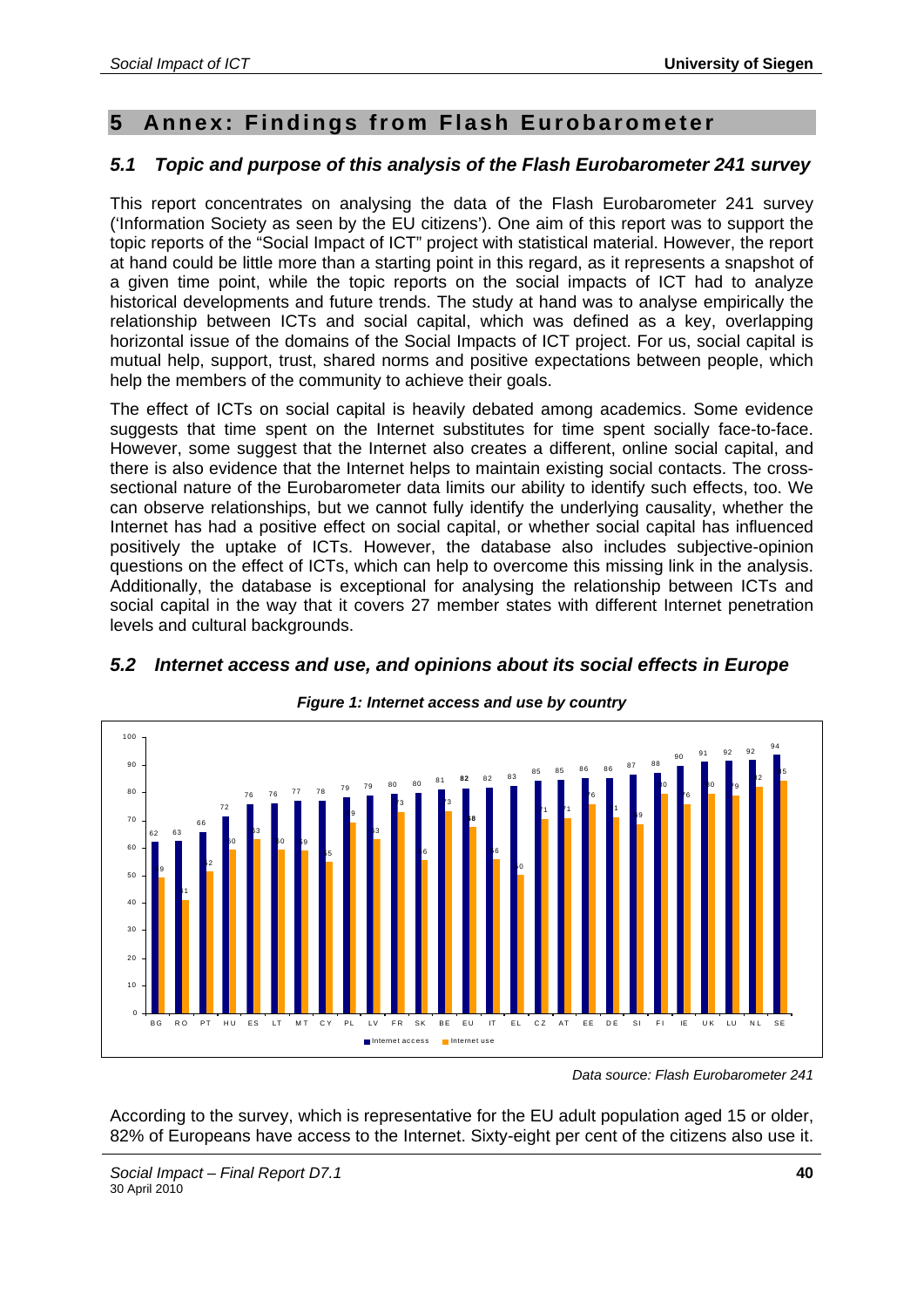The remaining 14% have access to the Internet, but do not use it actively. In twenty-three of the twenty-seven EU countries more than 75% of citizens have access to the Internet.

To what extent do Internet users perceive positive or negative impacts of using the Internet? Figure 2 shows the share of EU27 Internet users who agree that the Internet has had a positive impact on selected domains of their lives.

According to users' opinions, the Internet contributed to improvement of their lives especially in four domains:

- Obtaining information (Being informed about current issues: 87% agreement; Getting health related information: 67%),
- Learning (74%),
- Accessing and exchanging views about culture (70%),
- Working (66%).

In contrast, less than half of Internet users feel that the Internet has made it easier to meet new people (44%) and to deal with public authorities (48%). The figure is similarly low for perceived positive impacts on shopping (50%) and hobbies (51%).

#### *Figure 2: Proportion of Internet users agreeing that the Internet has had positive impact on selected domains of their lives*



*Data source: Flash Eurobarometer 241* 

These figures show that, while the Internet is perceived by a sizeable minority as helpful for interacting with new people, a much larger share of Internet users perceives positive impacts with regard to information retrieval, but also learning, working and accessing and communicating about cultural content. The latter activities typically include a certain element of sociability, which may explain the earlier findings according to which Internet use and sociability tend to go hand-in-hand.

The share of people who actually carried out these Internet activities (Figure 3) is close to the proportion of those who experienced improvement in their life domains. The greatest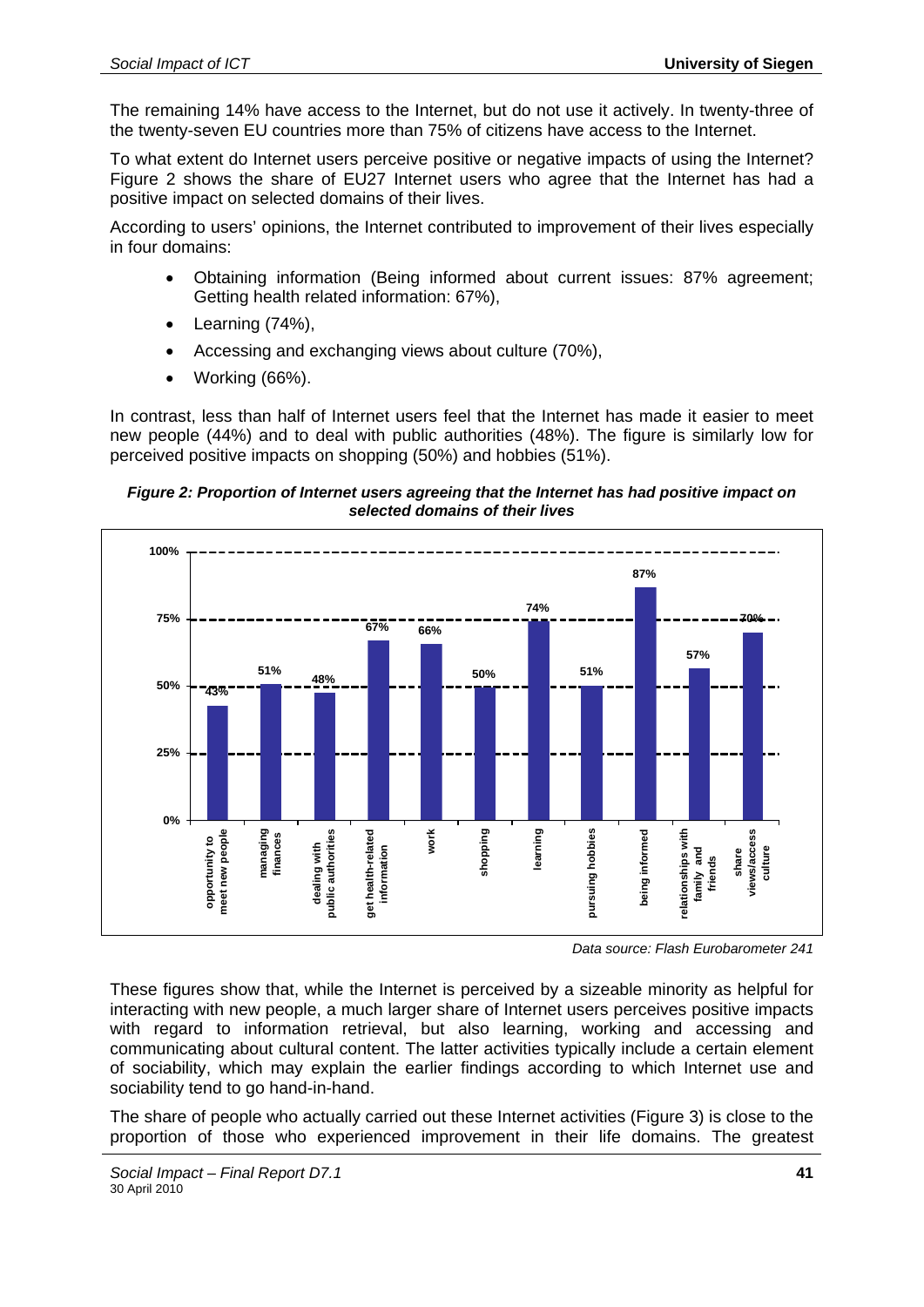difference is between those who experienced improvement in learning and those who have participated in online courses; the latter being significantly smaller. This suggests that the Internet's positive effect on learning is not only due to new techniques (such as online learning), but also due to use of the Internet for traditional educational purposes.



*Figure 3: Share of users who have at least once carried out selected Internet activities (%)* 

*Data source: Flash Eurobarometer 241* 

# *5.3 ICTs and social capital*

Our analysis sought to establish evidence about the relationship between patterns of Internet use on the one hand and social capital on the other. Trust and civic activity levels are two measures which characterize social capital. Civic activity is understood as active participation in the activities of sports clubs, religious or voluntary aid organizations, trade unions, campaign other organizations.

We found that Internet users are associated with an increased likelihood that they are engaged in civic activity, independently of the effects of social background. This finding is especially important, as scholars have raised attention to the potential eroding effect of ICT on face-to-face relationships; our analysis of the Eurobarometer data suggests, on the contrary, that Internet use and active engagement in the social sphere tend to be related.

The probability of Internet users' engagement in some civic activity is approximately one and a half times higher than those without Internet access (Figure 4). There is, however, no significant difference between occasional and daily Internet users in this respect. It doesn't, therefore, make any difference for the likelihood of engaging in civic participation whether the Internet is used every day or only a few times per week or month.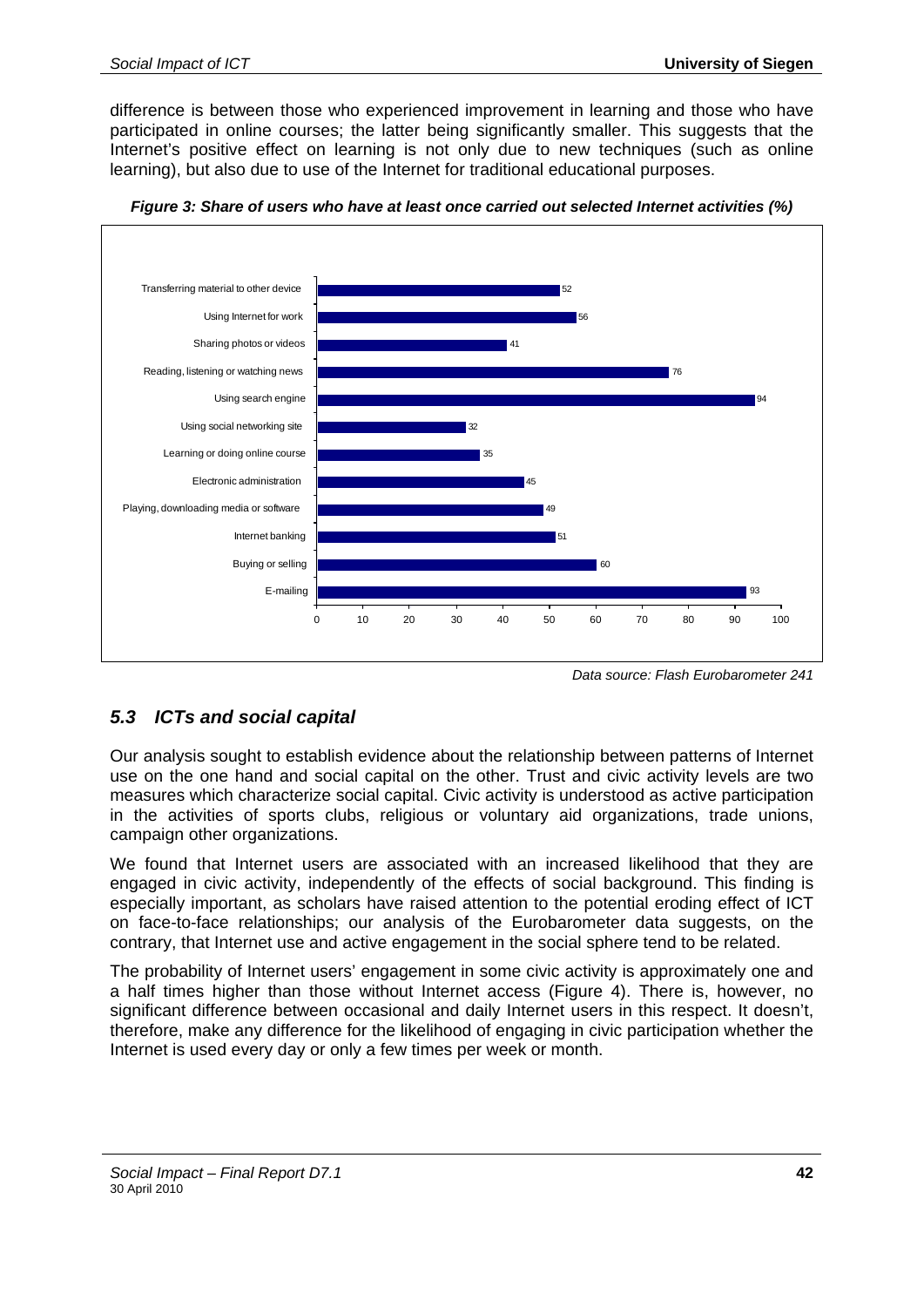

#### *Figure 4: The effect of Internet access / intensity of Internet use on civic participation*



Internet use is also associated positively with generalised trust level: Internet users are significantly more likely than non-users to express high rates of general trust in people. As is the case for civic participation, within the category of Internet users there is no substantial difference between daily, and less frequent, users in terms of general trust.

On the basis of the sociological literature a conceptual typology Internet usages could be constructed, distinguishing between three types: recreational, resource enhancing and instrumental Internet use (Table 1).

| <b>Recreation</b>                   | <b>Resource enhancing</b> | <b>Instrumental</b>       |
|-------------------------------------|---------------------------|---------------------------|
| <b>Playing and downloading</b>      | <b>Learning online</b>    | e-Banking                 |
| <b>Sharing media</b>                | <b>Social networking</b>  | <b>Buying and selling</b> |
| <b>Transferring to other device</b> | <b>Following the news</b> | e-Government              |
|                                     | <b>Work</b>               |                           |

#### *Table 8: Typology of Internet uses based on the literature*

*Source: The authors* 

A person is considered to be a recreational, resource enhancing or instrumental user if they pursue more of the respective activities than the average Internet user. Average recreational, resource enhancing and instrumental uses were computed on the bases of standardised (Zscore) values of the respective activities. There are overlaps between the three types of Internet use. 24% of the EU27 Internet users are classified as 'all-round users', who make not only recreational but also resource-enhancing as well as instrumental use of the Internet. On the other end of the spectrum, 18% of the online population are what may be called 'tentative users' of the Internet: typically they use email and search engines only, and have not as yet engaged in more advanced applications.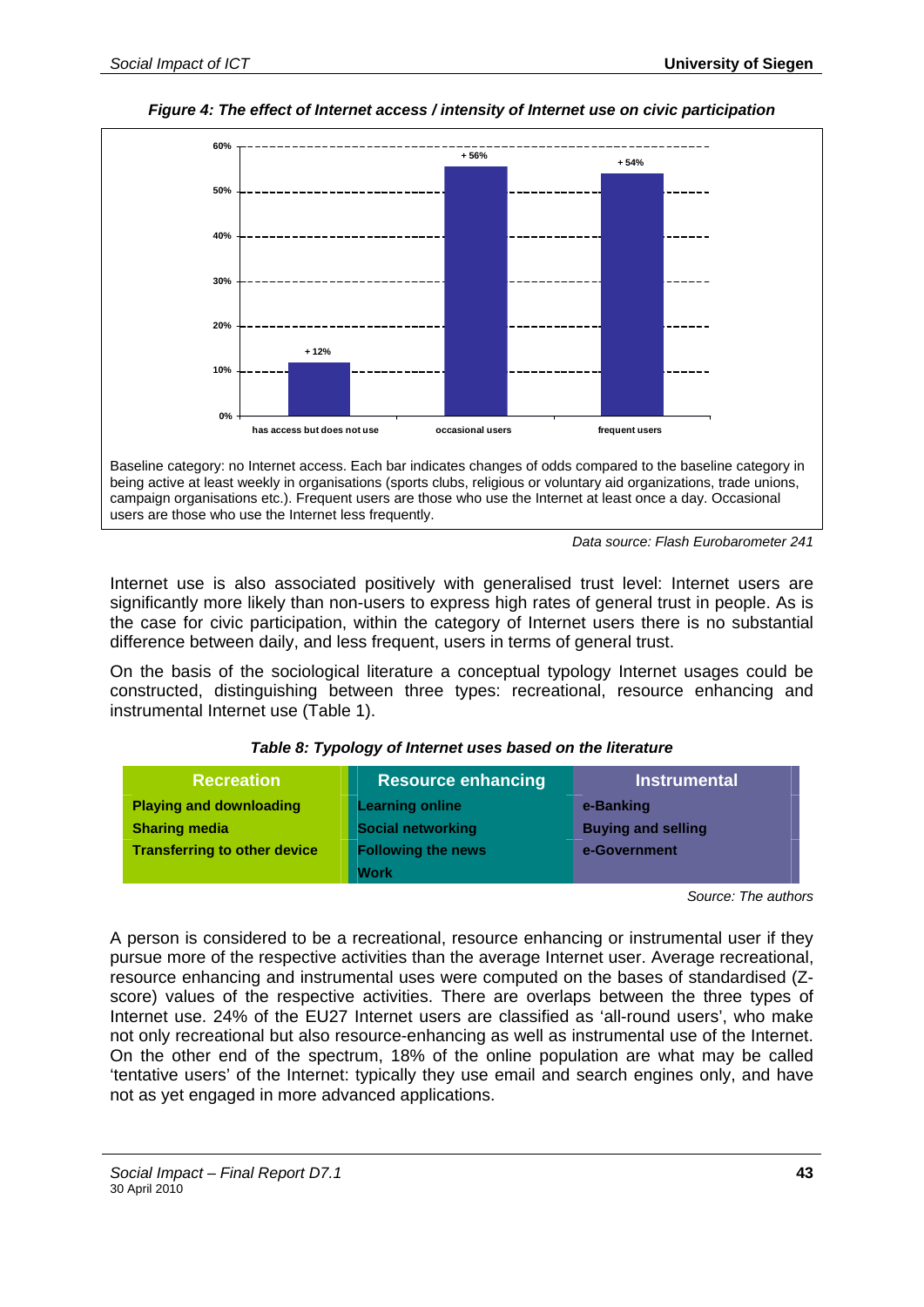

*Figure 5: Share of Internet users according to the type of use* 

*Data source: Flash Eurobarometer 241* 

The results suggest that, when it comes to explaining different forms of social capital, the activities which people carry out using the Internet are almost as important as the fact that a person uses the Internet or not.

While both instrumental and resource enhancing Internet uses coincide with a small, but statistically significant increase in civic participation, this is not the case for recreational Internet use (Figure 6, last column).

Again, as regards civic participation, instrumental and resource enhancing Internet uses coincide with a small, but statistically significant, increase in general trust. Recreational Internet use, in contrast, is not associated with social capital either in a positive or negative direction. The effects were present independently of the socio-demographic background.

The positive association between resource-enhancing Internet use and social capital is stronger in countries where Internet penetration is low, while the relationship between instrumental Internet use and social capital is stronger in high penetration rate countries.

# *5.4 Conclusions*

Our ability to draw conclusions for policy making is limited. The Eurobarometer provides us with cross-sectional data, therefore, when we observe correlations between social phenomena and Internet use, we cannot directly derive the direction of causality.

Nevertheless the results suggest that when social effects are taken into consideration, the type of Internet activity can be as important as the very fact of Internet usage. Policy making should, therefore, focus on fostering uptake of particular Internet applications rather than trying to increase Internet penetration rates as an end in itself. It is also notable, that the relationship between the ways of Internet use and the social effects can be different according to the penetration level of the country.